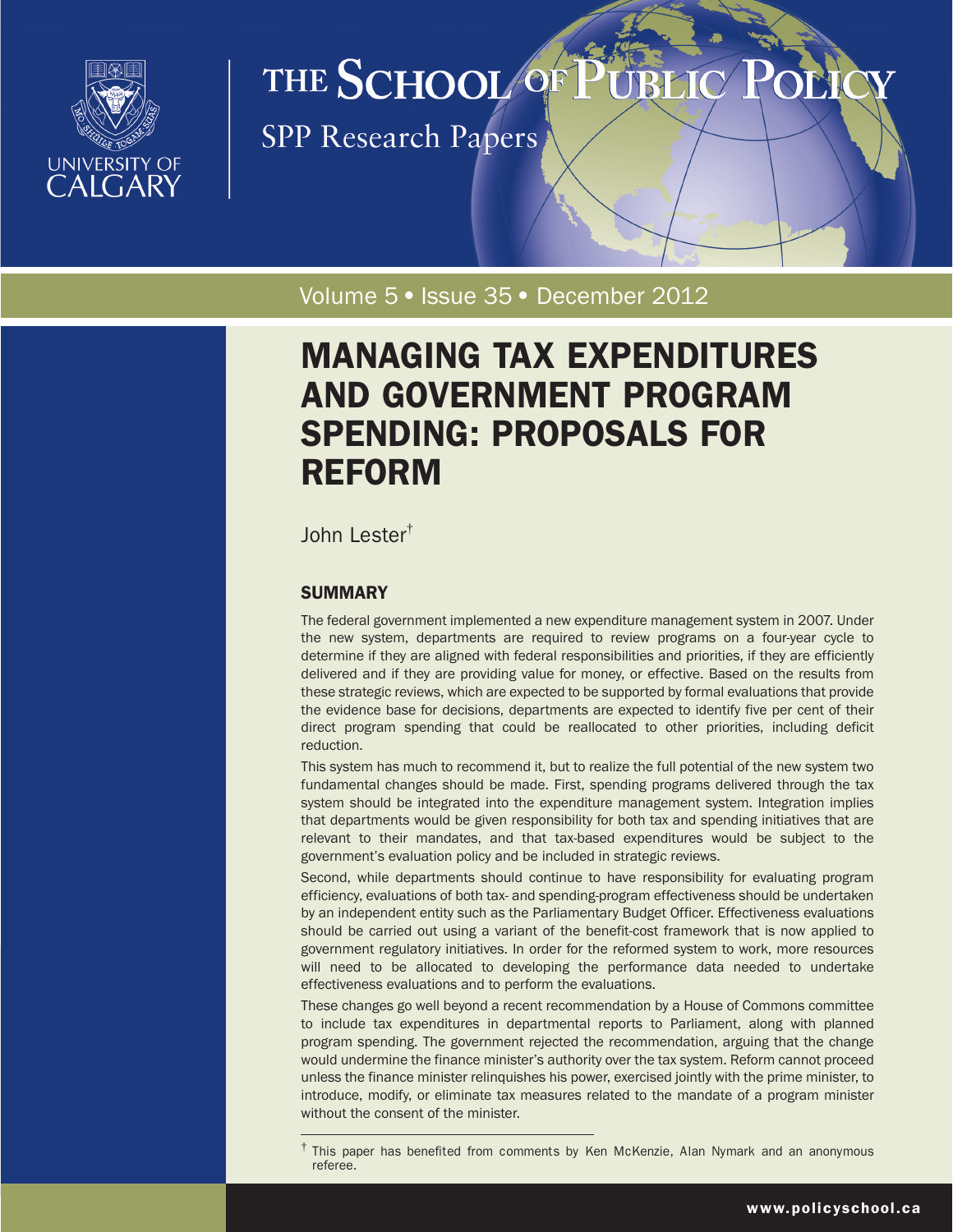# INTRODUCTION

A key innovation of the federal government's expenditure management system implemented in 2007 is the use of ongoing strategic reviews to ensure that programs are aligned with federal responsibilities and priorities, and that they are efficiently delivered and performing effectively. These strategic reviews are expected to be underpinned by formal evaluations of program performance undertaken by departments and publicly released. This approach has much to recommend it, but there is an important gap. Governments use the tax system as a way to achieve the same goals as program spending, but tax measures are not subject to the same review process as program spending.

Integrating tax expenditures, or more precisely, spending programs delivered through the tax system, into the expenditure management system would involve allocating the cost of tax expenditures to the budget of the appropriate program department and requiring that they be included in strategic reviews and be subject to the government's evaluation policy. With integration, departments would be aware of and be responsible for all policy measures relevant to their mandate, which would make it easier to choose the most effective vehicle for achieving program objectives and to identify and deal with overlap and duplication. Integration would also involve changes to the government's financial accounting and to reports to Parliament in order to improve transparency and accountability.

The federal government has previous experience with integrating tax expenditures into the expenditure management system: an integrated system was implemented in 1979, but was abandoned in the mid-1980s. According to one observer, the attempt at integration failed, in part, because finance ministers over-used the discretionary power they had in the system. The exclusion of existing tax expenditures, apparently because there was no consensus on how to distribute them to departments, also played a role in the system's demise.

Determining which tax measures should be transferred to program departments requires substantial judgement. The federal government identifies 200 tax expenditures in the 2011 edition of *Tax Expenditures and Evaluations*; these measures result in tax revenue forgone that is well in excess of \$100 billion. But a closer look at the listed measures indicates that many of them are implemented with the intention of creating a fair and efficient tax system rather than acting as a substitute for a spending program. The design of the tax system raises important issues that have far-reaching impacts on society and the economy that should be analyzed and debated, but not in the context of managing program spending or a deficit reduction exercise.

Removing measures that are internal to the tax system reduces the number of tax measures that should be included in an expenditure review exercise to 114 measures, with an aggregate value of about \$26 billion. By way of comparison, the dollar value of the program spending subject to the government's latest strategic review was \$75 billion.

Program evaluation does not appear to be fulfilling its intended role in the expenditure management process or its role in promoting accountability to Parliament and Canadians generally. A key shortcoming is that most published evaluations focus on administrative efficiency of programs and do not often deal with their effectiveness and relevance (i.e. alignment with government priorities and responsibilities). Evaluation managers reporting publicly on program relevance and effectiveness would naturally be concerned about providing information that could be used by political organizations to embarrass the minister and/or to set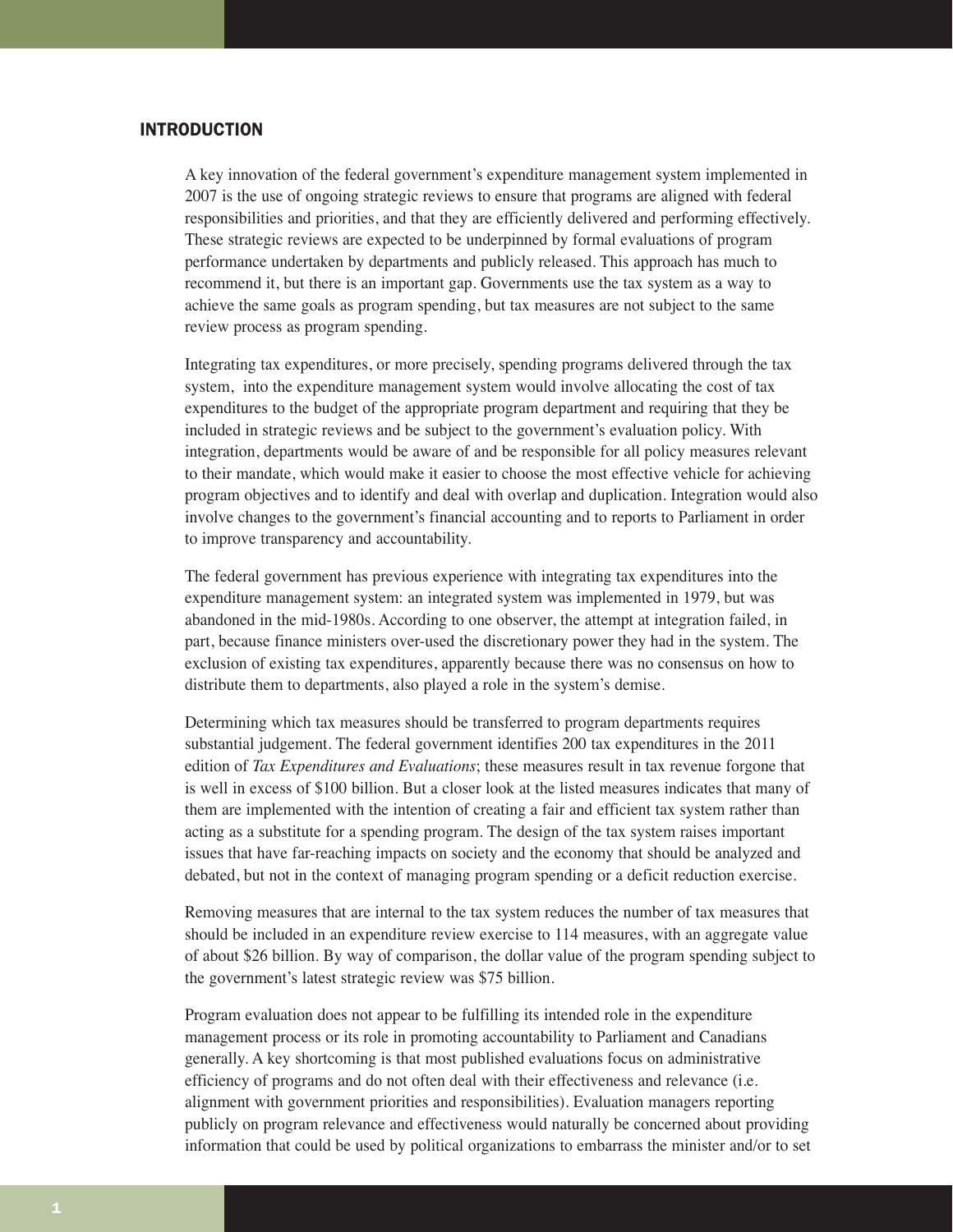the political agenda. A better approach would therefore be to have an independent entity evaluate program effectiveness and relevance while departments focus on evaluating program efficiency. This recommendation applies with equal force to the tax expenditures identified in this study. Finance Canada should continue to have responsibility for designing a fair and efficient tax system and assessing the results, but tax expenditures as defined in this study should be evaluated by a third party.

In addition, the evaluation methodology used could be improved to permit better assessments of absolute and relative program effectiveness. Program evaluations should not only identify programs that are performing poorly, but also help rank programs by relative effectiveness so that funding can be reallocated to the most effective programs or, in the case of spending restraint, so that the least effective programs can be eliminated. This objective could be achieved by adopting the benefit-cost approach used by the federal government to assess regulatory initiatives.

In a benefit-cost framework, programs implemented to improve economic performance would be assessed against their ability to contribute to a rise in living standards after all of the program delivery costs have been considered. These costs include the expenses of administering the program, the costs incurred by business in accessing the program as well as the economic cost of financing the program with taxes that inevitably harm economic performance through adverse effects on incentives to work, save and invest. Programs implemented to alter the distribution of income would be assessed in terms of the costs incurred in reaching the stated objective; but this analysis would have to be supplemented with other information that would allow policy makers to perform their own subjective benefit-cost analysis and ranking of alternatives.

The Standing Committee on Government Operations and Estimates recently tabled a report on strengthening Parliamentary scrutiny of government spending. One of the committee's recommendations is that departmental reports tabled in Parliament that set out planned program spending be expanded to include tax expenditures. Implementing this change would implicitly give ministers of program departments some authority over tax expenditures in their areas of responsibility and would have been a modest first step towards effective parliamentary scrutiny of tax expenditures. The government rejected the recommendation, arguing that tax expenditures, as part of the broader tax system, should remain the responsibility of the finance minister. Reform of the expenditure management system along the lines proposed in this study cannot proceed unless responsibility for tax expenditures that are substitutes for program spending is transferred to program ministers.

# THE FEDERAL GOVERNMENT'S EXPENDITURE MANAGEMENT SYSTEM

The federal government introduced a new expenditure management system in 2007. A key innovation of the new system is the requirement that program spending by every department and agency be reviewed on a four-year cycle. More specifically, these "strategic reviews" cover what is described as "direct" program spending, defined as program spending less major transfers to other levels of government and individuals. Major transfers to other levels of government include the Canada Health Transfer, the Canada Social Transfer, fiscal equalization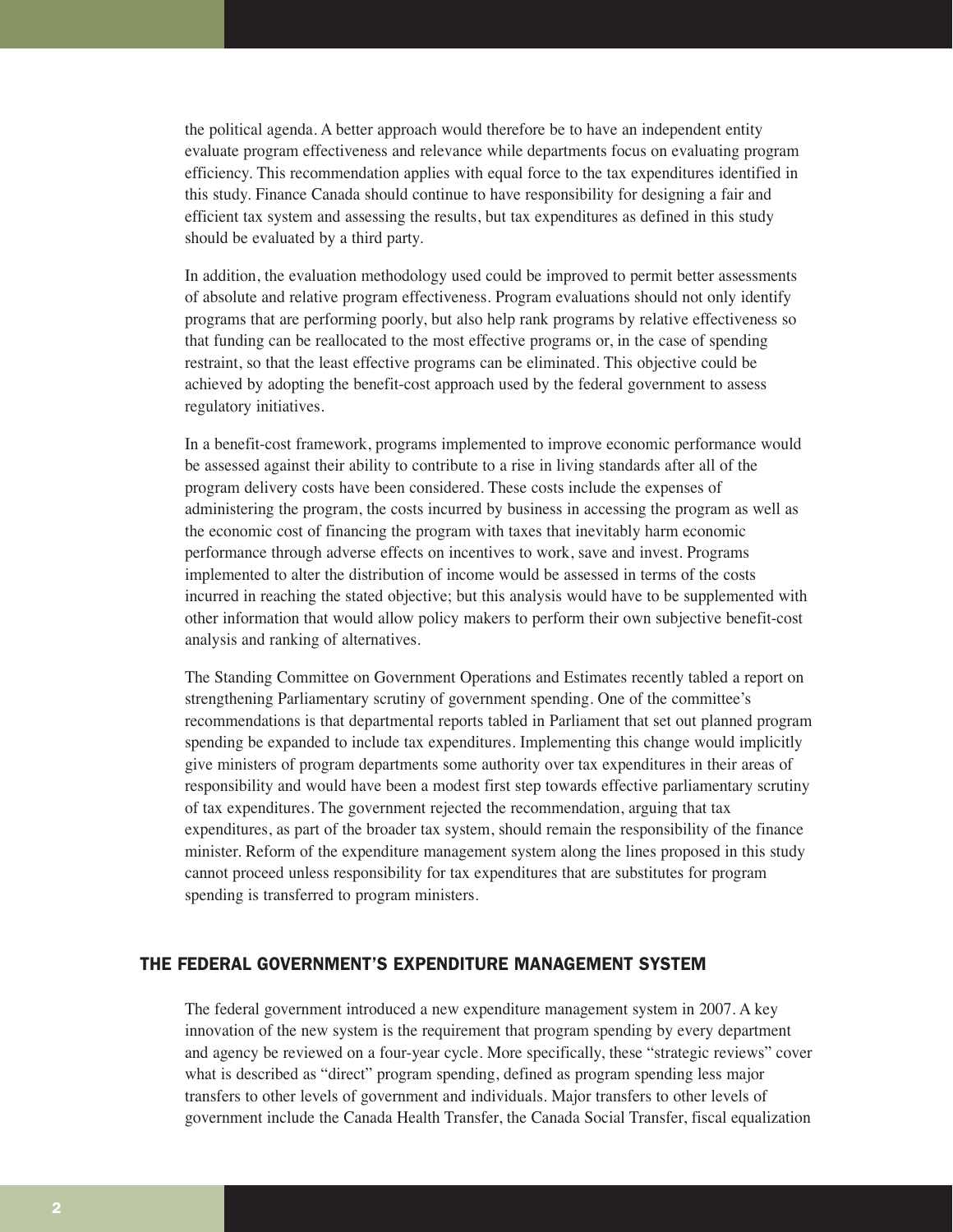and territorial financing, while major transfers to individuals include elderly benefits (old age security, the guaranteed income supplement and spousal allowances), children's benefits and employment insurance benefits. Background information on federal government spending is presented in Annex A.

Federal departments are also required to undertake formal evaluations of direct program spending on a five-year cycle.*<sup>1</sup>* These evaluations are expected to provide evidence for use in strategic reviews as well as to support accountability to Parliament and Canadians generally, in particular by requiring the evaluations to be made public. There is also a requirement to evaluate the major transfers,*<sup>2</sup>* but unlike direct program spending there is no predetermined cycle and there is no requirement to make the results public. On the other hand, since direct program spending includes departmental operating costs, the delivery costs of major transfer programs are implicitly included in the evaluation policy and therefore reviewed on a five-year cycle. Further, the legislation governing major transfers to other levels of government has to be renewed every five years and it is rare for the transfers to be renewed without modification. While much of the analysis underpinning the changes is done in-house, the government also makes use of external advisory bodies, such as the Expert Panel on Equalization and Territorial Formula Financing, which was set up in 2005.

Strategic reviews are intended to identify programs, or program elements, that are no longer aligned with government priorities or are not achieving expected results, and to generate savings by reducing program delivery costs. Departments are typically required to identify five per cent of their direct program spending that could be reallocated to other priorities, including deficit reduction. To help achieve deficit reduction targets, Budget 2011 announced a special one-year "strategic and operating review" that compressed the normal four-year cycle into a single year. The review covered approximately \$75 billion in direct program spending, which was about 30 per cent of total program spending in 2011-12. Departments were asked to reduce assessed program spending by almost seven per cent from levels projected for 2016-17, leaving overall direct program spending virtually unchanged from its level in 2011-12 but about \$3 billion lower than in 2009-10.

Although tax expenditures were not part of the strategic and operating review, they were not ignored in the deficit-reduction measures announced in Budget 2012. There was \$600 million in net savings from reducing tax expenditures compared to \$5.2 billion in reductions to departmental spending budgets.*<sup>3</sup>* As explained below, the tax expenditure base is about 35 per cent of the value of departmental spending that was reviewed in Budget 2012.

*<sup>1</sup>* Treasury Board Secretariat, "Policy on Evaluation" (2009). (http://www.tbs-sct.gc.ca/pol/doc-eng.aspx?id=15024

*<sup>2</sup>* Treasury Board Secretariat, "Policy on Transfer Payments" (April 2012). http://www.tbs-sct.gc.ca/pol/doceng.aspx?id=13525&section=text

<sup>&</sup>lt;sup>3</sup> The Scientific Research and Experimental Development investment tax credit was scaled back, generating annual savings of \$500 million when the changes are fully phased in. Reducing the generosity of the Atlantic Provinces Investment Tax Credit and eliminating the overseas employment and the corporate mineral exploration tax credits, generate additional savings of about \$200 million. On the other hand, the ostensibly temporary mineral exploration tax credit for flow-through investors was extended for another year (the credit was introduced on a temporary basis in 2000) at a cost of \$100 million.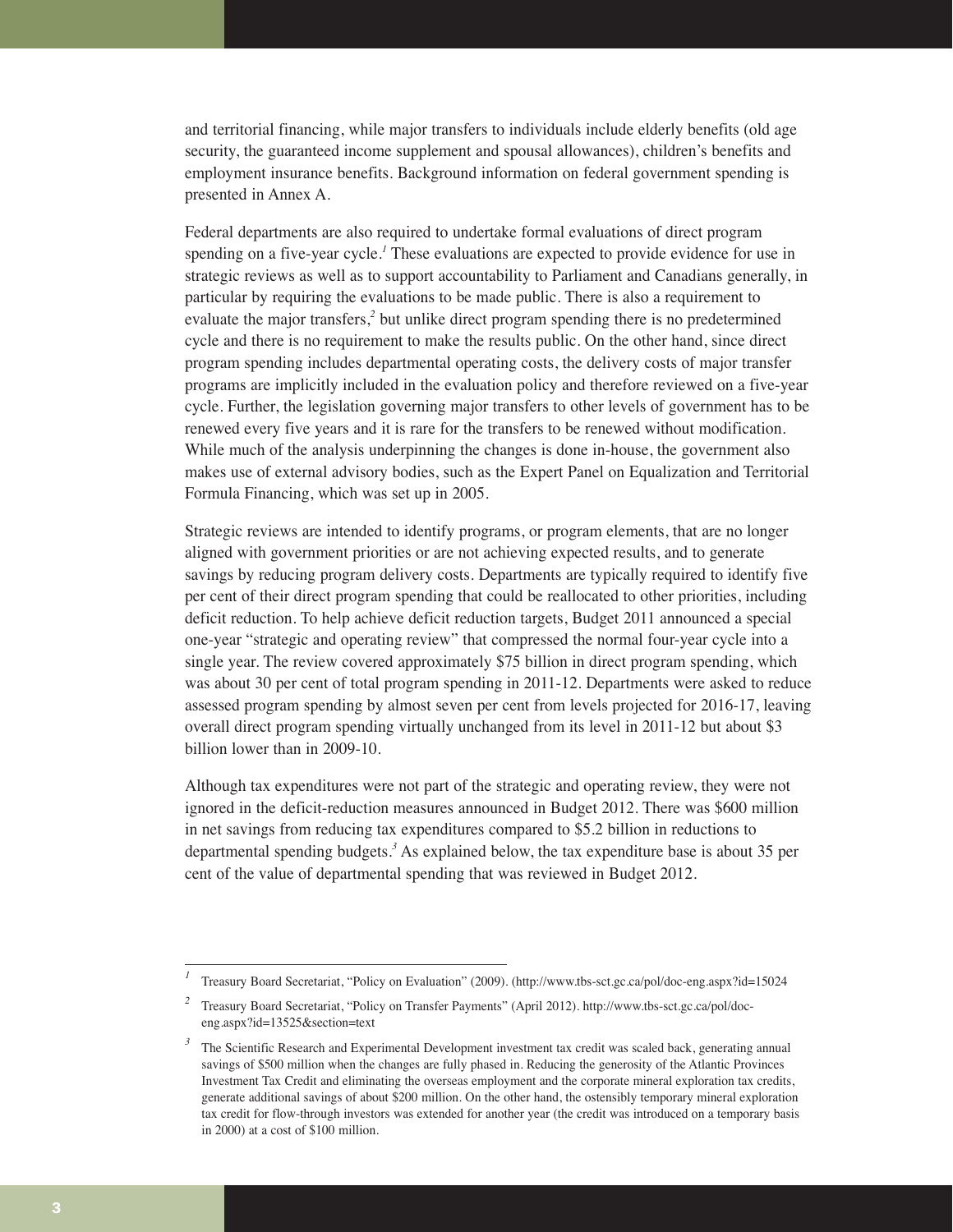Public reporting and parliamentary oversight of government spending is an important element of an effective expenditure management system. Parliamentary approval is required for all government spending. Most spending is governed by specific legislation that does not require annual approval by Parliament; but non-statutory spending, most of which is direct program spending, must be "voted" by Parliament. The details of planned spending are tabled in the House of Commons no later than March 1 each year in the *Estimates*.<sup>4</sup> Part One of that document presents the government's overall expenditure plan (i.e. including both statutory and voted expenditures). In addition, Part One provides information on major programs and distributes spending across 10 major "sectors" (categories) such as social programs, industrial support programs and cultural programs. Departmental spending by sector is also presented. Part Two of the document, known as the "Main Estimates," shows high-level budgetary spending by department classified as voted and statutory spending as well as non-budgetary transactions such as loans. It also provides detailed information on spending by department classified by targeted strategic outcome and program activity as well as on non-statutory transfers to persons and industry.

Departments are required to prepare reports on their spending plans (Reports on Plans and Priorities) and table them before Parliament shortly after the *Estimates*. They are also required to table reports on spending outcomes (Departmental Performance Reports) in the fall. These two reports, which are considered Part Three of the *Estimates*, present detailed, multi-year information on spending by strategic outcome and program activity.

The audited financial statements of the federal government are presented in the Public Accounts. The Accounts also contain details of revenues and expenditures by department, which reflect in large measure the form and content of Part Two of the *Estimates*, although there are some important differences.

Tax expenditures are not included in the expenditure management system, nor are they covered by the government's evaluation policy. Estimates of the tax revenue forgone through tax expenditures are presented in *Tax Expenditures and Evaluations*, published by the Department of Finance, but are not included in the expenditure plan tabled in Parliament and are only partially included in the government's financial accounts.

The Parliamentary process for approving spending, which is known as the "business of supply" since it supplies the government with revenues, was substantially changed in 1968. Prior to that date, spending plans were reviewed by Parliament sitting as a Committee of the Whole and were approved by a House vote, with no time limit on the approval process.*<sup>5</sup>* Since 1968, a supply calendar has been in place, which ensures that the government's spending plans will come to a vote within a specific time frame. In exchange, two changes benefitting the opposition were made. First, the Opposition may choose the debate topic on all supply days, which were initially set at 25 days and are now 22.<sup>6</sup> Second, spending plans are reviewed by

*<sup>4</sup>* See the *2011-12 Estimates Parts I and II: The Government Expenditure Plan and The Main Estimates* (www.tbssct.gc.ca/est-pre/20112012/me-bpd/docs/me-bpd-eng.pdf)

<sup>&</sup>lt;sup>5</sup> See evidence presented by Mr. Robert Marleau, clerk of the House of Commons, to a subcommittee on Procedure and House Affairs, September 28, 1995. http://www.parl.gc.ca/Content/HOC/Archives/Committee/351/sbus/evidence/01\_95-09-28/sbus01\_blk-e.html

*<sup>6</sup> House of Commons Procedure and Practice*, Second Edition (2009), Chapter 18, 'The Business of Supply.'

<sup>(</sup>http://www.parl.gc.ca/procedure-book-livre/Document.aspx?Language=E&sbdid=F26EB116-B0B6-490C-B410- 33D985BC9B6B&sbpid=6E039746-E713-40D2-AEB8-46826181F5AB&Mode=1).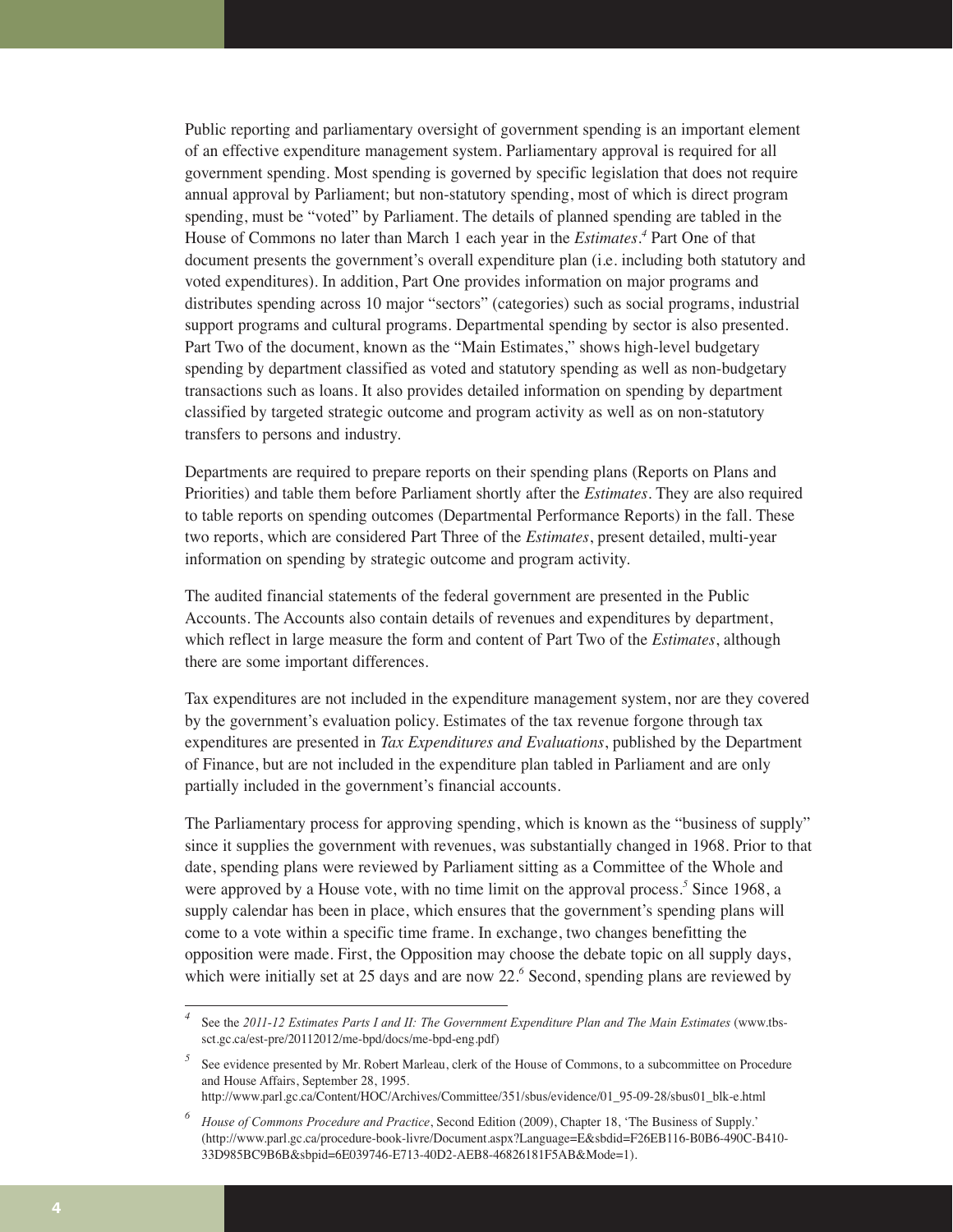separate Parliamentary committees, which have broad powers to examine spending, including the right to question ministers and public servants. In order to ensure that the supply calendar is respected, if these committees do not explicitly report concerns to the House during a set period, the spending plans are deemed to have been reported back to the House for approval.*<sup>7</sup>*

The committee system was substantially strengthened by the creation of the Standing Committee on Government Operations and Estimates in 2002. The mandate of this committee, which is chaired by a member of the Opposition, includes the review of statutory programs and tax expenditures. There is, however, widespread concern that Parliament does not fulfill its role in scrutinizing government spending and "standing committees are at best giving perfunctory attention to the government's spending plans."*<sup>8</sup>*

While the expenditure management system now in place has great potential for controlling the level and improving the effectiveness of direct program spending, the omission of tax expenditures is an important gap. The integration of tax expenditures into the expenditure management system is discussed in the next section.

# INTEGRATION OF TAX EXPENDITURES INTO THE EXPENDITURE MANAGEMENT **SYSTEM**

# The case for integration

The term "tax expenditure" was coined in the 1960s by Stanley Surrey*<sup>9</sup>* in order to draw attention to the fact that the tax system can be used to achieve economic and social objectives in the same way as spending programs. This can be seen most clearly in the case of refundable tax credits, which are paid even if the recipient has no tax liabilities. A refundable tax credit is identical to a spending program with no funding cap, a fact recognized by a new Public Sector Accounting Board (PSAB) standard that requires refundable credits to be reported as expenses. While a non-refundable tax credit cannot exactly duplicate the impact of a spending program, because benefiting from the credit is conditional on having tax liabilities, the need for transparency, accountability and assessment of performance does not change if a program is delivered through the tax system instead of as a direct spending program. There is no substantive difference between, for example, a spending program that provides assistance for business investment and a tax credit provided for the same purpose.

The need for symmetric treatment of tax expenditures and program spending was most recently recognized in Ontario's Drummond report,*<sup>10</sup>* which contained a little-noticed recommendation to consolidate spending and tax-funding of business support programs into a single envelope so

*<sup>7</sup>* For additional detail see *A Guide to the Estimates*. (http://www.parl.gc.ca/Content/LOP/ResearchPublications/prb0925-e.htm#a11)

*<sup>8</sup>* House of Commons Standing Committee on Government Operations and Estimates, *Strengthening Parliamentary Scrutiny of Estimates and Supply* (June 2012). (http://www.parl.gc.ca/HousePublications/Publication.aspx?DocId=5690996&Language=E&Mode=1&Parl=41&Ses= 1&File=18)

*<sup>9</sup>* See Jonathan Barry Forman, "Origins of the Tax Expenditure Budget," *Tax Notes*, vol. 30, no. 6 (February 10, 1986) p. 538.

*<sup>10</sup>* Commission on the Reform of Ontario's Public Services, "Public Services for Ontarians: A Path to Sustainability and Excellence," recommendation 11-5.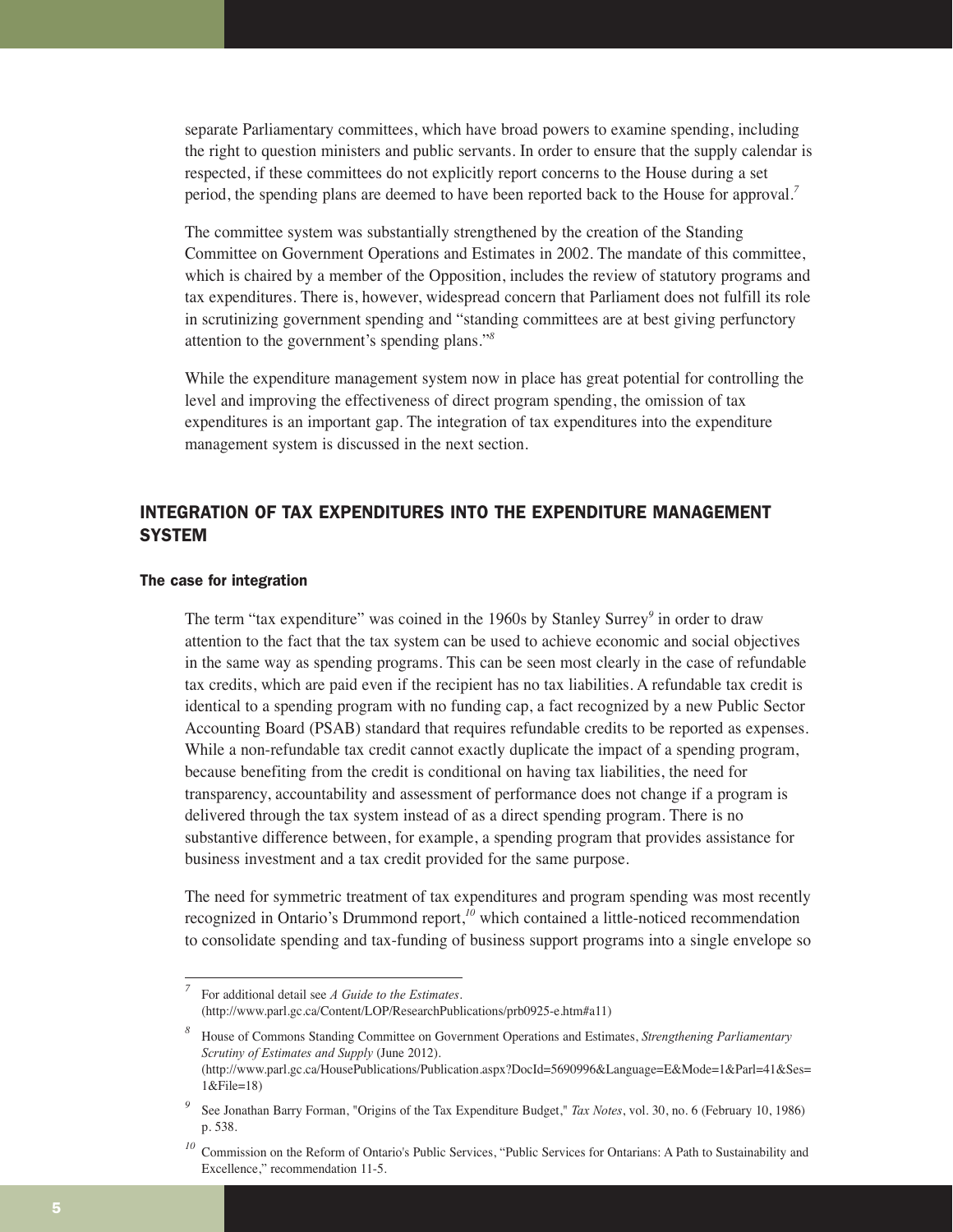that departments would be aware of, and be responsible for, all policy measures relevant to their mandate. This approach could be applied to all tax expenditures, not just those providing support for business, and a number of ancillary changes to the expenditure management system would be required to make the treatment of tax expenditures and program spending completely symmetric. Integration of tax expenditures into the expenditure management system requires that tax expenditures be allocated to the budgets of spending departments and that they be included in strategic reviews and be subject to the government's evaluation policy. Integration also implies that tax expenditures would be included in the government's financial accounts and other reports to Parliament.

Integration of tax expenditures into the expenditure management system has the advantage of encouraging a "whole-of-government" approach to program delivery: lead departments would see, and be responsible for, all government programming on a particular issue, which should lead to better decision making.<sup>11</sup> For example, including tax expenditures in an expenditure reduction/containment exercise would pay dividends in terms of equity, effectiveness and efficiency:

- By considering both tax and spending initiatives, the burden of controlling spending or achieving deficit reduction targets will be spread more fairly across the beneficiaries of government spending.
- The perceived fairness of the exercise will make it easier to implement the required changes.
- By identifying the least effective spending and tax measures, the economic cost of expenditure reduction can be minimized.

# Previous experience

Tax expenditures were included in the Policy and Expenditure Management System (PEMS) in effect from 1979 to 1989, but the experiment was not successful and was abandoned in the mid-1980s. As the name implies, one of the aims of PEMS was to bring together the policy development and expenditure management functions of government.*<sup>12</sup>* The process started with preparation of a five-year fiscal projection by the Department of Finance. The fiscal framework was used by a cabinet committee to set the overall level of spending, which was allocated to broad "envelopes" each of which were capped, so that programs not included in the fiscal framework had to be funded by reallocating spending within an envelope. Ministers had considerable flexibility on how to allocate the funding within an envelope. The key features of the integration of tax expenditures into PEMS were:*<sup>13</sup>*

The minister of finance retained the authority to implement new tax measures, but the introduction of measures in specific program areas required the concurrence of the relevant minister and cabinet committee.

Even larger benefits would be available if, at the same time, the government ensured that program spending is allocated to departments in a way that allows them to have responsibility for all measures relevant to their mandate.

<sup>&</sup>lt;sup>12</sup> For a summary of the PEMS, see Patrick Grady and Richard Phidd, "Budget Envelopes, Policy Making and Accountability," *Economic Council of Canada Discussion Paper 93-16*.

<sup>&</sup>lt;sup>13</sup> See Satya Poddar, "Integration of Tax Expenditures into the Expenditure Management System: The Canadian Experience," in *Tax Expenditures and Government Policy*, ed. Neil Bruce, (Kingston: John Deutsch Institute for the Study of Economic Policy, 1988) pages 259-268.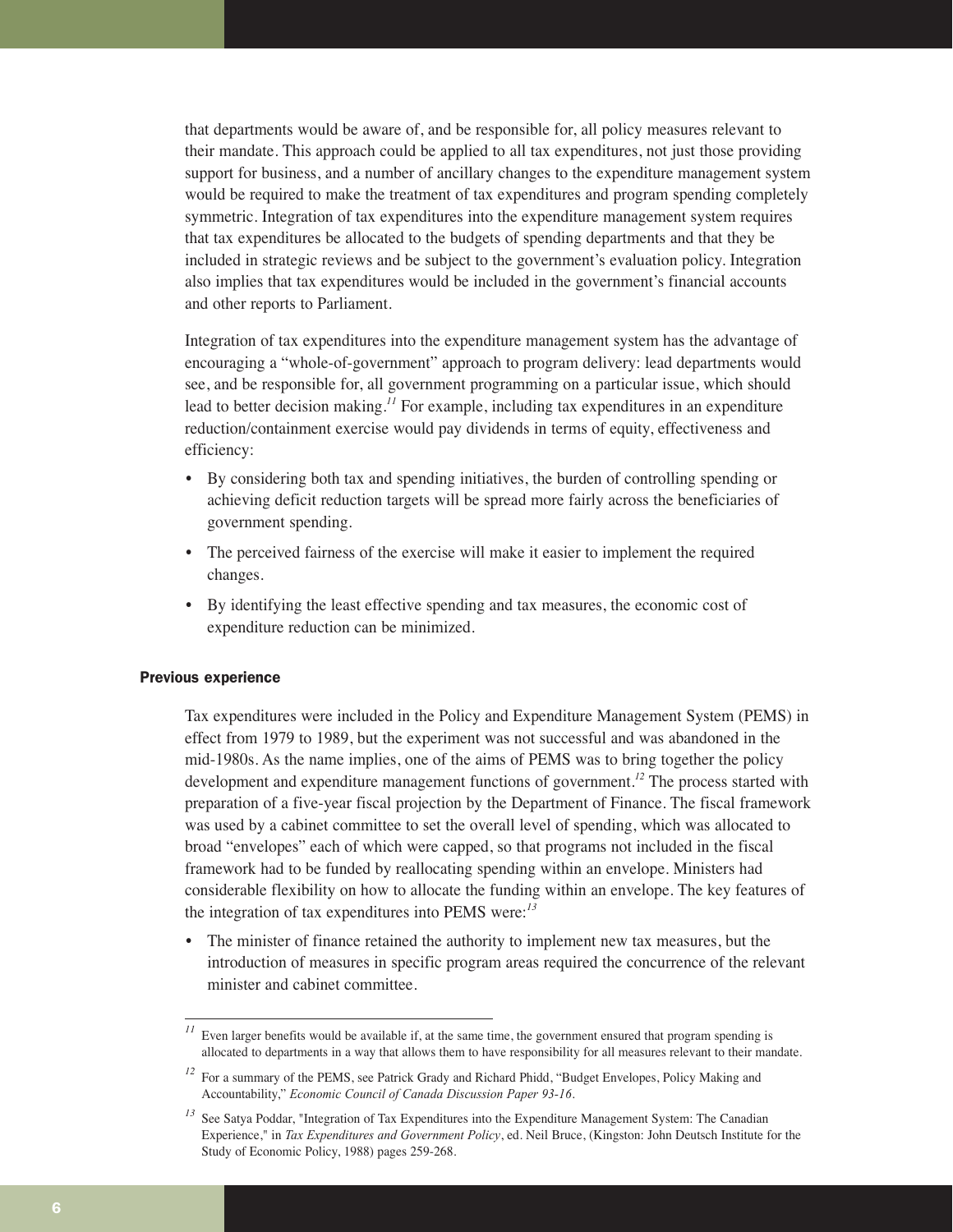- The cost, or savings, resulting from tax changes implemented by the minister of finance were not automatically charged to spending envelopes, although they could be reflected in allocations for future years.
- Tax expenditures proposed by program departments were submitted to the minister of finance for assessment of technical and administrative feasibility. The revenue cost of new or expanded measures were automatically debited against the appropriate funding envelope, but allocating cost savings from scaling back existing measures required approval of the minister of finance and the relevant cabinet committee because they involved tax increases.
- Existing tax expenditures were not allocated to spending envelopes, apparently because there was no consensus on how they should be allocated.*<sup>14</sup>*

Given the incentive structure of the new system, program ministers stopped proposing new tax expenditures, but lobbied the finance minister to initiate tax measures relevant to their mandate. There was also an initial flurry of requests to replace tax expenditures with program spending. The minister of finance rejected these requests on the grounds that expenditure control should not result in higher program spending financed by higher taxes.*<sup>15</sup>*

In his assessment of why integration of tax and spending programs was not successful, Poddar emphasizes the over-use of the discretion provided to the minister of finance in allocating costs and savings to spending envelopes, which created the impression that the system did not have to be adhered to. Poddar also mentions the exclusion of existing tax measures as a factor contributing to the failure of integration, which made the system appear to be arbitrary. For example, the Scientific Research and Experimental Development (SR&ED) tax incentive and registered retirement plans were both enriched in the early 1980s by the minister of finance without consulting other ministers. These measures were widely viewed as tax expenditures, but the changes were made without any impacts on spending envelopes.*<sup>16</sup>* Exclusion of existing tax measures likely also contributed to the concern that converting tax expenditures to program spending amounted to financing higher program spending with tax increases: if the cost of the tax measure had been included in the budget of the department making the proposal, the switch would have been more likely viewed as neutral from the perspective of both the government and recipient firms.

# A proposal for an integrated system

This section provides the broad outline for a reformed expenditure management system, drawing on Canada's past experience and an assessment of potential pitfalls. In order to maximize the benefits from integration, existing tax expenditures would have to be allocated to the budget of the relevant spending department, which would then absorb the cost or savings arising from any modifications to the measures. Allocating existing tax expenditures to spending departments means that tax expenditures as reported by Finance Canada have to be

*<sup>14</sup>* Ibid., p. 263.

*<sup>15</sup>* Patrick Grady and Richard Phidd, "Budget Envelopes, Policy Making and Accountability," *Economic Council of Canada Discussion Paper 93-16*, p. 58.

Satya Poddar, "Integration of Tax Expenditures into the Expenditure Management System," p. 266.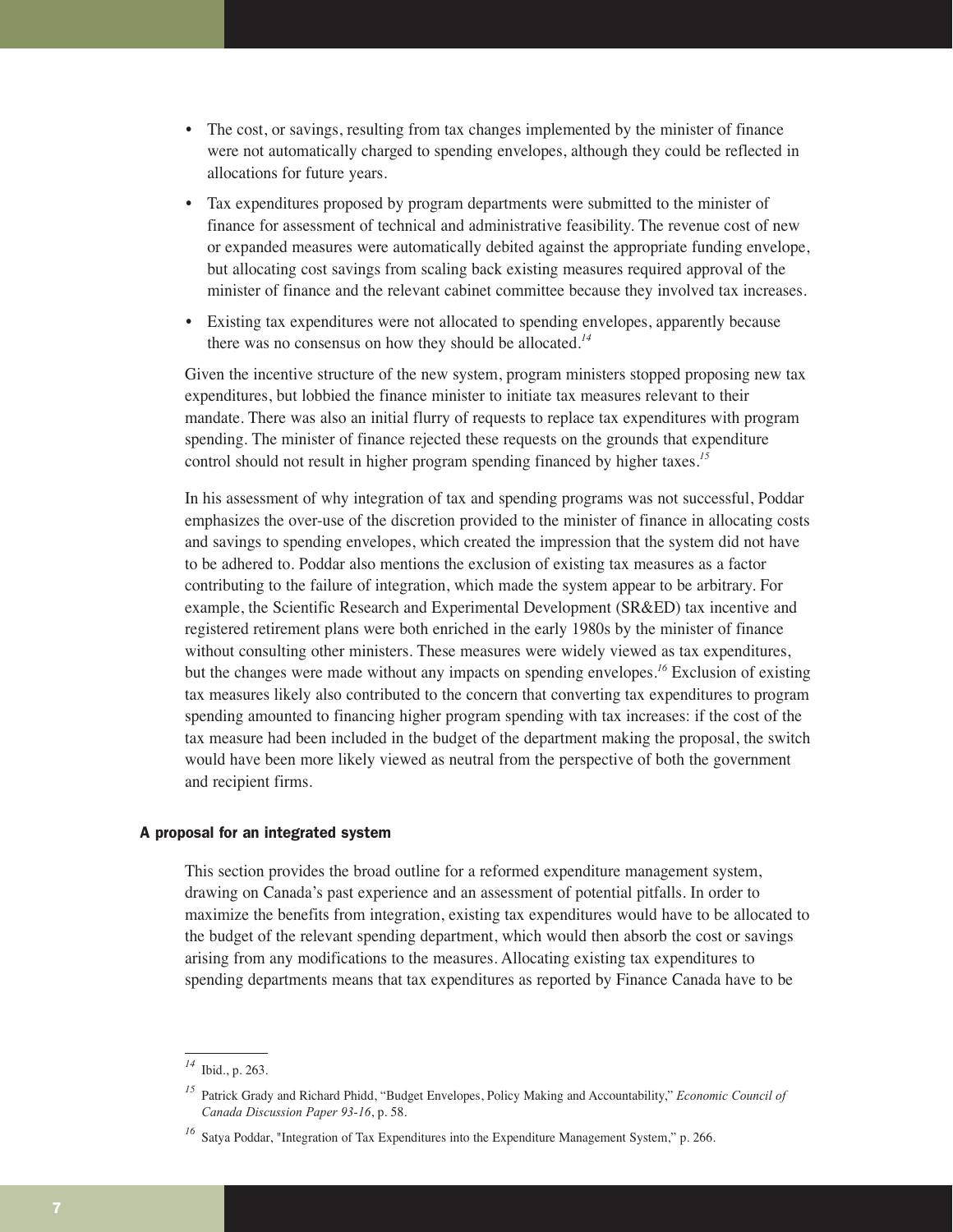carefully reviewed to determine which ones are substitutes for program spending; this issue is discussed in detail below. As an illustration of how the allocation of existing tax expenditures would be carried out, consider the following:*<sup>17</sup>*

- Funding for the SR&ED investment tax credit would become part of the Industry Canada portfolio, which now includes most spending programs that provide support for business R&D and innovation, including venture capital financing;
- All tax measures providing support for small business that are not specific to R&D and innovation (e.g. the low tax rate for small businesses, the lifetime capital-gains exemption for small business shares) would be allocated to the small business component of Industry Canada's portfolio, which now includes the Small Business Financing Program as well as advisory services provided to small business;
- All tax measures providing benefits to older Canadians (e.g. the age credit, the pension income credit, pension income splitting and the non-taxation of the guaranteed income supplement and allowances) would become part of Human Resources and Skills Development Canada's portfolio. More specifically, these measures would be part of the income security sub-component of the portfolio that includes expenditure programs such as old age security, the guaranteed income supplement and allowances; and,
- Tax expenditures supporting arts and culture (e.g. the children's arts tax credit, donations of cultural property and the Canadian film or video production tax credit) would become part of the Canadian Heritage portfolio.

The role of the minister of finance has to be carefully considered to promote successful integration of tax expenditures into the expenditure management system. The minister of finance has the prerogative, exercised jointly with the prime minister, to introduce, modify or eliminate tax measures related to the mandate of a program department without the concurrence of the relevant minister. This power would be lost if tax-delivered programs were the responsibility of spending departments. In contrast, the minister of finance should continue to have the power to propose new tax-based spending programs, but implementation would require the consent of the affected minister and the relevant cabinet committee.

Further, the finance minister would retain sufficient authority to maintain an efficient and coherent tax system. More specifically, proposals to implement new tax expenditures would only be accepted if the minister of finance deems them to be administratively and technically feasible. In addition, program ministers proposing to shift delivery from the tax system to program spending, or vice versa, would have to demonstrate the existence of a net benefit from the change, either from lower costs or from improved effectiveness. In order to provide the right incentive for departments to choose the most efficient delivery method, program delivery costs of the Canada Revenue Agency should be attributed to spending departments.

A reformed expenditure management system would include improved accounting for tax expenditures. Some progress has already been made as a result of adopting the new Public Sector Accounting Board standard requiring that the cost of refundable tax credits be added to program spending and budgetary revenues.*<sup>18</sup>* Prior to this change, most refundable tax credits

See Annex C for a complete allocation of tax expenditures by department.

<sup>&</sup>lt;sup>18</sup> Public Sector Accounting Board Standards apply to all governments and government organisations in Canada. The federal government implemented the new standard in the 2012 *Economic and Fiscal Update*.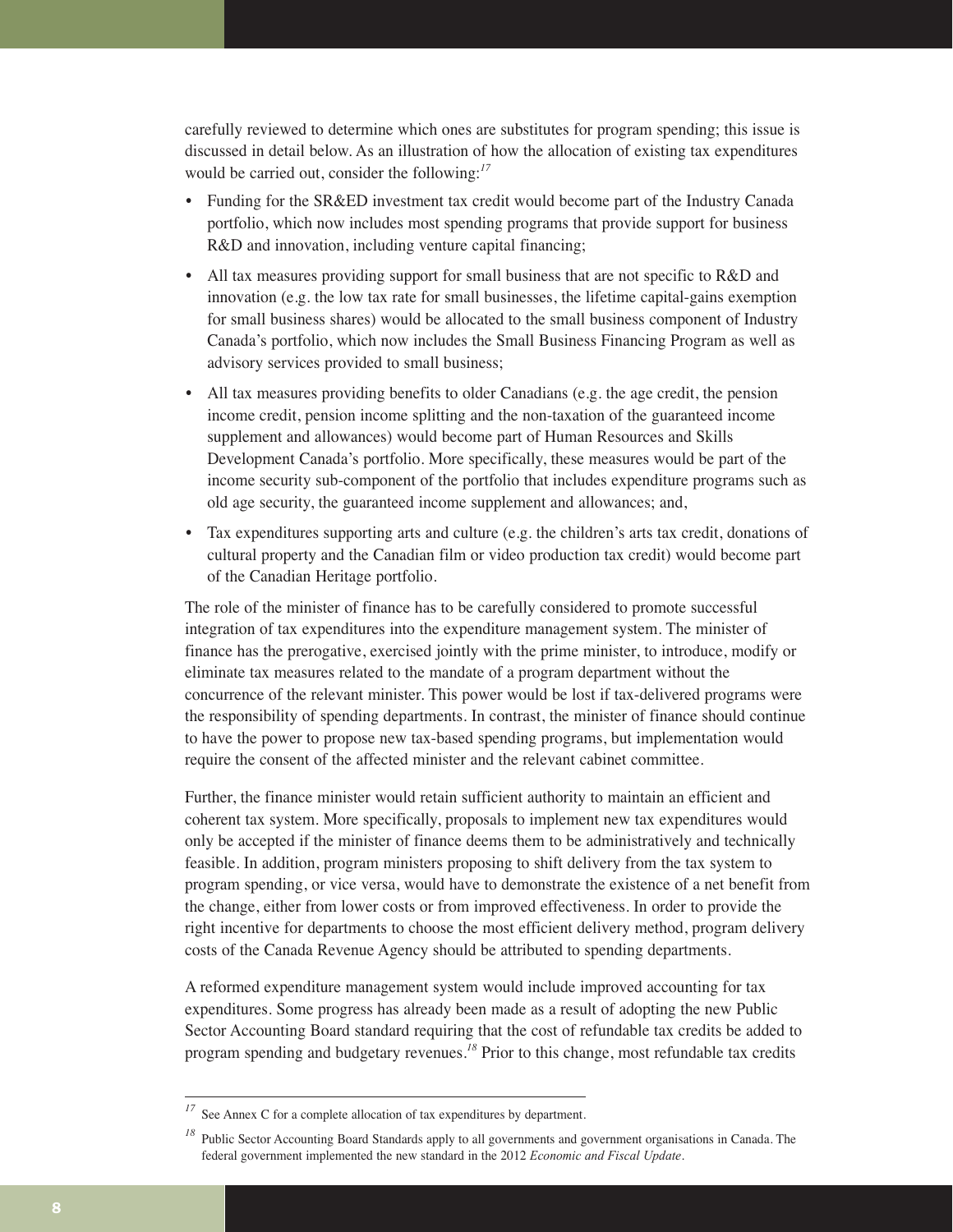were netted against tax revenues, which caused both program spending and tax revenue to be understated. An important exception was the Canada Child Tax Benefit (CCTB), which is a \$10 billion spending program delivered through the tax system. In response to numerous observations by the auditor general,*<sup>19</sup>* in 2006 the government removed the CCTB from the tax expenditure accounts and began reporting it as program spending in the Public Accounts of Canada,*<sup>20</sup>* in the budget and in the Annual Financial Report of the Government of Canada.

However, spending on the CCTB is not included in the *Estimates* tabled in Parliament each year, which is not consistent with Parliament's role in approving and monitoring spending by the government. Further, the public accounts assign responsibility for the CCTB to the Canada Revenue Agency instead of Human Resources and Skills Development Canada, which has responsibility for other transfers to persons, including the Universal Child Care Benefit, that are also delivered through the tax system.

The treatment of the CCTB demonstrates that simply adding the cost of refundable tax credits to budgetary revenues and expenditures is only a first step to improved transparency and accountability: responsibility for tax-based spending programs should also be attributed to the appropriate spending department and be included in expenditure management documents tabled before Parliament. Further, it is important to note that refundable credits account for only about 15% of tax-based spending programs. All tax-based spending programs should be presented in the *Estimates* (including departmental performance reports and reports on plans and priorities) so that Parliament has a complete picture of spending. Over the longer term, the government should develop options for revising the Public Accounts to report tax revenue gross of nonrefundable credits and to include these credits in program spending. These changes to financial reporting would help offset the perception, discussed above, that elimination of tax expenditures amounts to sustaining existing levels of spending with higher taxes.

Integration of tax expenditures into the expenditure management system also implies that these programs would be subject to the federal government's evaluation policy, which requires that all direct program spending programs be evaluated on a five-year cycle. This cycle would be appropriate for tax measures as well. Access to taxpayer data that would be required to evaluate tax-based programs is governed by Section 241 of the Income Tax Act. That section now contains a lengthy list of exemptions to the basic principle that only the Canada Revenue Agency has access to taxpayer data. Nevertheless, the section would have to be amended to allow departments to have access to the data required to undertake evaluations of tax-based programs. There is an exemption for provincial government officials in order to accommodate the need for data to formulate or evaluate fiscal policy;*<sup>21</sup>* the same sort of exemption could be provided to federal departments.

With integration, tax-based spending programs would also be included in strategic reviews, along with other spending, which would improve the equity, efficiency and effectiveness of these reviews, as discussed above.

<sup>&</sup>lt;sup>19</sup> See, for example, Chapter 17 of the 2000 October Report of the Auditor General of Canada. (http://www.oagbvg.gc.ca/internet/English/parl\_oag\_200010\_17\_e\_11204.html#0.2.H2OZPJ. LKDILD.YXYU1G.A)

*<sup>20</sup>* See summary Table 2a in the Public Accounts of Canada (2011).

<sup>&</sup>lt;sup>21</sup> Section 241(4)(d)(iv) of the Income Tax Act.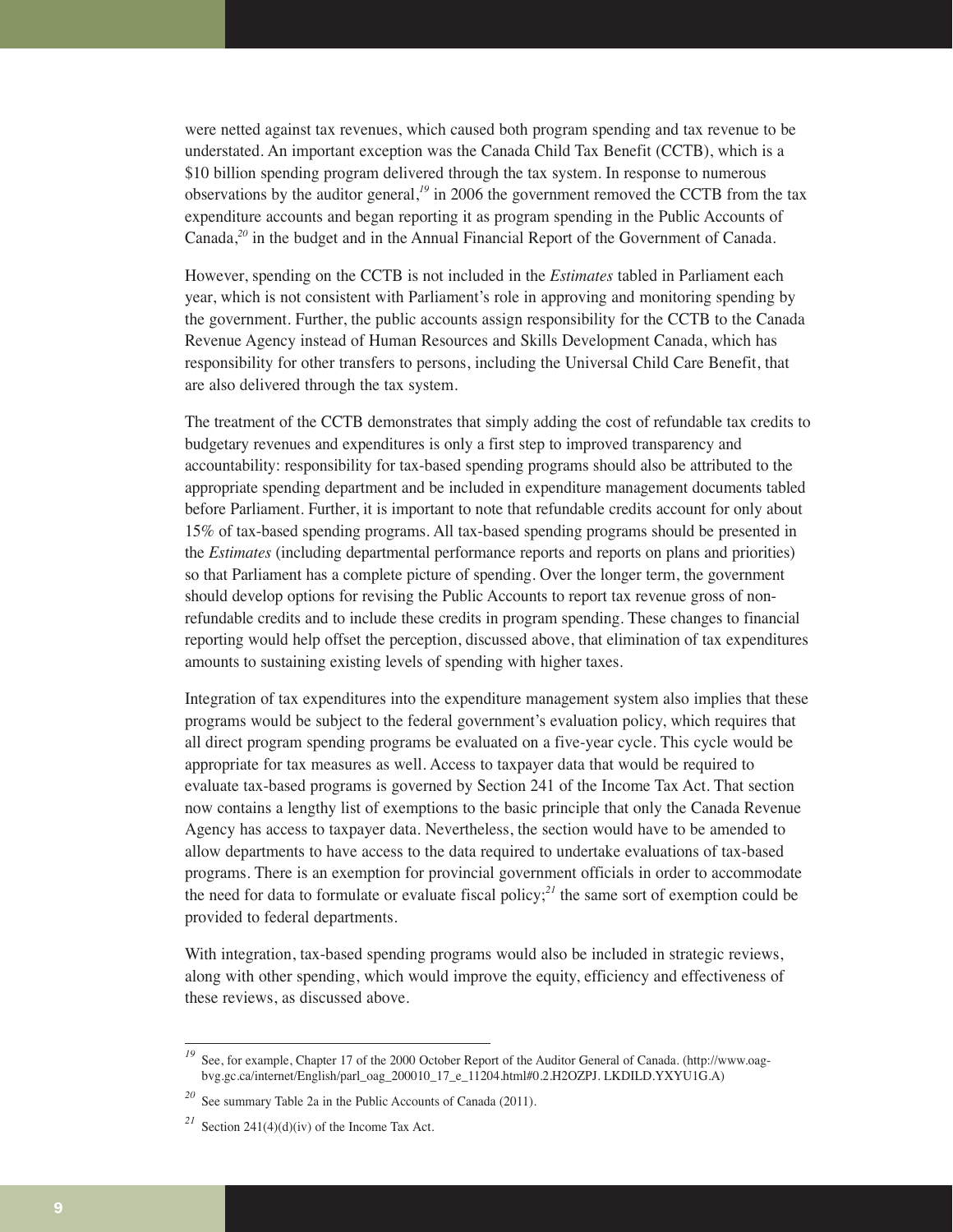#### Recommendations by the government operations and estimates committee

The House of Commons Standing Committee on Government Operations and Estimates released a report on strengthening Parliamentary scrutiny of estimates and supply in June of this year.*<sup>22</sup>* Two of the committee's 16 recommendations touch on the integration of tax expenditures into the expenditure management system.

In recommendations 12 and 13, the committee advocates that departments and agencies include tax expenditures in their reports on plans and priorities, and that standing committees charged with reviewing the *Estimates* assess these tax expenditures at least once every eight years to determine if they are achieving their intended objectives. The tax expenditures reported in Finance Canada's *Tax Expenditures and Evaluations* would be allocated to departments by the Treasury Board to best fit their mandates. Adopting these recommendations would be a substantial movement towards effective scrutiny of tax expenditures and could be seen as the first in a series of steps leading to full integration of tax expenditures into the expenditure management system. It is likely that including tax expenditures in reports on plans and priorities would lead to suggestions that they be included in departmental performance reports. Further, since these two reports make up Part Three of the *Estimates*, the logical next step would be to include tax expenditures in Parts One and Two of the *Estimates*. Finally, once tax expenditures are included in departmental performance reports, departments would be responsible for reporting on their performance, which could eventually draw tax expenditures into the government's evaluation policy.

Integration of tax expenditures into the expenditure management system raises two other important issues. First, not all tax expenditures reported by Finance Canada are substitutes for program spending, so some background work to determine which measures should be transferred to other departments is required. Second, reforms to program evaluation are required for it to realize its potential contribution to expenditure management. These issues are discussed in the next two sections.

# WHICH TAX MEASURES SHOULD BE INCLUDED?

The discussion in the preceding section alluded to the idea that not all tax expenditures should be included in an expenditure review exercise. The federal government identifies 200 tax expenditures in the 2011 edition of *Tax Expenditures and Evaluations*; these measures result in tax revenue forgone well in excess of \$100 billion. (This is a rough estimate; see Box 1 for a discussion of the pitfalls arising from adding up the estimates for individual measures.) *Tax Expenditures and Evaluations* explicitly takes a broad view of what constitutes a tax expenditure, with the result that many measures that could be considered part of a fair and efficient tax system are included as tax expenditures. The intention is to provide information on a full range of measures that can be used by analysts and parliamentarians to address a variety of issues.

*<sup>22</sup>* House of Commons Standing Committee on Government Operations and Estimates, *Strengthening Parliamentary Scrutiny of Estimates and Supply* (June 2012).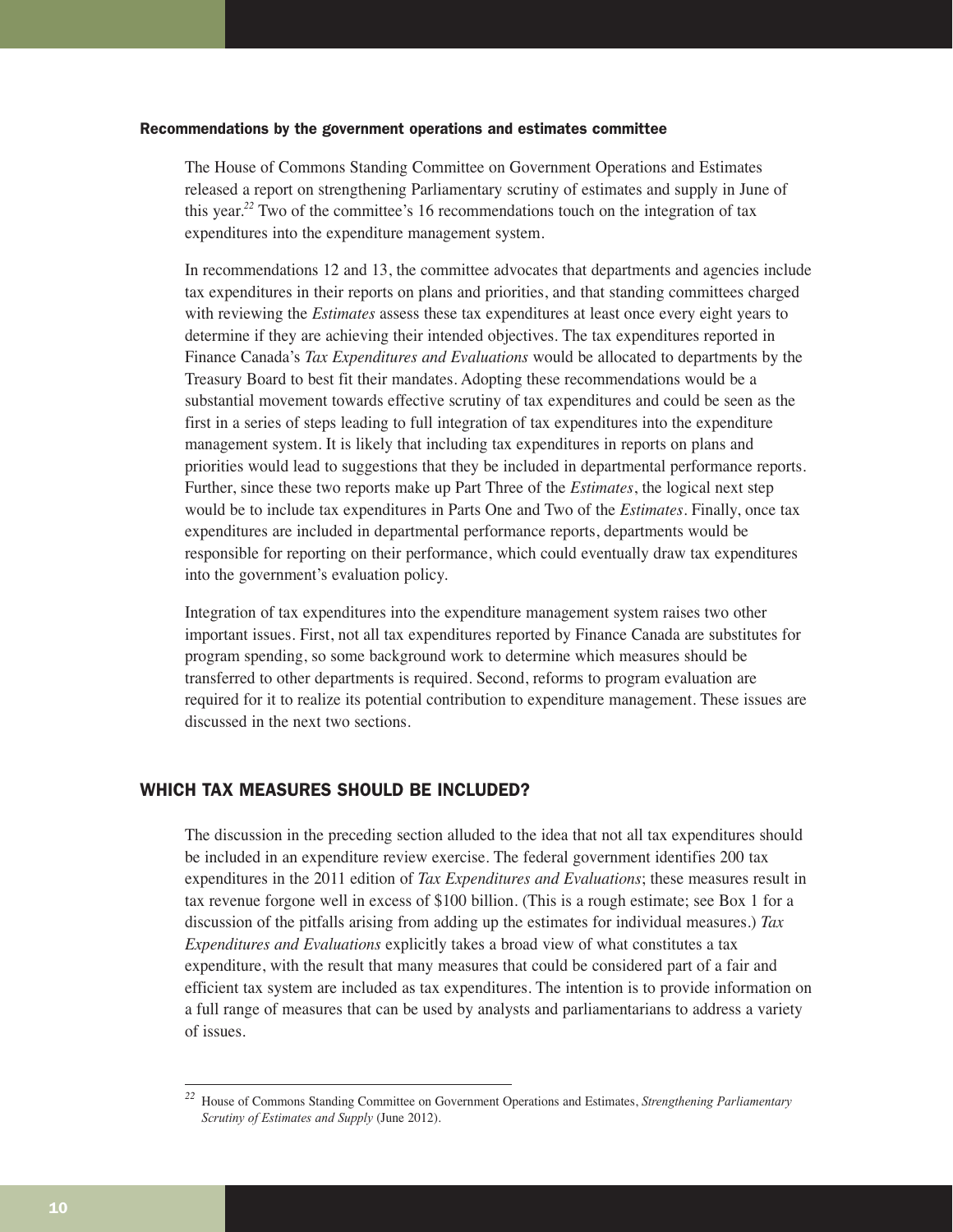#### Box 1: Adding Tax Expenditures

In Tax Expenditures and Evaluations, the revenue cost of each tax measure is calculated assuming all other measures remain unchanged. As a result, summing the cost of individual measures will not provide an accurate estimate of the revenue gain that would occur if the measures were eliminated simultaneously. With a progressive personal income tax system, eliminating more than one measure at a time could result in greater revenue losses than the sum of the losses for each measure. Consider, for example, a taxpayer taking advantage of the nontaxation of business-paid health and dental benefits as well as the northern residents' deduction. Eliminated together, some of the additional taxable income could be taxed at a higher marginal rate than when just one of the measures is eliminated. A similar analysis applies to credits. For example, a low-income taxpayer may be taking advantage of several tax credits, any one of which reduces tax liabilities to zero; in these circumstances, the tax revenue forgone for this taxpayer would be zero for each measure when considered individually, but their combined effect would be positive.

As a result, summing the individual estimates for personal income tax measures will understate the true cost of maintaining all of the measures. While the direction of bias is easy to predict, quantifying its magnitude requires access to the tax micro-data and use of a tax simulation model. Estimates of the aggregation bias have not been prepared for Canada, but a U.S. study indicates that interaction effects cause the sum of personal income tax expenditures to be understated by five to eight per cent, depending on whether the alternative minimum tax is excluded or included in the analysis.<sup> $a$ </sup> Note that the size of the bias will vary over time if the distribution of

income and the number and type of personal income tax measures change.

The business income tax also has a progressive rate structure, so summing the individual measures also understates the cost of maintaining business-related tax expenditures; but the bias is smaller than for personal tax measures because there are fewer tax brackets.

In contrast to the personal income tax measures, summing the individual GST tax expenditures overstates the cost of maintaining all of the measures. Some entities supplying goods and services in a non-commercial context benefit from both an exemption — which means that the entity does not collect GST on its sales and a rebate of GST paid on their purchases. Separate estimates for the cost of exemptions and rebates are provided; but these estimates are not independent: the rebate has no cost in the absence of the exemption since without the exemption the entity is able to claim a refund for the GST paid on its purchases. As a result, adding the two cost estimates overstates the cost of maintaining both by the amount of the rebate. $<sup>b</sup>$  In this study,</sup> the only exemption/rebate combinations retained as tax expenditures relate to charities and non-profit organizations; the cost of the rebates, which was about \$350 million in 2011, is excluded from the taxexpenditure estimates.

- a Burman, Leonard, Eric Toder and Christopher Geissler, "How Big are Total Individual Income Tax Expenditures and Who Benefits from Them?" The Urban-Brookings Tax Policy Center, Discussion Paper 31 (2008).
- $b$  See Finance Canada, Tax Expenditures: Notes to the Estimates/Projections 2010, p. 16, for additional detail.

The interest in this study is to determine which measures reported in *Tax Expenditures and Evaluations* are close substitutes for spending programs and should therefore be integrated into the expenditure management system. This exercise is similar to the U.S. approach of preparing tax-expenditure estimates for two different "baselines" or benchmarks: normal tax law and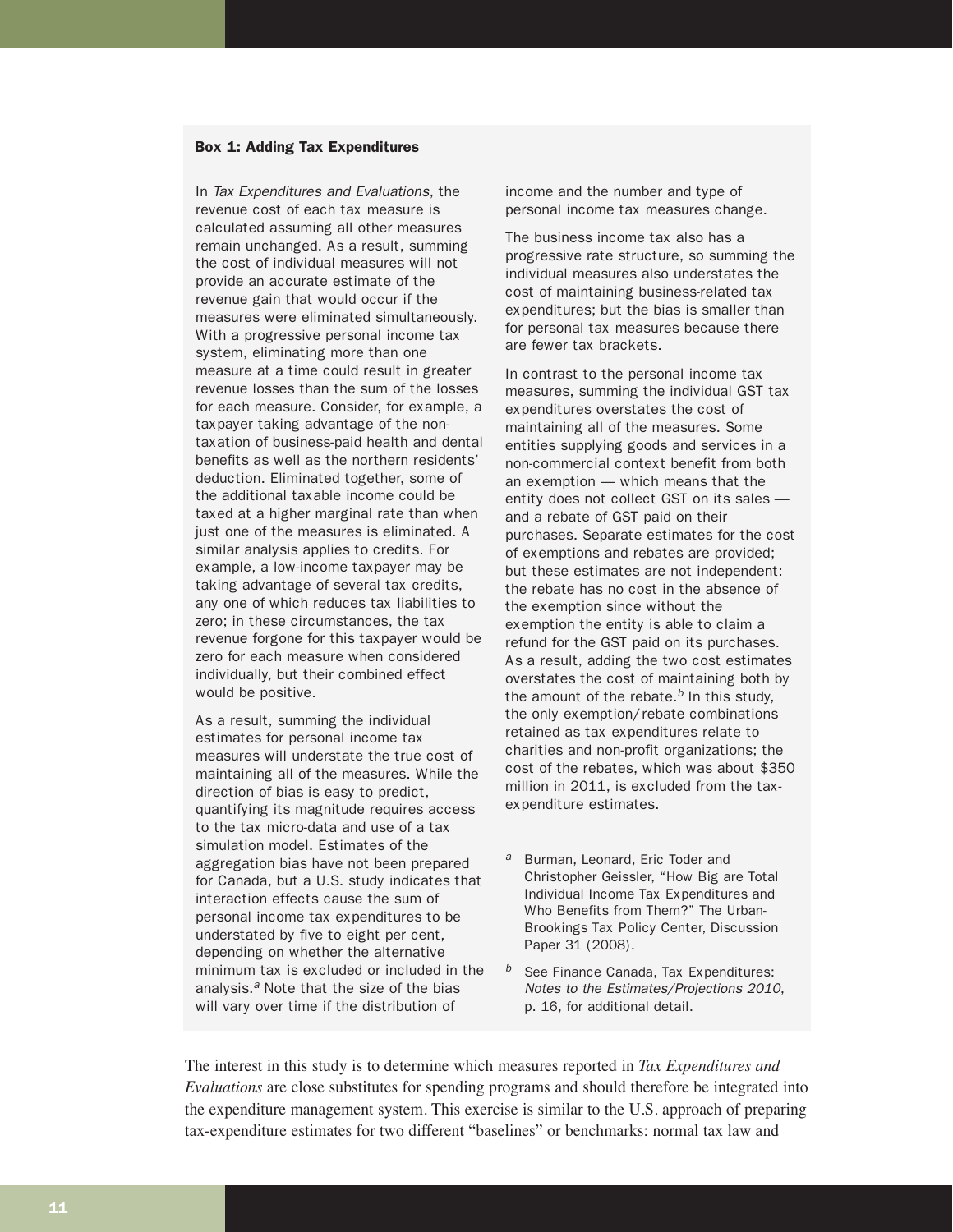reference tax law.*<sup>23</sup>* The normal tax-law baseline is similar to the benchmark used in *Tax Expenditures and Evaluations*, although it is not as broad. In contrast, "[r]eference law tax expenditures are limited to special exemptions from a generally provided tax rule that serve programmatic functions in a way that is analogous to spending programs."*<sup>24</sup>* In this study, tax expenditures reported by Finance Canada are reclassified into structural measures, defined as provisions that are related to designing a fair and efficient tax system, and measures that could reasonably be considered substitutes for program spending.

The most obvious examples of structural measures relate to federal-provincial fiscal relations. *Tax Expenditures and Evaluations* includes 17 measures that transfer tax revenue to, or reduce taxes on, other levels of government (Table 1). These measures include the transfer of incometax points to the provinces and the Quebec Abatement, which accounted for approximately \$24 billion in tax expenditures in 2011. GST measures that reduce the taxes paid by municipalities, universities, colleges, schools and hospitals account for an additional \$5 billion in forgone tax revenues.

|                                                                       | <b>Personal</b><br>Income<br><b>Tax</b> | <b>Corporate</b><br><b>Income</b><br><b>Tax</b> | <b>Goods and</b><br><b>Services</b><br>Tax | <b>Total</b>   |
|-----------------------------------------------------------------------|-----------------------------------------|-------------------------------------------------|--------------------------------------------|----------------|
| Number of measures in effect in 2011 $^2$                             | 111                                     | 55                                              | 30                                         | 196            |
| less measures that:                                                   |                                         |                                                 |                                            |                |
| Transfer tax revenue to or reduce taxes on other levels of government | 3                                       | $\mathfrak{D}$                                  | 12                                         | 17             |
| Recognize expenses incurred to earn income                            | 12                                      | $\Omega$                                        | $\Omega$                                   | 12             |
| Promote horizontal equity                                             | 13                                      | $\Omega$                                        | $\mathfrak{D}$                             | 15             |
| Promote vertical equity                                               | $\Omega$                                | $\Omega$                                        | $\mathfrak{D}$                             | $\overline{2}$ |
| Relate to the choice of tax unit or calendar year taxation            | 5                                       | 1                                               | $\Omega$                                   | 6              |
| Promote administrative simplicity                                     | 3                                       | $\mathfrak{D}$                                  | 3                                          | 8              |
| Relate to the taxation of investment income                           | 7                                       | $\mathfrak{D}$                                  | $\Omega$                                   | 9              |
| Relate to the taxation of housing                                     | 1                                       | $\Omega$                                        | $\overline{4}$                             | 5              |
| Relate to international taxation                                      | $\Omega$                                | $\mathsf{R}$                                    | $\Omega$                                   | 8              |
| Total structural measures                                             | 44                                      | 15                                              | 23                                         | 82             |
| Tax Expenditures included in the analysis                             | 67                                      | 40                                              | 7                                          | 114            |
| Cost estimates not available                                          | 15                                      | 10                                              | 1                                          | 26             |
| <b>Tax Expenditures quantified</b>                                    | 52                                      | 30                                              | 6                                          | 88             |

# **TABLE 1: CLASSIFICATION OF MEASURES IN THE 2011 EDITION OF** TAX EXPENDITURES AND EVALUATIONS*<sup>1</sup>*

*<sup>1</sup> Source: Finance Canada Tax Expenditures and Evaluations 2011.* 

*<sup>2</sup> Changes from the Finance Canada presentation comprise including donations of securities with charitable donations; separation of the Registered Homebuyers' Plan from estimates for Registered Retirement Savings Plans; and exclusion of rebates for registered charities and other non-profit organizations. Memorandum items are not included.* 

The classification of measures related to the costs associated with post-secondary education (PSE) raise some interesting issues. The additional income earned as a result of pursuing PSE is subject to tax, so allowing the deduction of tuition fees and other direct costs associated with

*<sup>23</sup> See Analytical Perspectives: Budget of the U. S. Government, Fiscal Year 2011*, published by the Office of Management and Budget.

*<sup>24</sup>* Ibid., p. 208.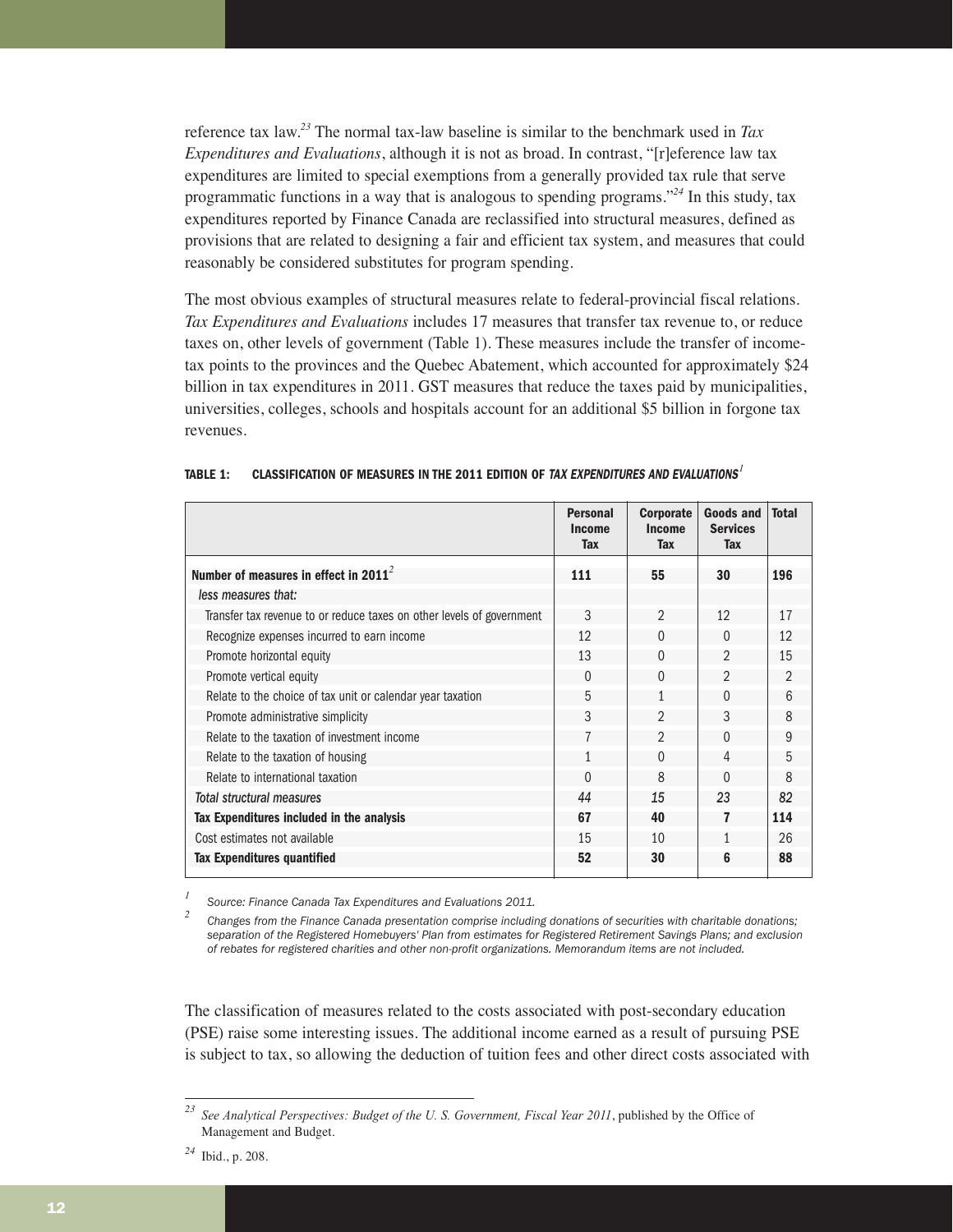PSE would amount to recognition of costs incurred to earn income. Note, however, that these costs are recognized through a tax credit based on the first bracket tax rate, so there is a case for evaluating the measures as negative tax expenditures. On the other hand, since students are allowed to deduct expenses as they are incurred, allowing a credit for interest on loans and the transfer of unused credits goes beyond cost recognition and provides tax assistance to students.*<sup>25</sup>*

Another set of tax expenditures in the document is intended to promote horizontal equity, which is the notion that taxpayers in similar circumstances should pay similar amounts of tax. Measures in this category include the medical expense tax credit, which provides tax relief for above-average medical or disability-related expenses, and the disability tax credit. Both of these measures indirectly adjust taxable income to partially compensate for extraordinary expenses that do not contribute to consumption enjoyment. There are 15 measures implemented to promote horizontal equity, accounting for about \$4 billion in forgone tax revenue.

Two GST tax expenditures — the GST credit and the zero-rating of basic groceries — included in the document are intended to promote vertical equity, that is: to create a progressive tax structure.*<sup>26</sup>* As a result, these measures are similar to the basic personal amount, which is not considered a tax expenditure. These two measures account for \$7 billion in forgone tax revenue.

Six measures included in the document make adjustments to improve tax fairness by making adjustments to taxation of individuals rather than families and to calendar year taxation. For example, the spouse or common-law-partner credit could be viewed as a method of reducing the tax burden on families. In contrast, pension-income splitting, which is a more explicit form of joint tax filing, is retained as a tax expenditure in this study because it is available only to taxpayers with pension income. Calendar year taxation can have some unintended consequences. For example, retroactive wage increases paid in a lump sum can push recipients into a higher tax bracket than if the income had been received as earned. A special tax computation to prevent this outcome is included in *Tax Expenditures and Evaluations* as a tax expenditure; this measure, which involves only a small amount of tax revenue forgone, is more appropriately considered to be a structural tax measure implemented to improve tax fairness.

Another set of measures relates to administrative simplicity. For example, the small suppliers' threshold for registering and collecting the GST is in place to avoid imposing excessive compliance costs on very small businesses. In addition, certain Crown corporations that do not benefit from constitutional immunity from taxation are exempt from federal taxes in order to reduce compliance and administration costs.

There are nine measures classified as tax expenditures that relate to the taxation of income from capital relative to wage income; in this study the relative tax burden on capital and labour income is considered a tax policy issue rather than a spending issue. These measures include the

<sup>&</sup>lt;sup>25</sup> There is a parallel with a business cash flow tax: allowing firms to deduct investment expenses as they are incurred means that interest expense incurred to finance the investment should not be deductible.

<sup>&</sup>lt;sup>26</sup> The exemption for basic groceries may not be the most cost-effective way of promoting vertical equity, because the relatively well-off spend more per capita on basic groceries in absolute terms than others. As a result, taxing groceries and using some of the proceeds to increase the GST credit would result in a more progressive tax. For a detailed discussion, see Michael Smart, "Departures from Neutrality in Canada's Goods and Services Tax," University of Calgary School of Public Policy Research Paper, Volume 5, Issue 5, February 2012.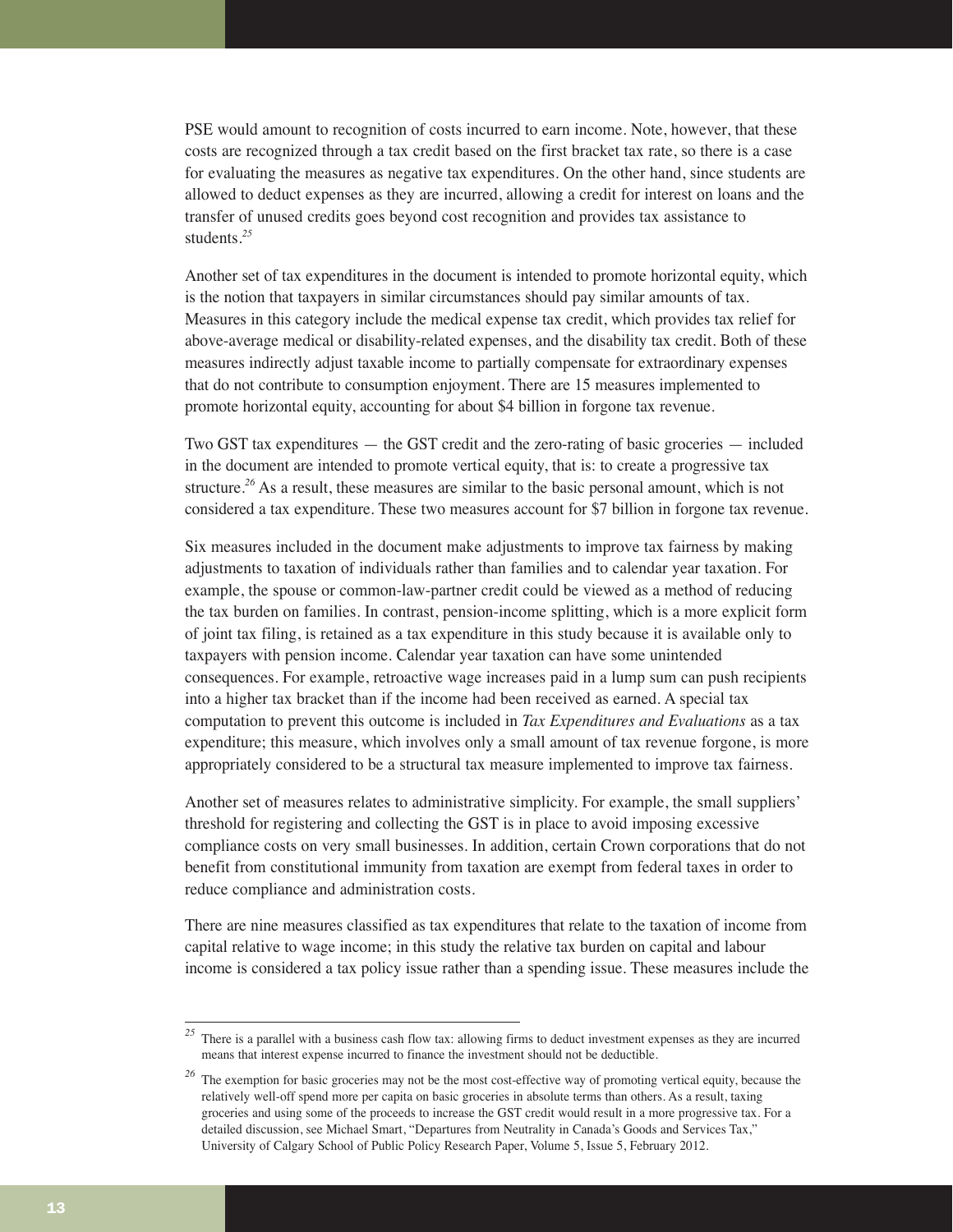provision of registered accounts (registered pension plans, registered retirement savings plans and tax-free savings accounts) that reduce the tax burden on savings, the partial inclusion of capital gains in taxable income and the deferral of tax on capital gains until they are realized. These measures account for about \$33 billion in tax revenue forgone. In contrast, measures that provide tax relief on capital income for specific sectors or activities, such as the lifetime capital-gains exemption (LCGE) for capital gains on small business shares, are classified as tax expenditures in this study.

Most measures for housing are excluded from the tax expenditure category. The measures excluded are the exemption of capital gains on the sale of principal residences, the GST exemption for residential rent and the rebates for new housing and new residential property. These measures provide tax relief for a specific activity, which suggests that they should be included in the tax expenditure category. Further, the capital-gains exemption is similar to the lifetime capital-gains exemption (LCGE), which is considered a tax expenditure. However, considering these measures in the context of the overall tax treatment of housing ownership provides a different perspective. Ideally, the tax burden on owner-occupied and rented housing would be the same and similar to the tax burden on other investments. Dealing with these four measures in isolation could result in movement farther from, rather than closer to, the ideal state. As a result, it is more appropriate to consider these measures as structural provisions that should be assessed in the context of the overall tax treatment of housing, including taxes imposed by other levels of government, than as substitutes for spending programs.

The final set of reported tax expenditures reclassified as structural measures in this study relate to international taxation. These measures include unilateral exemptions from withholding taxes on various types of income paid to non-residents*<sup>27</sup>* and the tax treatment of foreign source income of Canadian multinational enterprises.*<sup>28</sup>* The tax treatment of income earned in Canada by non-residents and the foreign source income of Canadians involves fundamental choices about the design of the tax system, in much the same way as the relative tax burden on wage and investment income. For example, solid arguments can be made both for imposing Canadian taxes on repatriated profits of foreign affiliates (with a deduction or credit for foreign taxes paid) and for exempting them from Canadian tax. The choice should be made after considering the costs and benefits to Canada, but there would be no reason to consider the approach adopted as a substitute for a spending program. In contrast, the tax treatment of expenses incurred when investing in foreign affiliates clearly provides preferential tax treatment of foreign direct investment*<sup>29</sup>* and does not raise any tax design issues. Similarly, the tax exemption for international banking centres is considered as a substitute for a spending program.

It is important to emphasize that classifying tax measures as internal to the tax system and as substitutes for program spending involves judgment and assumptions with which reasonable people can disagree. While most analysts will not find classification of measures that transfer tax revenues to other levels of government as internal to the tax system problematic, other decisions may be more controversial. One example is the classification of most measures

*<sup>27</sup>* Exemptions and reductions granted under treaties are not considered tax expenditures.

*<sup>28</sup>* Under Canadian tax law, active business income of a foreign affiliate is not taxed in Canada provided that the income is earned in a country having a tax treaty or a tax information exchange agreement with Canada.

<sup>&</sup>lt;sup>29</sup> Interest and other expenses related to an investment in a foreign affiliate can generally be deducted in Canada, even if these expenses have been deducted by the affiliate in computing tax liabilities in the host country.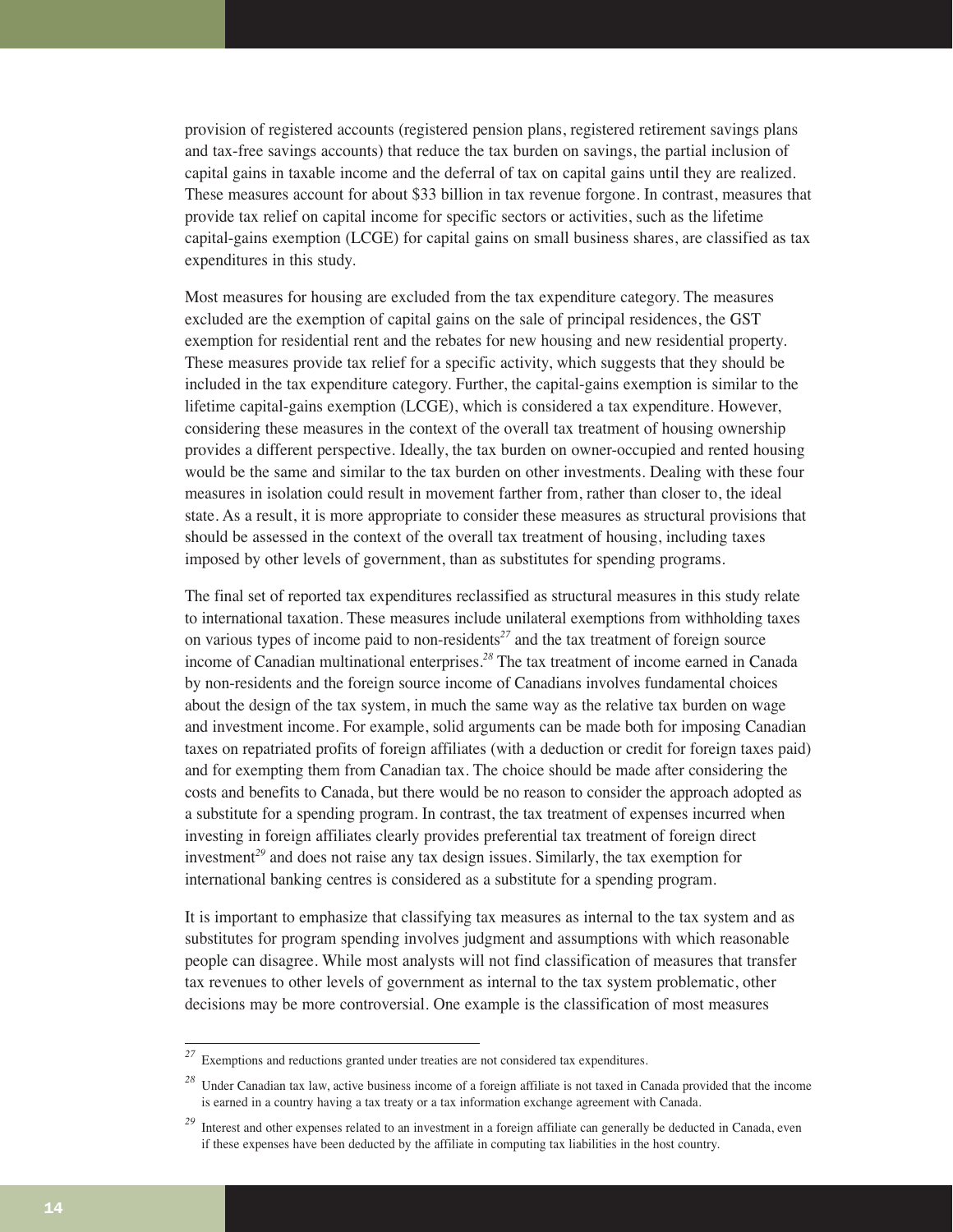relating to the taxation of housing as structural. The decision to treat almost all deviations from the statutory GST rate as structural measures may also raise questions. More specifically, the special treatment of food and public-sector bodies is considered to be internal to the tax system, leaving very few narrowly-defined GST tax expenditures. The underlying principle is that the design of a broad-based tax like the GST, in particular establishing the trade-off between efficiency and equity, should be determined outside of an expenditure review process.*<sup>30</sup>*

Removing all measures that can be loosely described as internal to the tax system reduces the number of tax measures that should be included in an expenditure review exercise from 196 to 114. However, cost estimates are not available for 26 of these measures (Table 1). One of the more important omissions is the cost of providing accelerated deduction of capital costs for certain assets. Given that capital expenditures cannot generally be deducted from taxable income as they are incurred, tax neutrality requires that capital costs be deducted over the useful life of the capital asset. Finance Canada*<sup>31</sup>* identifies 11 asset classes for which tax depreciation allowances are more rapid than warranted, given the useful lives of the assets. These include machinery and equipment used in manufacturing and processing, computer equipment, vessels, Canadian exploration expenses and current expenditures on scientific research and development.

The tax expenditures identified in this study for which cost estimates are available had an aggregate value of about \$26 billion*<sup>32</sup>* in 2011, which represents 14.5 per cent of federal tax revenues, 22 per cent of direct program spending and about 11 per cent of overall program spending. Business income tax expenditures represented an above-average share of corporate income tax revenues at 26 per cent. Personal income tax expenditures were a slightly below average share, while GST measures were substantially a below-average percentage of GST revenues. The tax revenue forgone from the top five tax expenditures was approximately \$15 billion, or about 55 per cent of the aggregate tax revenue forgone in 2011 (Table 2).*<sup>33</sup>*

| SR&ED investment tax credit                              | 3655  |
|----------------------------------------------------------|-------|
| Low tax rate for small business                          | 3555  |
| Non-taxation of business-paid health and dental benefits | 3155  |
| Charitable donations tax credit                          | 2280  |
| Age credit                                               | 2260  |
| Total                                                    | 14905 |
|                                                          |       |

#### **TABLE 2: LARGEST TAX EXPENDITURES IN 2011** (\$millions)

*Source: Finance Canada Tax Expenditures and Evaluations 2011*

*<sup>30</sup>* For a comprehensive discussion of GST design issues, see Michael Smart, "Departures from Neutrality in Canada's Goods and Services Tax" (2012).

*<sup>31</sup> Tax Expenditures: Notes to the Estimates/Projections* (2010), pages 65 - 71.

*<sup>32</sup>* This is the sum of the individual cost estimates presented in *Tax Expenditures and Evaluations*. As explained in Box 1, the sum of the individual costs understates the true cost of maintaining all of the measures.

<sup>&</sup>lt;sup>33</sup> Note that the tax revenue forgone through the low rate for small business is overstated. Small business owners can take advantage of the low rate as long as the net income earned is retained in the firm; when retained earnings are paid out as dividends they are subject to personal income tax, less a credit for business taxes paid. The low rate for small business income amounts to a tax deferral that results in a smaller revenue loss than reported in *Tax Expenditures and Evaluations.* No estimate of the adjusted cost is available.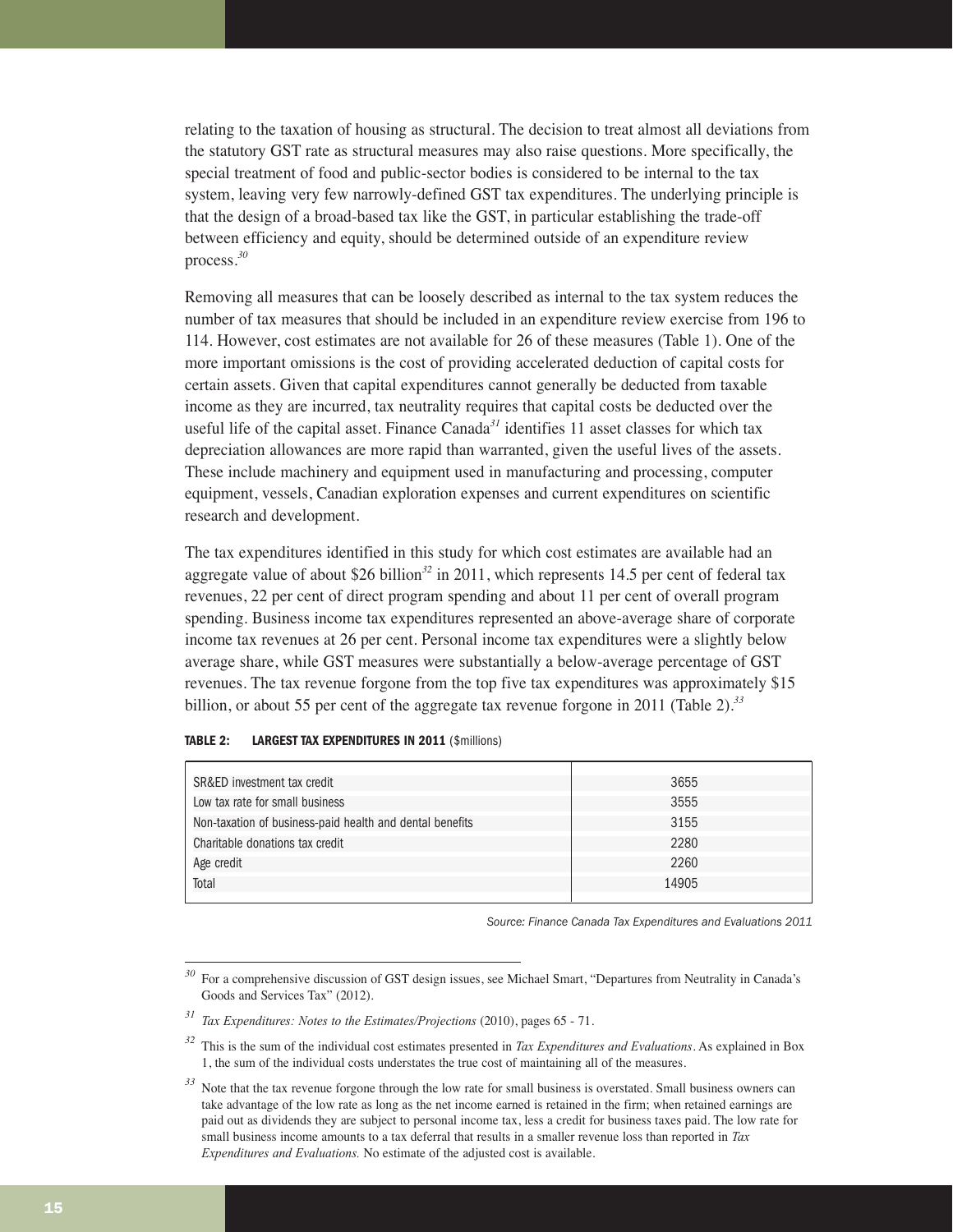Expressed as a share of tax revenue, federal tax expenditures have fluctuated since 1999, falling from 13.75 per cent of tax revenues in that year to a low of 11.4 per cent in 2005 (Annex B). Tax expenditures peaked at 16.7 per cent of tax revenues in 2009, largely reflecting the temporary home renovation tax credit, and, as noted above, are estimated to have fallen to 14.5 per cent of tax revenues in 2011.

# REFORMING PROGRAM EVALUATION

Program evaluation does not appear to be fulfilling its intended role in the expenditure management process or its role in promoting accountability to Parliament and Canadians generally. This section reviews the federal government's evaluation policy, assesses the contribution of evaluations to managing government spending and makes some proposals for improving the situation.

# Federal evaluation policy

The 2006 Federal Accountability Act contains a provision that all grant and contribution programs be evaluated every five years. This requirement was extended to all direct program spending under the evaluation policy implemented in 2009. Evaluations of program performance are intended to:*<sup>34</sup>*

- Help program managers assess the effectiveness and efficiency of programs;
- Be used to support spending proposals submitted to cabinet;
- Provide evidence for use in strategic reviews of program spending; and,
- Support accountability to Parliament and Canadians generally, in particular by requiring that evaluations be made public.

The evaluation policy does not impose a specific evaluation methodology on departments but does require that all evaluations address the following five core issues:*<sup>35</sup>*

- 1. Continued need for the program;
- 2. Alignment with government priorities;
- 3. Alignment with the federal government's roles and responsibilities;
- 4. Demonstration of efficiency;*<sup>36</sup>* and,
- 5. Achievement of expected outcomes (effectiveness).

*<sup>34</sup>* Treasury Board Secretariat, "Policy on Evaluation" (2009). (http://www.tbs-sct.gc.ca/pol/doc-eng.aspx?id=15024

*<sup>35</sup>* See the Treasury Board Secretariat publication "Directive on the Evaluation Function" (2009). (http://www.tbssct.gc.ca/pol/doc-eng.aspx?id=15681&section=text#appA)

<sup>&</sup>lt;sup>36</sup> The text of the Directive states "demonstration of efficiency and economy" but the addition of "economy" is redundant.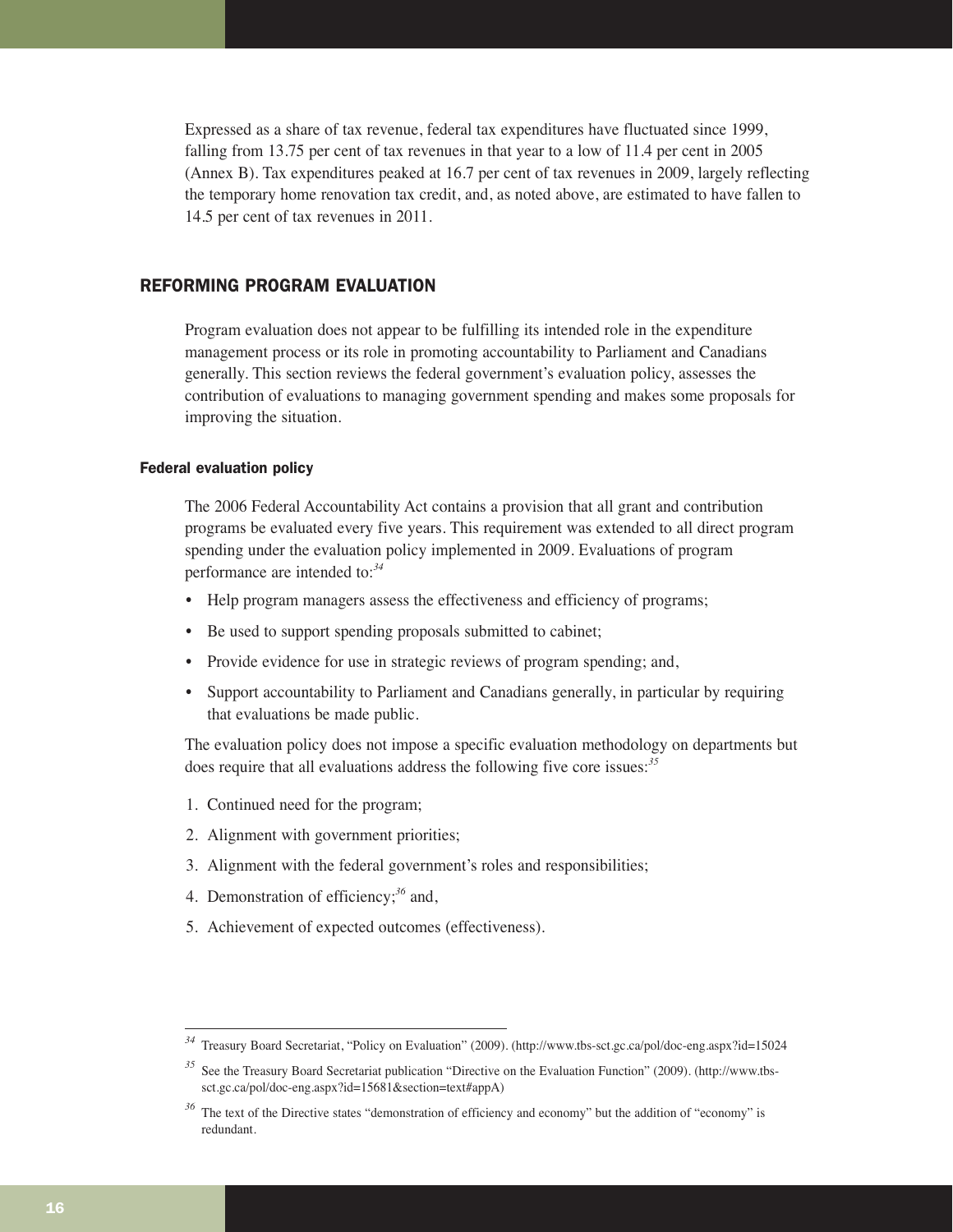The first three issues are captured in the idea that evaluations should assess program relevance. No explicit guidance is given on how to assess program efficiency or on what should be included in the assessment. It would have been helpful to specify that costs incurred by recipients in applying for government assistance are part of program delivery costs; this point is taken up in more detail below. In assessing program effectiveness — the achievement of expected outcomes — evaluators are to consider immediate, intermediate and ultimate outcomes. No definitions of the various outcome measures are provided, but with respect to a business subsidy program, the immediate outcome could be the receipt of the subsidy within the time frames envisaged by the policy, the intermediate outcome could be the impact of the subsidy on employment and output of the subsidized firms and the ultimate outcome could be the net economic benefit of the subsidy.

The evaluation policy does not cover statutory transfer payments, but the requirement to evaluate these transfers is set out in the government's Policy on Transfer Payments.*<sup>37</sup>* However, departments are not required to evaluate statutory programs on a predetermined cycle nor are they required to make the results public.*<sup>38</sup>* Tax measures are excluded; they were implicitly covered under the previous evaluation policy through general references to the requirement to evaluate "policies, programs and initiatives."*<sup>39</sup>*

# An alternative evaluation framework — benefit-cost analysis

The core issues identified in the federal policy are sensible and the flexibility allowed in undertaking evaluations is appropriate given the range of activities subject to the evaluation policy: departmental budgets, statutory program delivery costs, business development programs and transfers to individuals. The absence of an explicit definition of ultimate program outcomes against which effectiveness would be assessed is, however, an important gap. Without a well-defined common ultimate objective, it is more difficult to assess relative program effectiveness and hence to use evaluations to support spending reallocation decisions. This lack of precision also allows departments to assess program effectiveness against intermediate outcomes, which can be misleading indicators of the benefits realized from the program. For example, the ultimate objective of economic development programs is to improve economic performance leading to higher living standards, so evaluators should be required to assess effectiveness of these programs in terms of the net impact of the program on real income.*<sup>40</sup>* It is worth stressing that additional output or job creation is not an adequate measure of success for an economic development program: over a complete business cycle, taxing one group of firms and giving the proceeds to another group cannot do any more than change the composition of output and employment.

*<sup>37</sup>* Treasury Board Secretariat "Policy on Transfer Payments" (April 2012). http://www.tbs-sct.gc.ca/pol/doceng.aspx?id=13525&section=text

*<sup>38</sup>* The Standing Committee on Government Operations and Estimates (*Strengthening Parliamentary Scrutiny of Estimates and Supply* (June 2012) Recommendation 11) has recommended that standing committees review statutory programs at least once every eight years.

<sup>(</sup>http://www.parl.gc.ca/HousePublications/Publication.aspx?DocId=5690996&Language=E&Mode=1&Parl=41&Ses= 1&File=18)

*<sup>39</sup>* Treasury Board Secretariat "Policy on Evaluation" (February 2001), page 3. (http://www.tbs-sct.gc.ca/pol/doceng.aspx?id=12309)

Given the flexibility permitted in evaluation methods, program effectiveness is sometimes assessed in terms of the net economic benefit to society. See, for example, *Impact Evaluation of the NRC Industrial Research Assistance Program – Final Report*, which is available on request from NRC-IRAP.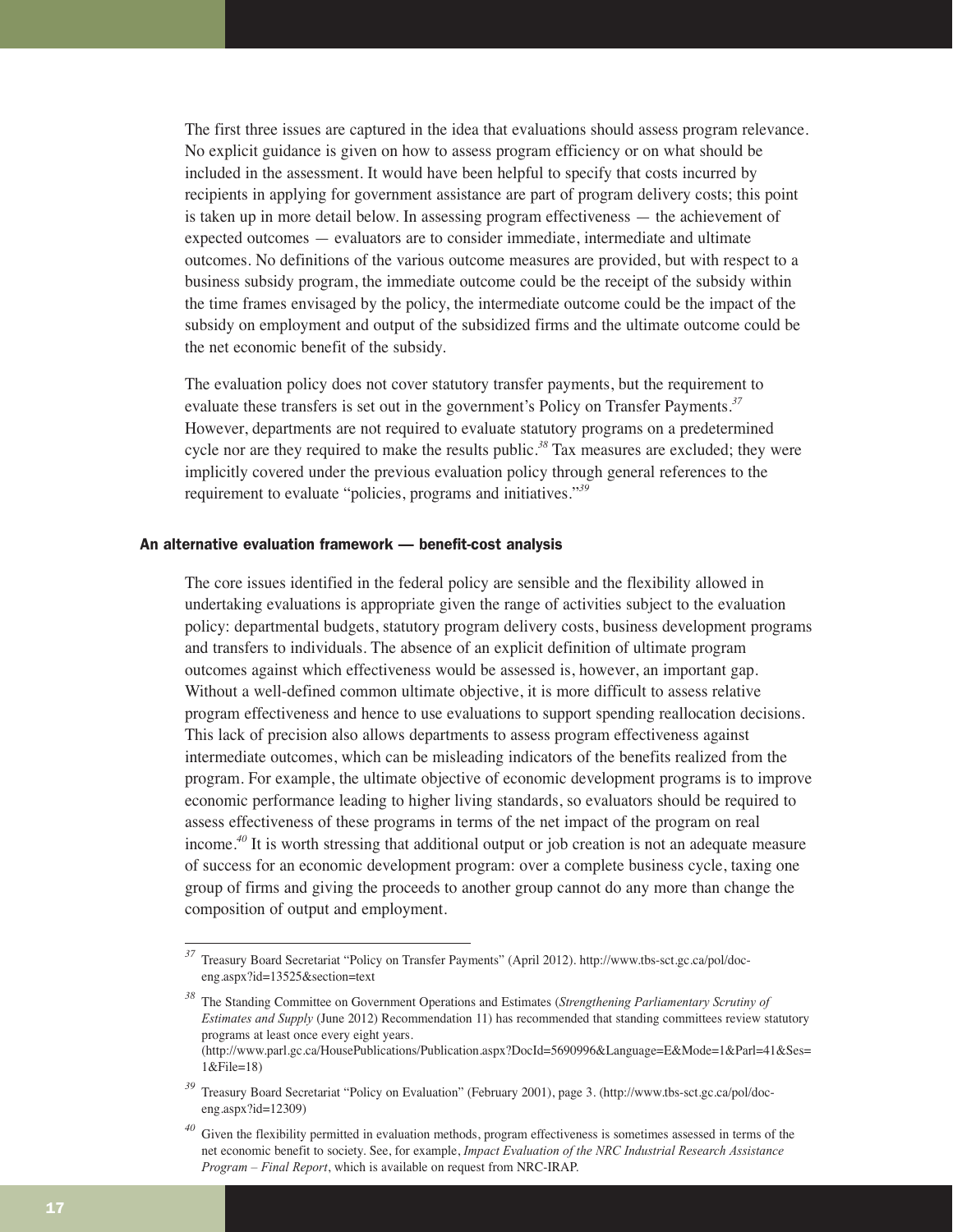This approach to effectiveness evaluation of program spending is surprising given the federal government's approach to regulatory policy, which requires departments and agencies to assess the benefits and costs at all stages of the process: development, implementation, evaluation and review. The objective is to provide evidence that will allow the government to choose the instrument, regulatory or non-regulatory, that maximizes the net benefit to society as a whole. Economic efficiency is not, however, the only criterion: departments and agencies are also required to undertake an assessment of winners and losers from the policy change. In the interest of transparency and accountability, departments and agencies "should prepare an accounting statement to report on the quantifiable and non-quantifiable benefits and costs of significant proposals."*<sup>41</sup>* The presentation of both types of evidence "provides useful information to decision makers, even when economic efficiency is not the only or the overriding public policy objective."*<sup>42</sup>*

The Treasury Board Secretariat (TBS) has prepared a guide to help federal departments and agencies perform the required benefit-cost analysis.*<sup>43</sup>* In a nutshell, benefit-cost analysis requires quantifying in monetary terms the benefits of an initiative and deducting all of the costs incurred. The guide emphasizes the costs incurred by private sector entities in order to comply with the regulation and the costs incurred by the government to administer, monitor and enforce the regulation, but it also states that it may be necessary to include "indirect costs" in the analysis. An example of an indirect cost is the loss in economic efficiency as capital and labour are shifted from their market-determined use as a result of the regulation.*<sup>44</sup>* Since the benefits and costs occur over time, it is important to determine their present value using an appropriate discount rate.

The guide provides a detailed review of how to "monetize" the benefits from regulations when market prices cannot be used, which is likely to be the case for regulations affecting, for example, the environment, health and safety. The guide also discusses the situations in which attributing a monetary value to the benefits cannot be done with sufficient precision. In these cases, the guide recommends preparing a cost-effectiveness indicator, defined as the total cost of the initiative (expressed in present value terms) divided by a relevant intermediate outcome measure; in the case of a health-related initiative, the denominator could be the impact of the measure on quality-adjusted years of life. This approach allows options to be ranked in terms of the cost incurred to achieve a specific outcome, although differences in program scale are not captured.

No explanation is available for the different requirements for evaluating program spending and regulations. One reason for the lack of an explicit requirement for effectiveness evaluation of programs may be the heterogeneity of direct program spending: operating budgets and program delivery costs should be assessed in terms of efficiency rather than effectiveness. Further, not all grants, contributions and other non-statutory transfers are substantial enough to justify the in-depth benefit-cost analysis set out in the guide. In these circumstances, the reluctance to impose a specific approach to effectiveness evaluation is understandable. Nevertheless, the

*<sup>41</sup>* Government of Canada Cabinet Directive on Streamlining Regulation (2007), page 8.

*<sup>42</sup>* Ibid, page 12.

*<sup>43</sup>* Treasury Board of Canada Secretariat, *The Canadian Cost-Benefit Analysis Guide: Regulatory Proposals* (2007).

*<sup>44</sup>* Ibid, page 26.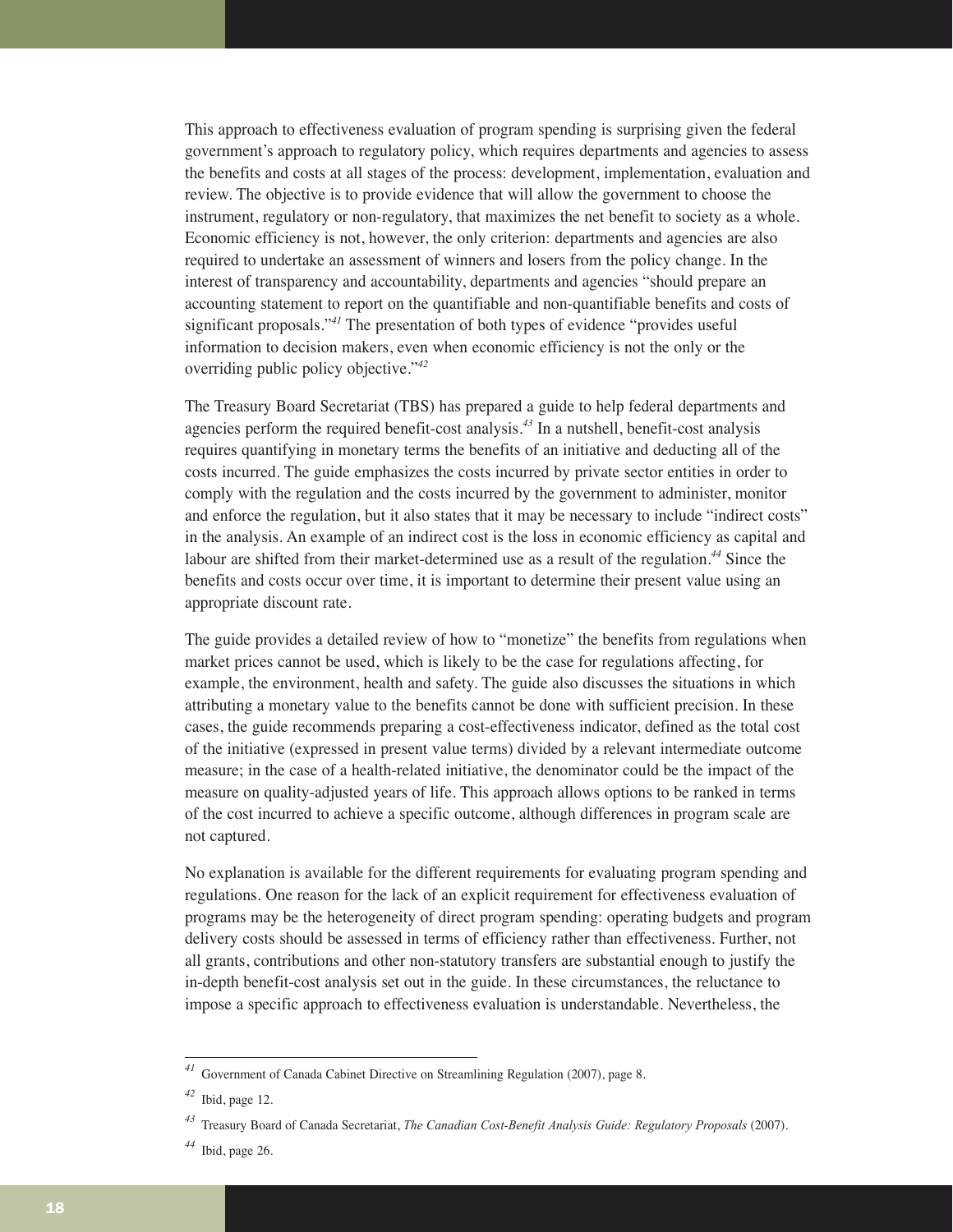benefit-cost framework is sound, so it should be applied even if a complete analysis is not practical. Indeed, when applying benefit-cost analysis to regulations, departments are only required to undertake quantitative analysis of "high value" regulations; when regulations with limited impact are being considered, a qualitative discussion of benefits and costs is deemed sufficient.

Another possible reason for the different treatment is that monetizing the benefits from direct programs is inordinately difficult, so the benefit-cost methodology cannot be applied. While monetizing the benefits of policy measures implemented to promote economic development for example business subsidies such as the Industrial Research Assistance Program and  $S R \& E$  = is challenging, the task is no more difficult than monetizing the benefits from environmental regulation, for example.

On the other hand, measures implemented to change the distribution of income have to be assessed using the guide's cost-effectiveness measure. While it is possible to determine the economic cost of reducing income inequality through a specific program, there is no consensus on how to monetize the benefits of reduced inequality.*<sup>45</sup>* Calculating the economic cost of achieving a given reduction in some measure of inequality, such as the Gini coefficient,*<sup>46</sup>* would provide policy makers with useful information that would help assess the performance of a program both in an absolute sense and relative to other programs. But, as emphasized in the regulation directive, a cost-effectiveness measure would have to be supplemented with other information, such as a detailed assessment of winners and losers. The best that can be expected from a benefit cost analysis of income-distribution measures is a careful measurement of costs and a detailed description of the income-distribution impacts that would allow policy makers to perform their own subjective benefit-cost analysis and ranking of alternatives.

## Application to program spending and tax measures

The benefit-cost framework set out in the TBS guide can be applied to program spending and tax expenditures with one substantial adjustment. In contrast to regulatory initiatives, program spending and tax expenditures have to be financed with taxes. Higher taxes hurt economic efficiency through adverse effects on incentives to work, save and invest. The size of the negative impact rises and falls with tax rates; work by Dahlby and Ferede*<sup>47</sup>* indicates that in 2010, raising an additional dollar in tax revenue (on average from all sources) reduced economic output 26 cents. This cost, which applies to relatively small changes in tax revenue, represents a substantial hurdle to finding a positive net benefit from economic development measures and substantially raises the economic cost of measures implemented to change the distribution of income.

*<sup>45</sup>* Programs implemented to promote equity goals are likely to have negative impacts on real income by altering incentives to work, save or invest. For example, pension-income splitting reduces the net income from working for the lower-income spouse, so labour-force participation is likely to be adversely affected, which will reduce overall output. These effects could in principle be monetized, but there is evidence that income inequality results in poorer health outcomes and other social problems that affect social well-being, which would be more difficult to monetize. See Richard Wilkinson and Kate Pickett, *The Spirit Level* (Penguin Books, 2010).

The Gini coefficient measures the degree of inequality in the distribution of income among individuals or groups of individuals. This index can range from zero (equal distribution) to one (maximum inequality).

*<sup>47</sup>* Dahlby, Bev and Ergete Ferede, "The Effects of Tax Rate Changes on Tax Bases and the Marginal Cost of Public Funds for Provincial Governments," Online Working Paper. Toronto: C.D. Howe Institute (2011).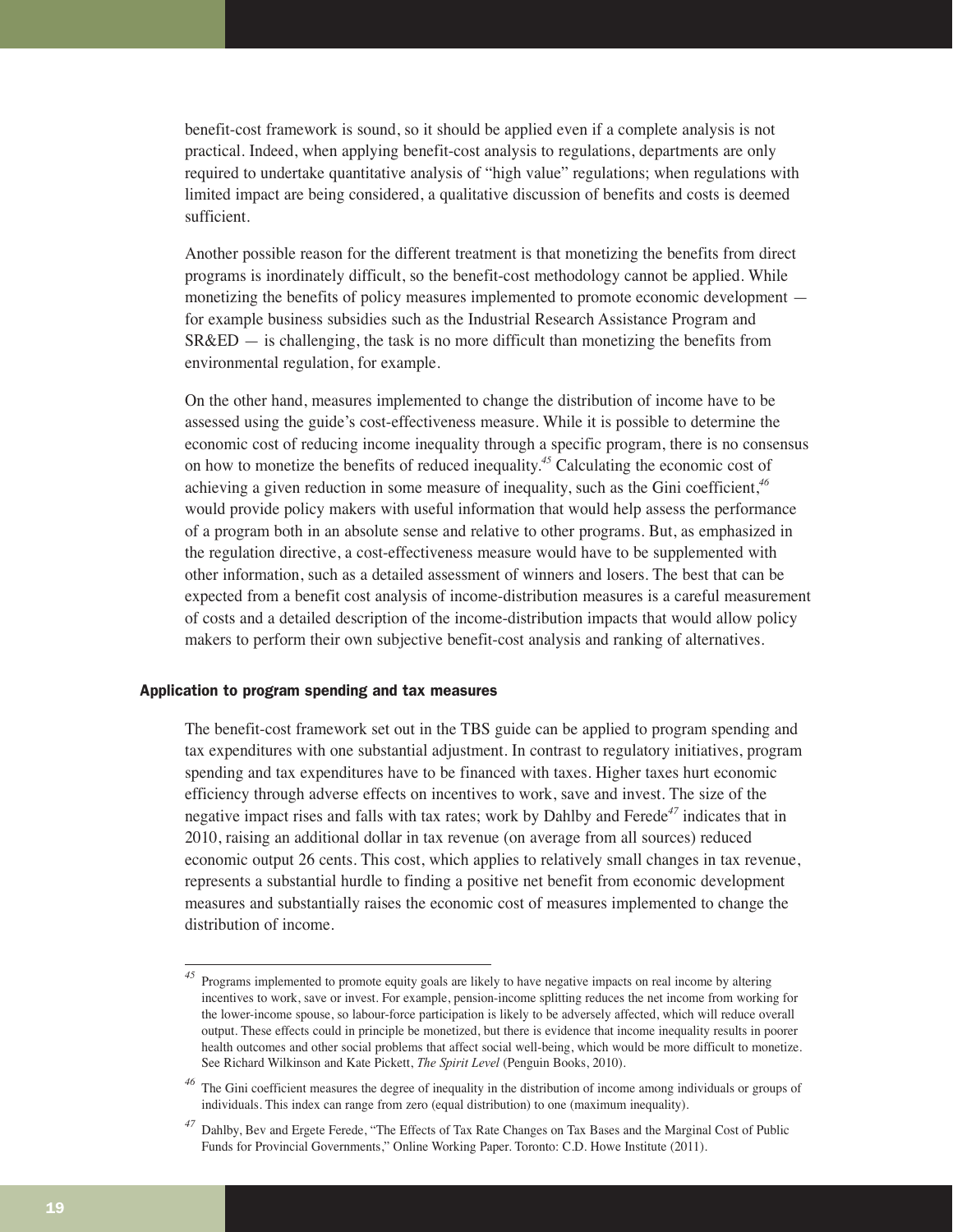In addition, compliance costs will generally be measured differently in a benefit-cost analysis of program spending (or tax expenditures) than in an analysis of regulatory initiatives. To the extent that the latter are being used to address issues, such as the environment, health and safety, that are not priced in the market, all expenditures made to achieve the regulatory goal impose a cost on society that is presumably offset by the benefits of a cleaner environment, improved health or enhanced security. In the case of business subsidies, the additional output induced by the subsidy is a social benefit offset by the output forgone in other non-subsidized sectors; as a result, compliance costs would consist of costs incurred by businesses to apply for the subsidy and to respond to follow-up questions by program administrators.

An application of benefit-cost analysis to two economic development programs — the SR&ED investment tax credit and the Industrial Research Assistance Program (IRAP) direct assistance program — is shown in Table 3.*<sup>48</sup>* Both programs provide support for business investment in R&D. The rationale for government intervention in this case is that the market fails to provide the socially optimal amount of R&D. This market failure occurs because firms are unable to capture all of the benefits from the R&D they undertake: despite their best efforts and the benefits of patent protection, some of the knowledge gained from R&D leaks out or spills over to other firms. These spillovers reduce production costs of other firms, which is a benefit to society. The additional R&D induced by government subsidies therefore raises real income, as shown in row 2 of Table 3.

|                                      | SR&ED <sup>1</sup>    |                        | IRAP <sup>2</sup> |
|--------------------------------------|-----------------------|------------------------|-------------------|
|                                      | <b>Regular Credit</b> | <b>Enhanced Credit</b> |                   |
| Amount received by firms $3$         | 1246                  | 1145                   | 93                |
| Spillover Benefit to Society         | 617                   | 467                    | 55                |
| <b>Costs of Providing Assistance</b> |                       |                        |                   |
| <b>Financing Cost</b>                | 292                   | 287                    | $-28$             |
| <b>Resource Reallocation Effect</b>  | 87                    | 193                    | $-22$             |
| Administration Expenses <sup>4</sup> | 15                    | 21                     | $-14$             |
| Compliance $\text{Costs}^4$          | 59                    | 120                    | $-4$              |
| Net Benefit                          | 163                   | $-154$                 | $-12$             |
| As a % of program spending           | 13.1%                 | $-13.5%$               | $-13.4%$          |

# **TABLE 3: BENEFIT-COST ANALYSIS OF SELECTED R&D SUPPORT PROGRAMS**

(\$ millions of dollars)

<sup>1</sup> Scientific Research and Experimental Development Investment Tax Credit.

<sup>2</sup> Industrial Research Assistance Program.

*<sup>3</sup>* SR&ED estimates based on Budget 2012 parameters; IRAP estimate based on 2009 program parameters; includes technical and management advice provided.

Fixed expenses only; variable expenses are reflected in the spillover benefit and the resource reallocation effect.

*Source: John Lester "Benefit-Cost Analysis of R&D Support Programs" Canadian Tax Journal / Revue Fiscal Canadienne (2012) 60:4.*

*<sup>48</sup>* See John Lester, "Benefit-Cost Analysis of R&D Support Programs," *Canadian Tax Journal* / Revue Fiscale Canadienne 60: 4, 1-44, for additional detail.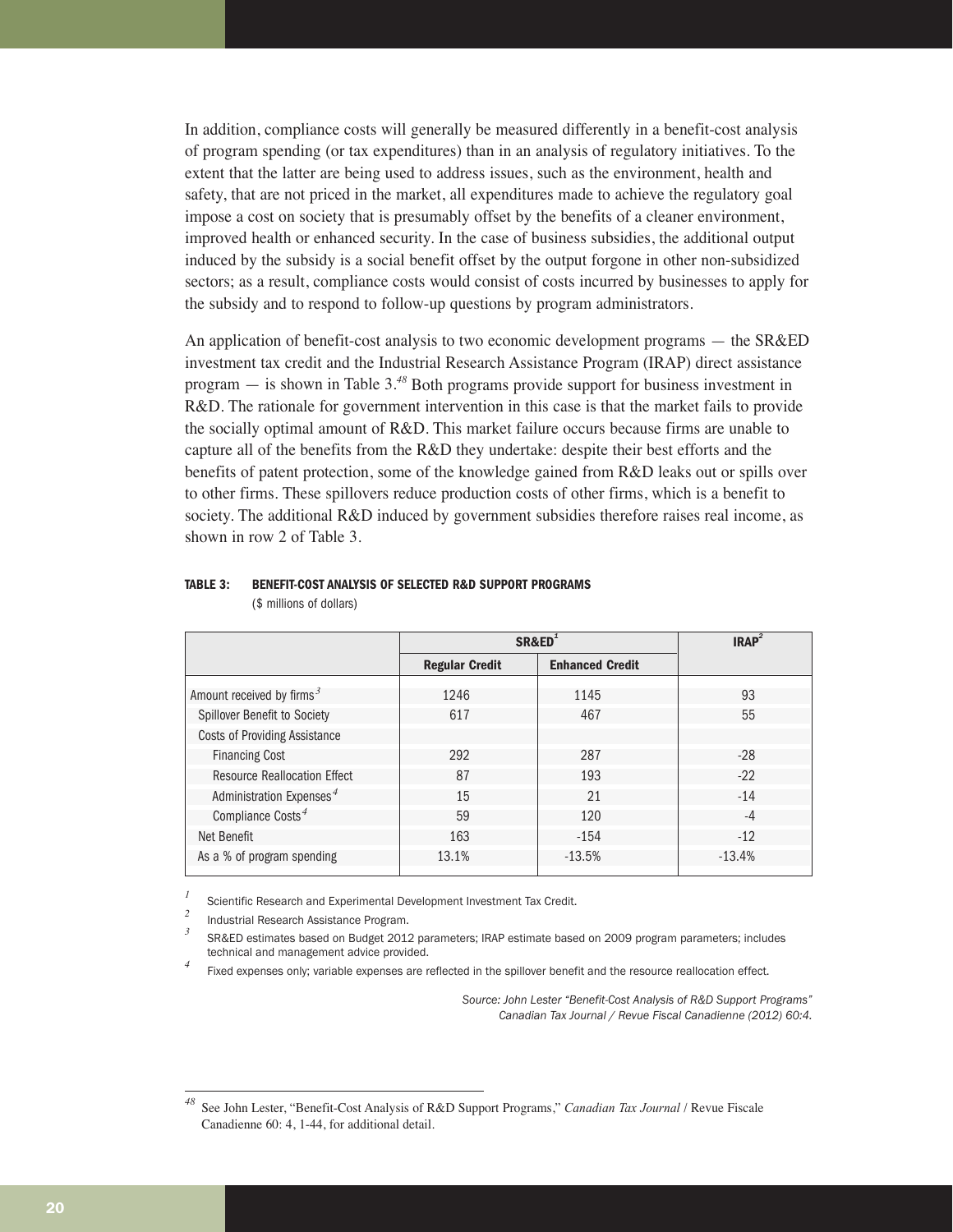The cost of financing government assistance with higher taxes turns out to be the biggest cost associated with government intervention, as shown in row 4 of Table 3. Another substantial cost arises from the reallocation of resources (row 5). Government intervention causes a loss in economic efficiency by shifting capital and labour from their market-determined uses. This point can be seen more easily by noting that with government assistance, R&D projects with a below-market private rate of return become viable and that the lower return represents a loss in economic output. In other words, government support shifts investment from activities where it earns a competitive private return to activities where it earns a lower rate of return and this puts downward pressure on the net economic benefit from providing assistance. Finally, costs incurred by the government to deliver assistance, and compliance costs incurred by firms, absorb resources that could be used more productively elsewhere.

The regular SR&ED tax credit results in a net economic benefit amounting to about 13 per cent of the revenue forgone, while the enhanced credit and IRAP result in net *losses* amounting to about 13 per cent of the subsidy received by firms. High administration and compliance costs are the main reason why the enhanced credit and IRAP fail to generate a net benefit for society. Administration and compliance costs amount to seven per cent of regular SR&ED benefits received by firms, but these costs are 17 per cent of enhanced SR&ED benefits received and 36 per cent of IRAP benefits.*<sup>49</sup>*

## Who should perform the evaluations?

Departmental evaluations of program effectiveness are not considered satisfactory by the auditor general or by the Treasury Board Secretariat (TBS). In a 2009 report, the auditor general concluded that "departments were not able to demonstrate that they are fully meeting needs for effectiveness evaluation."*<sup>50</sup>* This conclusion is based on a review of evaluations in six departments over the four years ending in 2007-08. These departments prepared a total of 152 evaluations over the period reviewed, but only about a sixth of these evaluations addressed program effectiveness. This view of effectiveness-evaluation is not new: in a 1993 report the auditor general concluded that "program evaluations in the federal government are currently directed at fine-tuning existing programs, rather than asking the tough questions about whether the programs are still needed and what they have achieved."*<sup>51</sup>* In its latest annual review of the evaluation function, the TBS stated that "the use of evaluations has not reached its potential for informing expenditure decisions and policy development"*<sup>52</sup>* due to weaknesses in effectiveness evaluation.

*<sup>49</sup>* Ibid.

*<sup>50</sup>* 2009 Fall Report of the Auditor General of Canada, paragraph 1.15. (http://www.oag-bvg.gc.ca/internet/English /parl\_oag\_200911\_e\_33252.html)

*<sup>51</sup>* 1993 Report of the Auditor General of Canada Chapter 1, paragraph 1.49.

*<sup>52</sup>* Treasury Board Secretariat, "Report on the Health of the Evaluation Function" (2010) p. 36.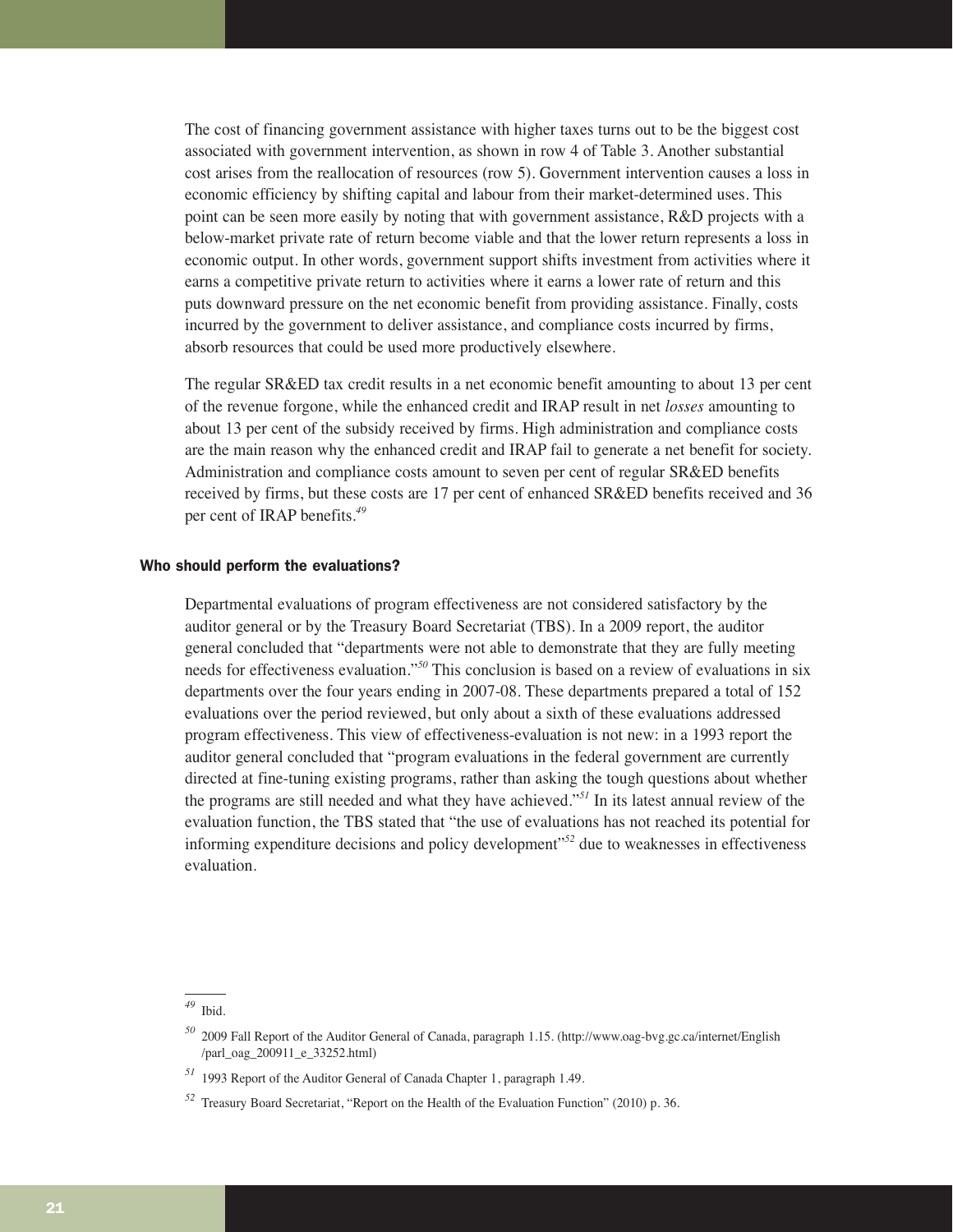Both agencies attribute this state of affairs to a lack of the data required to measure program effectiveness and to a limited supply of program evaluators. These are clearly important factors, but in previous reports, the auditor general drew attention to the political context of evaluations and to consequences of giving departments the responsibility for performing evaluations of their own programs.*<sup>53</sup>* Under the current evaluation policy, an independent group within each department is responsible for evaluations; these evaluations are expected to be made public along with a response from management. This approach gets full marks for transparency, but evaluation managers reporting on program relevance and effectiveness may end up providing information that could be used by political groups to embarrass the minister and/or to set the political agenda. The natural reaction of evaluation managers in this situation would be to do effectiveness evaluations of programs that are known to be functioning well; to release effectiveness evaluations after a decision to change program parameters has been made and announced by the minister; and to undertake evaluations that are focused on program efficiency rather than effectiveness.

The government of Canada has been trying to integrate program evaluation into expenditure decisions and policy development since the evaluation policy was first formulated. Various approaches have been tried to improve the usefulness of evaluations, but giving departments the responsibility for undertaking evaluations has been a feature of evaluation policy since the late 1970s. Enough time has passed to conclude that the structural resistance to undertaking effectiveness evaluations will not be overcome as long as departments play the lead role. A better approach would be to have an independent entity evaluate program effectiveness while departments focus on evaluating program efficiency. This recommendation applies with equal force to the tax expenditures identified in this study. Finance Canada should continue to have responsibility for designing a fair and efficient tax system and assessing the results, but the effectiveness of tax expenditures as defined in this study should be evaluated by a separate agency. (See Box 2 for a review of tax expenditure evaluation by Finance Canada.)

It is worth noting that the evaluation function was centralized for periods of time in the 1960s and 1970s. The last attempt was by the planning branch of the Treasury Board Secretariat from 1970 to 1978, which undertook both efficiency and effectiveness evaluations on a pilot basis. The proposal in this study is to centralize relevance and effectiveness evaluations while leaving efficiency evaluations with the appropriate line departments.

*<sup>53</sup>* See, for example, *Report of the Auditor General of Canada* (November 2000) paragraphs 19.122-3, and (1993) paragraphs 1.55-57.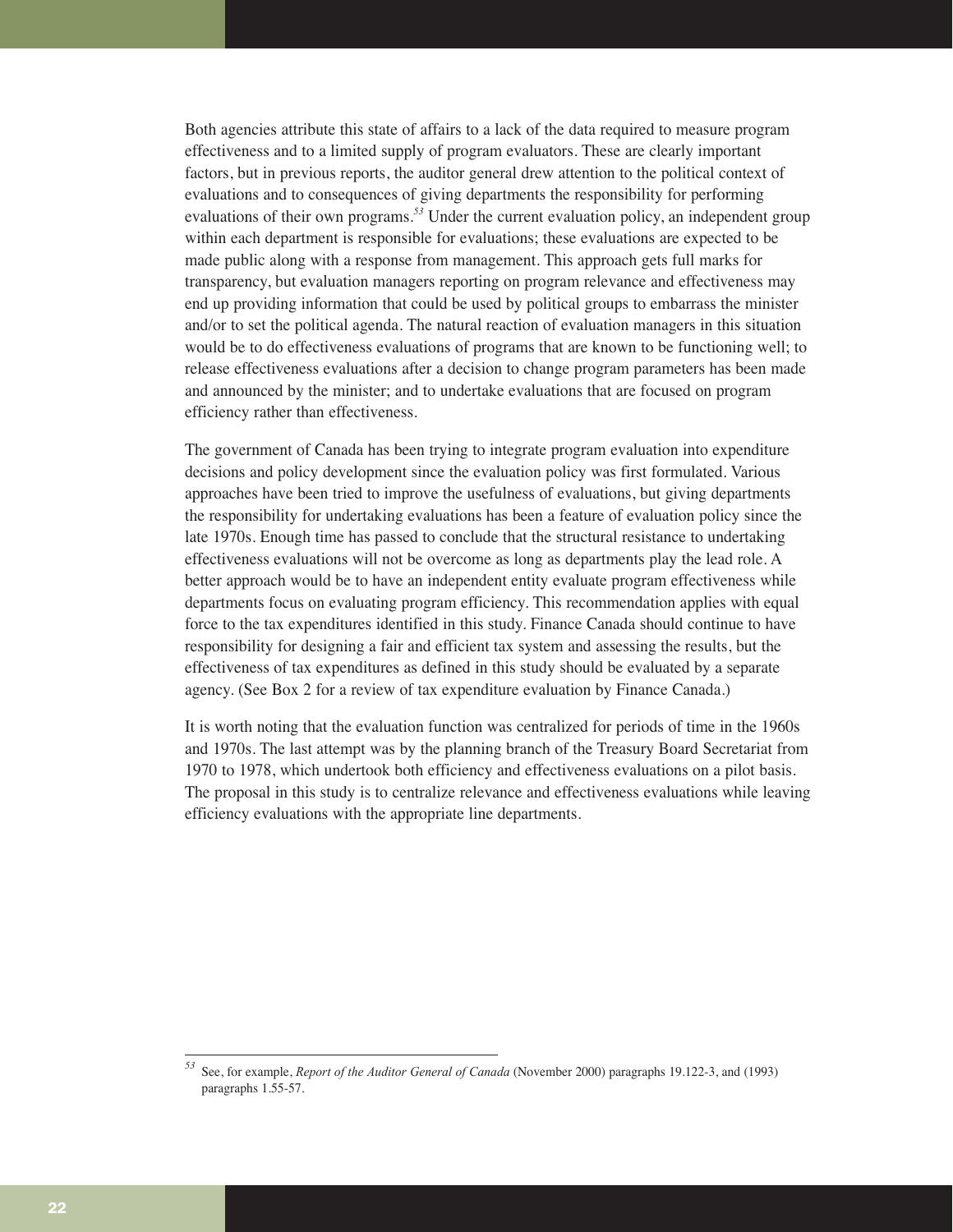#### Box 2: Tax Evaluations in the Department of Finance

In the mid-1980s, the auditor general and the House of Commons public accounts committee recommended that Finance Canada set up a formal, independent evaluation process for tax measures. $a$  As a result, in 1987 a separate division was created in the tax policy branch that was responsible for evaluating tax measures. The division was dismantled in 1991, despite the misgivings of the public accounts committee, in response to pressures to reduce the department's operating costs. Policy divisions in the tax policy branch were responsible for undertaking evaluations until 1998, when a separate group responsible for research on tax policy issues and evaluations was established. This change may have been in response to criticisms by the auditor general in a 1993 report that questioned the adequacy of the resources allocated to the evaluation function. A 1998 report by the auditor general described Finance Canada's evaluation effort as modest (paragraph 8.72), noting that only five tax measures were evaluated over the eight years ending in 1997. Since 1998, 11 tax evaluations have been published, five of which evaluated effectiveness to some degree. Two of these five studies applied a variant of the benefit-cost approach proposed in this paper.

The relatively small number of published evaluations does not imply that Finance Canada is failing to monitor the tax system or that it is failing to consult with stakeholders. Tax measures are continuously reviewed internally with changes typically announced in the budget. For example, in Budget 2012, the Scientific Research and Experimental Development and Atlantic provinces investment tax credits were made less generous and the overseas employment and corporate mineral exploration tax credits were eliminated. In addition, the department regularly consults with stakeholders on tax measures, the most recent example being the review of the registered disability savings plan. Finally, the department also sets up advisory committees and panels, such as the Advisory Panel on Canada's System of International Taxation. Nevertheless, the point remains that tax expenditures do not have to be evaluated once every five years as is required for spending programs.

a See Appendix C of the Report of the Auditor General (1992) for additional detail. http://www.oagbvg.gc.ca/internet/English/att\_92ace\_e\_ 7889.html

Who should undertake the effectiveness evaluations? The office of the auditor general has the credibility but not the mandate. The Auditor General Act states that reports to the House of Commons "shall call attention to anything that he (the auditor general) considers to be of significance"*<sup>54</sup>* and specifically notes the issue of economy and efficiency in spending and the need to ensure that measures to measure effectiveness are in place; this qualification rules out an expansion of performance audits to include an assessment of effectiveness.

In contrast, the mandate of the Parliamentary Budget Officer (PBO) is consistent with undertaking evaluations of program spending. Section 79.2a of the Parliament of Canada Act*<sup>55</sup>* states that the mandate of the PBO is to "provide independent analysis … about the state of the nation's finances, the estimates of the government and trends in the economy." Further, under section 79.3(1) of the act, departments are required to provide the PBO with "free and timely access to any financial or economic data in the possession of the department that are required for the performance of his or her mandate."

*<sup>54</sup>* Available on the Internet at: http://laws-lois.justice.gc.ca/eng/acts/A-17/20021231/P1TT3xt3.html

*<sup>55</sup>* Available at: http://laws-lois.justice.gc.ca/eng/acts/P-1/page-30.html#docCont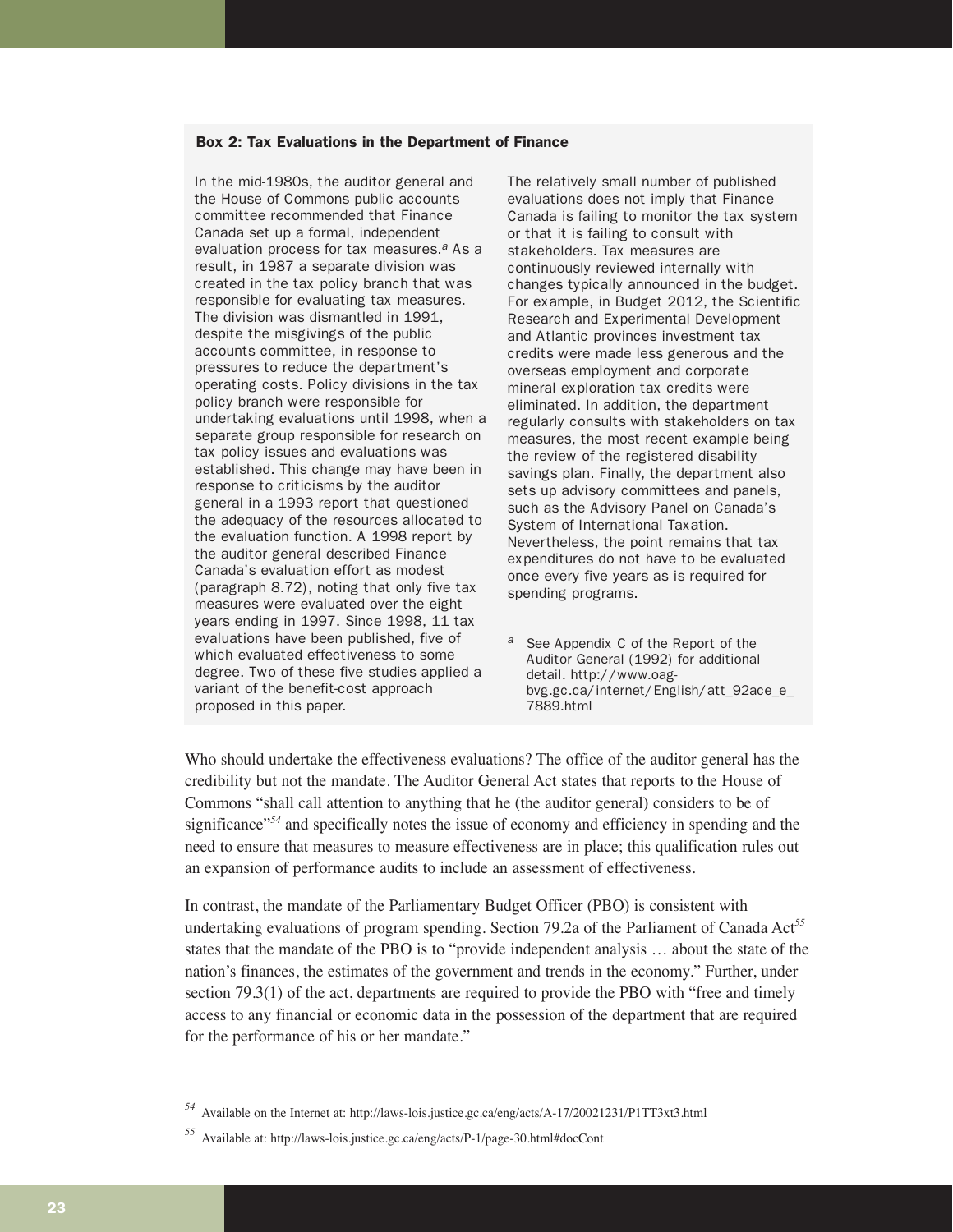The PBO does not, however, have a clear mandate to undertake analysis of tax expenditures. Although analysis of the "state of the nation's finances" could be interpreted broadly enough to include evaluation of tax expenditures, the phrase appears to be intended to cover higher level assessments of budgetary revenues, expenditures and balances. On the other hand, if the government's estimates are revised to include refundable tax credits, they would be clearly covered by the PBO's mandate.

There is a strong case for expanding the PBO's mandate to include evaluation of tax expenditures.*<sup>56</sup>* Centralizing effectiveness evaluation with the PBO would have other advantages in addition to overcoming the structural resistance to undertaking such evaluations in departments. First, effectiveness evaluation requires specialized data-analysis skills that are independent of the program being evaluated, so some duplication of effort will be reduced through centralization. Second, a centralized approach makes it easier to undertake a whole-ofgovernment approach to evaluations.

Third, given the PBO's direct linkage to Parliament, an expanded role for the PBO in evaluation would encourage Parliament to take more interest in effectiveness reporting and to reclaim some of the power of the purse that has been allowed, in the words of former senator Lowell Murray, to "become a dead letter, their Supply and Estimates process an empty ritual."*<sup>57</sup>* Having access to effectiveness evaluations of tax and spending programs prepared by the Parliamentary Budget Officer would make it easier for Parliament to reassert its power of the purse. More generally, the Parliamentary Budget Officer should become an officer of Parliament reporting to the Standing Committee on Government Operations and Estimates.*<sup>58</sup>* This change would give the Parliamentary Budget Officer the same status as the auditor general; it would also ensure a stable funding base consistent with an expanded mandate.

There is also a good case for governments to pay private sector analysts and organizations to undertake evaluations to complement efforts in the public sector. This approach could be a cost-effective way of increasing the supply of evaluators while providing useful diversity in methodological frameworks. Providing private sector access to the data required to evaluate tax expenditures is, however, challenging given the confidentiality requirements of the Income Tax Act; but there are ways around this restriction. For example, Statistics Canada allows researchers to access personal income tax data ("micro" data) in secure research centres across the country while suppressing names and addresses, as well as preventing release of any information that would allow the identification of specific individuals. Statistics Canada has recently extended this approach to business income tax data, although these data can only be accessed in Ottawa.

*<sup>57</sup>* Speech by senator Lowell Murray in Bouctouche, N.B. on October 13, 2011. http://www.ipolitics.ca/2011/10/13/lowell-murray-you-do-not-govern-you-hold-to-account-those-who-do/.

*<sup>56</sup>* Revising the Parliamentary Budget Officer's mandate to include effectiveness evaluations of tax expenditures would automatically make the PBO eligible to have access to detailed taxpayer data under section 241(4)(k) of the Income Tax Act.

*<sup>58</sup>* This status was recommended by several of the witnesses appearing before the standing committee on government operations and estimates in its hearings on strengthening Parliamentary scrutiny of estimates and supply. The New Democratic and Liberal parties submitted minority reports supporting this status as well.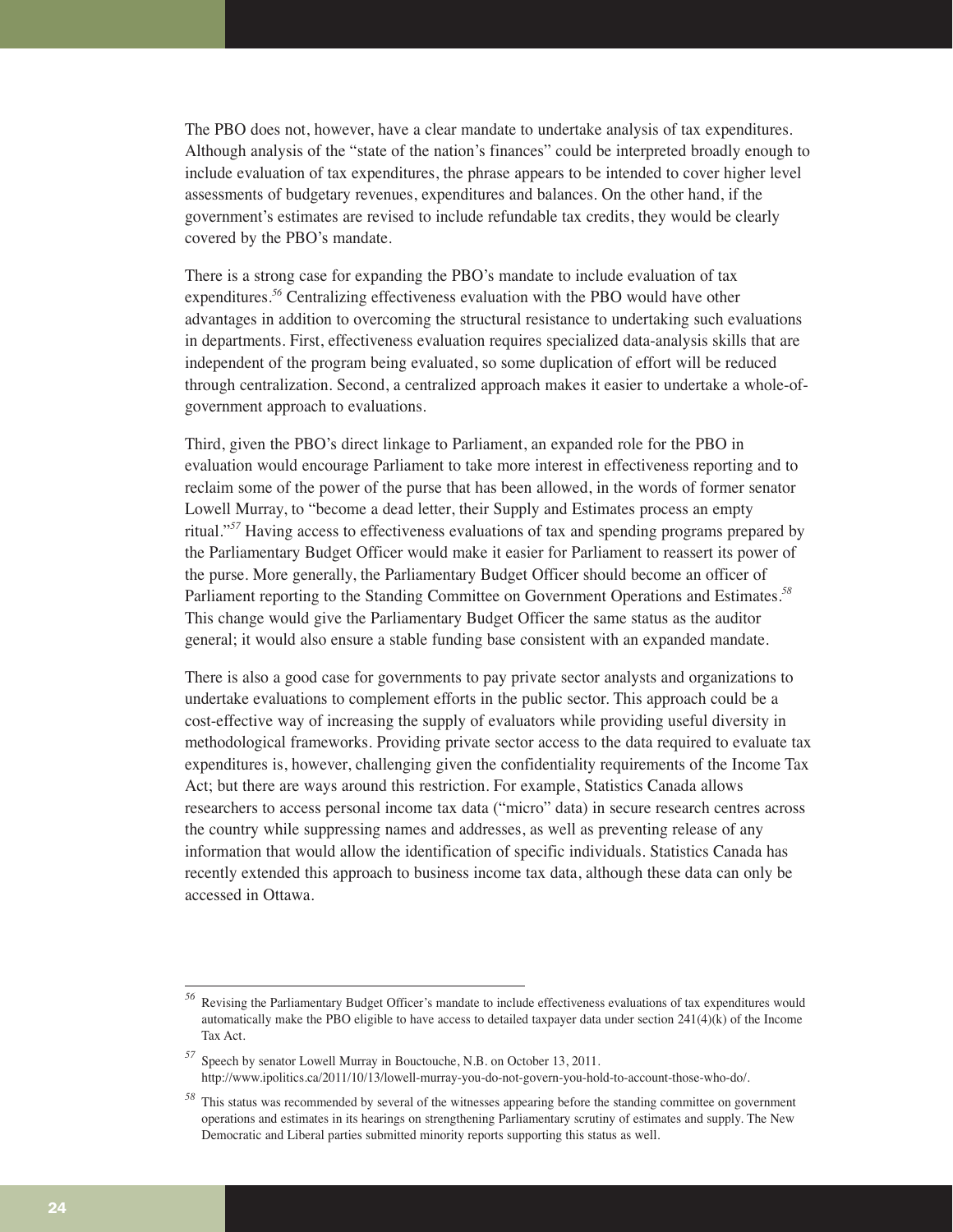# WHAT WOULD REFORM COST?

The reforms proposed in this study would not be costless to implement. More resources would have to be devoted to developing the program performance data required for effectiveness evaluations and to carry them out. Given that very few effectiveness evaluations are being undertaken now, and that program performance data is in limited supply, it may very well be necessary to double the resources allocated to evaluations. In 2009-10, the federal government spent close to \$80 million on program evaluation, which was about 0.1 per cent of the \$95.4 billion in direct program spending in that year.<sup>59</sup> A 2009 survey by the auditor general suggests, however, that evaluation groups spend about 40 per cent of their time on tasks that are not directly related to undertaking evaluations.<sup>60</sup> As a result, an increase in the evaluation budget of about \$50 million is a reasonable approximation of the direct costs of the proposed reforms.

The increased budget would be split between departments, which would be responsible for developing and collecting program performance data, and the Parliamentary Budget Officer (PBO), who would be responsible for undertaking effectiveness evaluations. The increase in the PBO's budget, which was \$2.8 million in the 2010-11 fiscal year, would be dramatic. The limited supply of trained evaluators, which has been noted by both the auditor general and the Treasury Board Secretariat, means that it will be difficult to increase the number of effectiveness evaluations substantially in the short-term, so the PBO budget would be built up over a number of years. This constraint reinforces the general point that the decision to undertake an effectiveness evaluation of a program or tax measure would have to be based on a careful assessment of the risk that the initiative is not functioning as intended and on the size of the program.

# SOME OBSTACLES TO REFORM

This section considers some of the potential impediments, both practical and political, to reforming the expenditure management system. One factor dampening enthusiasm for reform arises from the fact that not all tax expenditures reported by the government are similar to spending programs delivered through the tax system. As discussed earlier, many tax expenditures identified by governments are measures implemented with the goal of improving the fairness and efficiency of the tax system; this heterogeneity makes it more difficult to make a convincing case for including tax measures in expenditure reviews or, more generally, in expenditure management systems. Careful analysis of measures described as tax expenditures is required to determine which are roughly equivalent to spending programs delivered through the tax system.

A related issue is that tax expenditures involve an open-ended financial commitment: benefits from a tax-based program are available to all applicants that meet the eligibility requirements. As a result, an unexpectedly large number of applicants can result in higher-than-forecast costs for a tax-based program, but not for a spending program, which has a well-defined upper limit.

*<sup>59</sup>* Treasury Board Secretariat, "Report on the Health of the Evaluation Function" (2010), page 12.

*<sup>60</sup> Report of the Auditor General of Canada* (November 2000), paragraph 1.59.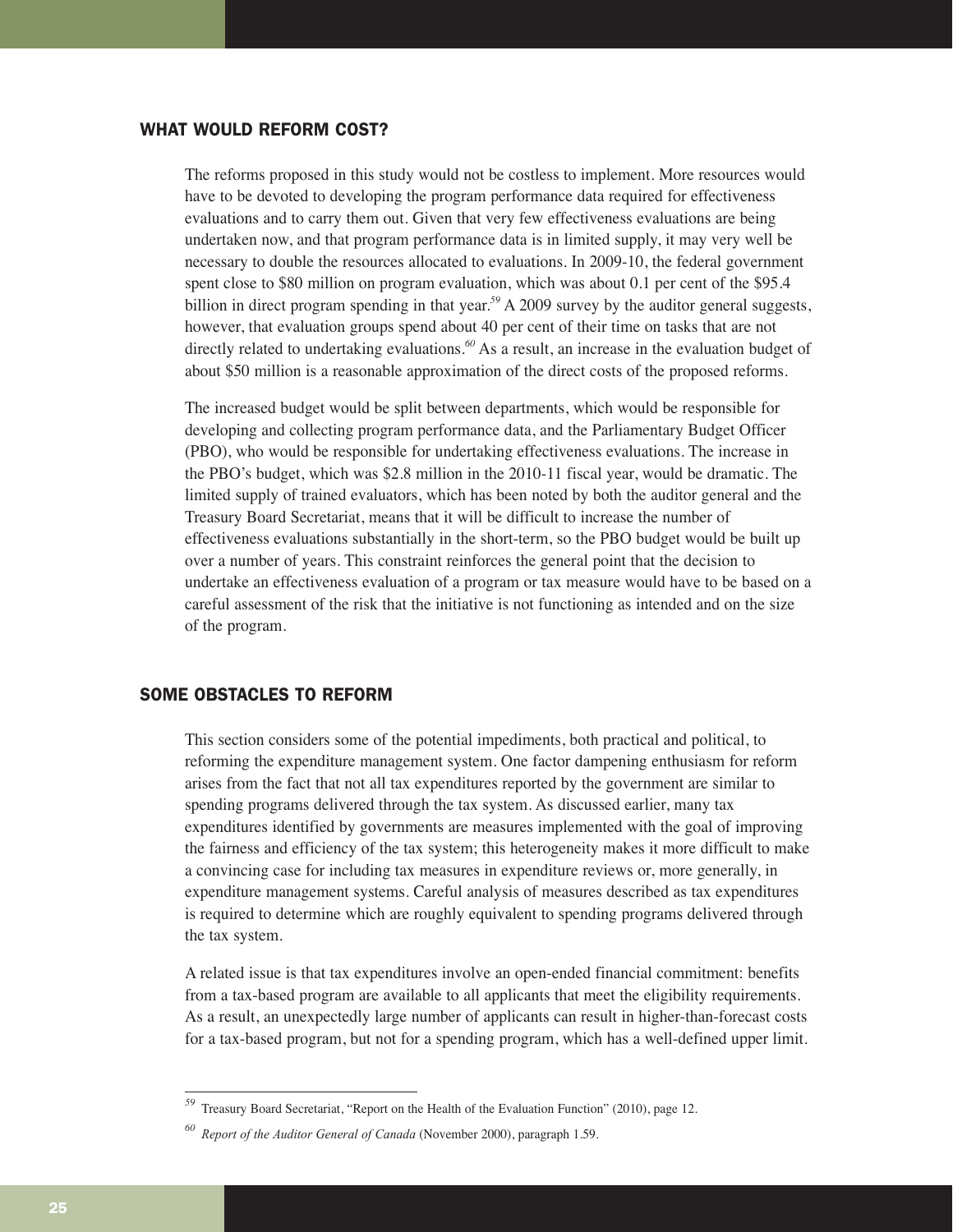Further, the lag in establishing final cost estimates will be longer for tax expenditures than for spending programs: applications for tax credits are made in tax returns, so there can be a delay by firms in making the application and a delay by the Canada Revenue Agency in approving it, because it is just one element of many in a tax return. As a result, departmental allocations and spending for tax-based programs would have to be provisional for several years. But the uncertainty surrounding the cost of tax expenditures is not new; it is simply being shifted from the revenue side of the budget to the spending side and distributed across departments. Nothing of substance would change and departmental operations would not be affected.

A third consideration is that an underlying motivation of expenditure management is containing or reducing the size of government; reducing tax expenditures increases recorded revenue, which raises the issue of consistency with the fundamental objective of the exercise. This is of particular concern when expenditure review takes place in the context of fiscal consolidation, since governments often commit to eliminating deficits without raising taxes.

As suggested earlier, this concern is largely a matter of perception and accounting conventions. With the new accounting standard, changing a refundable tax credit to a grant program would show lower program spending and no change in tax revenue. But without further revisions to the accounting framework, switching a non-refundable investment tax credit to a grant program would cause both tax revenues and program spending to increase, although nothing of substance would change. As with refundable credits, the government's budget balance would be unaffected as would the after-tax income of the recipient firms. Governments should follow up on the new accounting standard and report program spending and tax revenues gross of all tax-based spending programs, not just refundable tax credits. With a revised accounting framework, eliminating a program delivered through the tax system would show lower program spending and no change in tax revenue.

Would allocation of responsibility for tax-based spending programs make tax reform — in particular, base-broadening accompanied by lower tax rates — even more difficult than it is now? With more players involved the answer would seem to be yes. But when assessing this potential cost of reform, it is important to keep in mind that increased transparency, systematic evaluation and the pressure from strategic reviews is likely to do more for program efficiency than periodic — perhaps once in a generation — tax reform.

There may also be a concern that allocating tax programs to spending departments will impinge upon the tradition of budget secrecy, which is imposed in part to ensure that persons or businesses cannot profit from upcoming budget changes*<sup>61</sup>* and also in part to influence how budget changes are communicated to the public. Giving program departments control over taxbased spending programs will increase the number of people who are aware of proposed budget changes, which would be expected to increase the probability of a breach in secrecy. A breach about the implementation of new program or modification/elimination of an existing program could allow persons or firms to change their behaviour to increase their benefits from the change. This appears to be an unavoidable risk arising from integrating tax expenditures into the expenditure management system. When assessing the importance of this risk it is useful to bear in mind that while the likelihood of a breach will rise, the probability will remain low. Further, the one-time cost of a breach has to be compared to the ongoing benefits from better management of billions of dollars in program spending.

*<sup>61</sup>* Budget secrecy is a matter of parliamentary convention, not privilege, so the consequences of a breach do not result in parliamentary sanctions. See House of Commons *Procedure and Practice* (2009), chapter on "The Business of Ways and Means".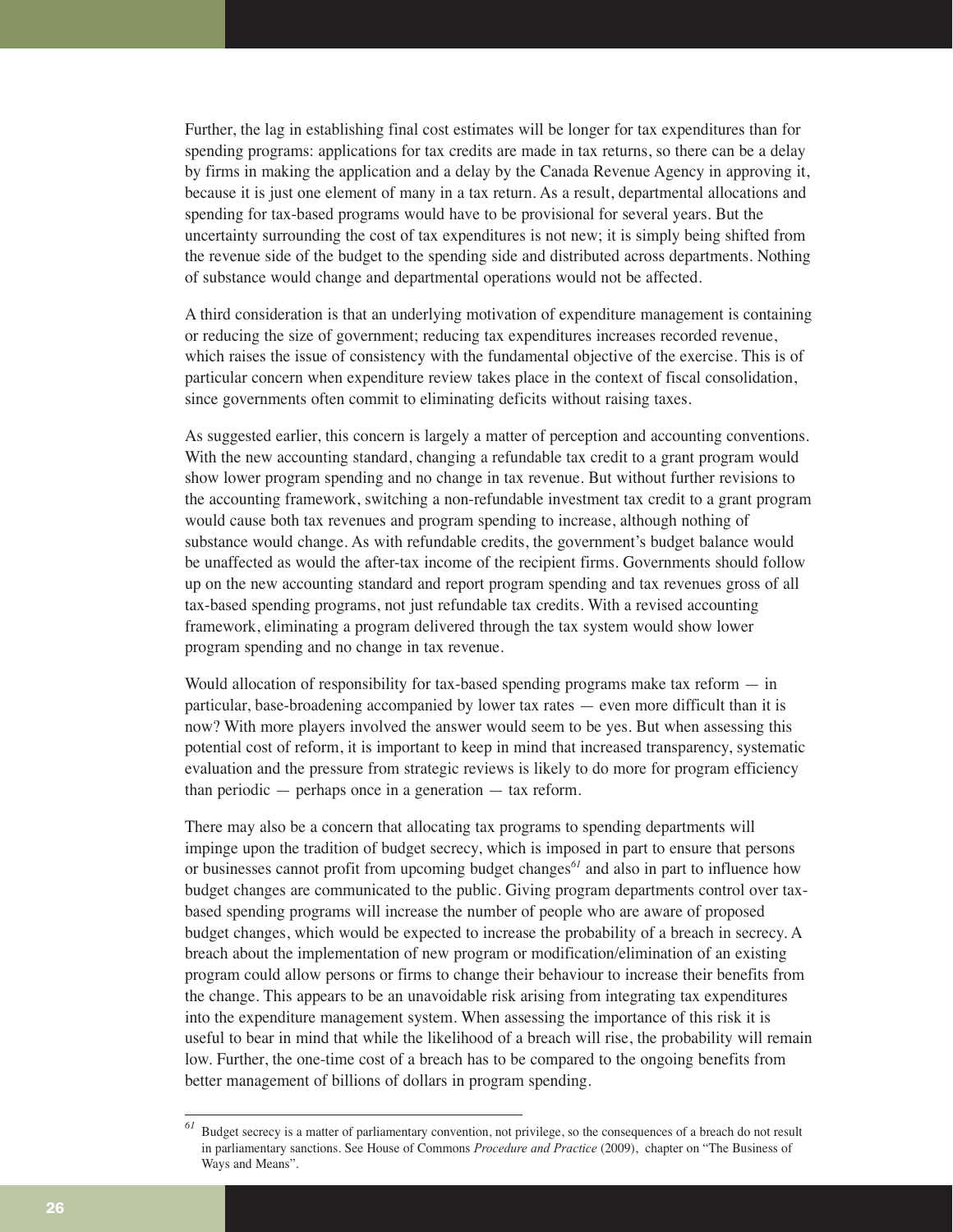The proposals for reform made in this paper are likely to be resisted by the finance minister, who would experience a reduction in power if they were implemented. As discussed earlier, the minister would lose authority over a large number of existing tax-based spending programs as well as the ability to implement, with the consent of the prime minister, new tax-based spending programs without the approval of the relevant minister. The finance minister would, nevertheless, retain sufficient power to manage the nation's finances.

Under current arrangements, the finance minister plays a major role setting the "fiscal framework." In consultation with the prime minister, the finance minister determines the overall level of spending and establishes the revenue target along with the tax rates required to generate the desired level of revenues.*<sup>62</sup>* These powers would not be affected by the proposals for reform in this paper.

In addition, the reform proposals would not eliminate Finance Canada's role in developing policy for measures "transferred" to other departments. As a central agency responsible for providing economic and fiscal advice on the government's policy agenda, Finance Canada plays a key role in many issues without having responsibility for program delivery examples include areas such as justice and public safety, labour markets, income security and aboriginal issues. To take a specific example, if SR&ED were to become part of the Industry Canada portfolio, Finance Canada would continue to offer advice on the government's innovation agenda, the amount of resources that should be allocated to the agenda, and how the budget allocation for innovation should be distributed. But the decision to change the policy parameters of the SR&ED investment tax credit would no longer be made by the minister of finance and the prime minister independently of the rest of the cabinet.

The government response to the recommendations of the standing committee on government operations and the estimates gives a very clear idea of how the current government would react to a more explicit proposal to integrate tax expenditures into the expenditure management system. The government rejected the committee's recommendation to include tax expenditures in the appropriate departmental reports on plans and priorities, on the grounds that the "tax system, including all tax expenditures, is the responsibility of the Minister of Finance."*<sup>63</sup>* The general reason advanced for supporting the status quo is that other departments would not be capable of incorporating broad tax considerations into assessments of tax expenditures. Specific factors mentioned that must be taken into consideration when evaluating tax measures include: interactions among the measures; the impact on the fairness and efficiency of the tax system; provincial and international effects; fiscal implications; and general market reactions. The government response also draws attention to the point that tax expenditures are reported on a calendar-year basis, while program spending is reported for fiscal years. Finally, the government response notes that tax expenditures can only be imperfectly allocated to departments since a given measure may touch on the responsibilities of several departments.

The arguments made in support of maintaining the finance minister's prerogatives are not convincing. With respect to the need to evaluate tax measures within the broader context of the tax system, a first point to make is that not all of the listed criteria are specific to tax measures.

*<sup>62</sup>* See Treasury Board of Canada, *The Expenditure Management System of the Government of Canada*, (1995) for a detailed description of the roles within the expenditure management system. The report is available at http://www.tbs-sct.gc.ca/pubs\_pol/opepubs/TB\_H/EXMA\_e.asp.

*<sup>63</sup>* House of Commons Standing Committee on Government Operations and Estimates, *Strengthening Parliamentary Scrutiny of Estimates and Supply* (June 2012), "Government Response."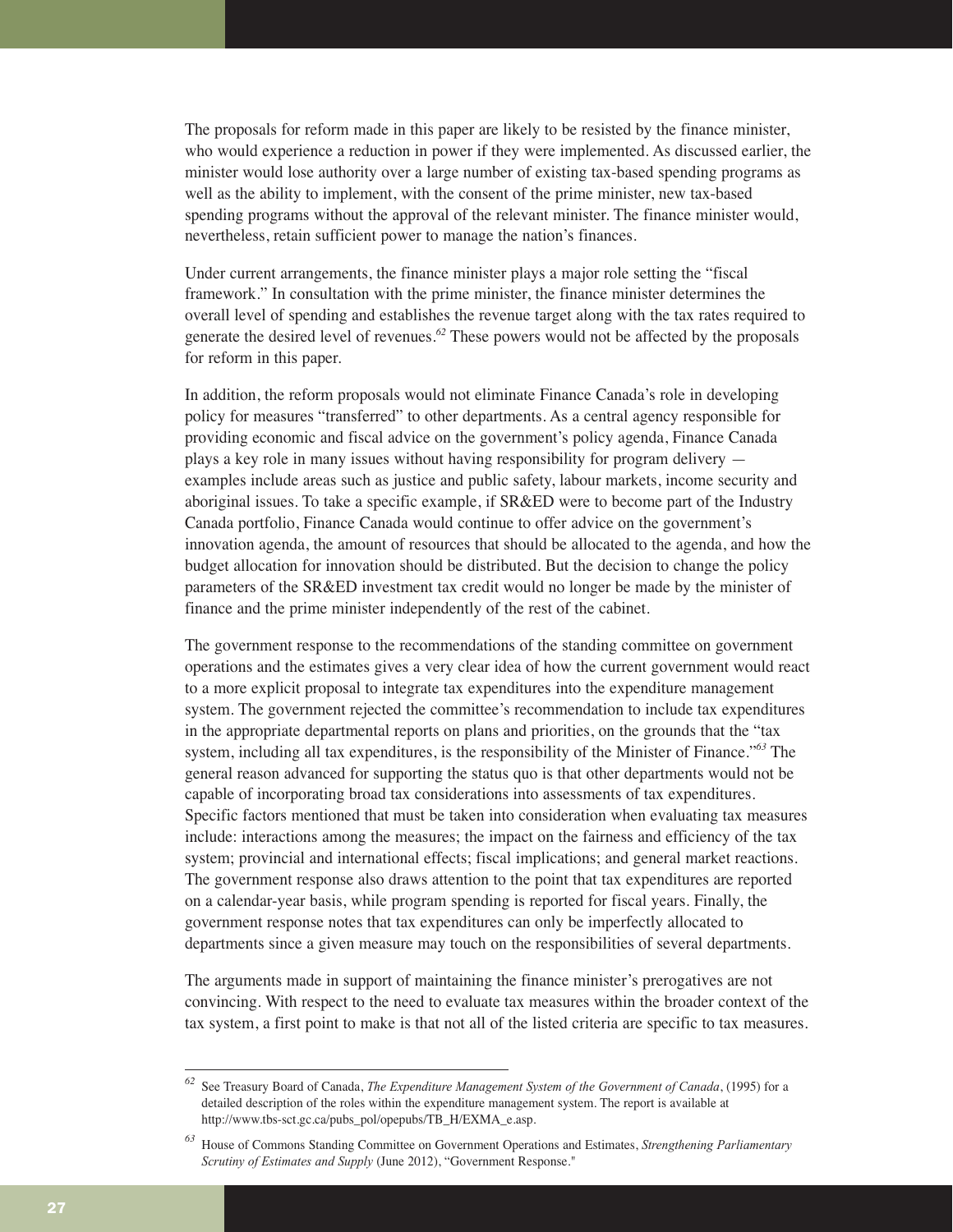The government considers the fiscal implications of, and market reaction to, all policy measures, not just taxes. And the finance minister would continue to be the key player assessing consistency with the fiscal framework and the government's policy objectives. Second, existing tax measures have already been vetted by the minister of finance, so it is safe to assume that they satisfy the concerns listed in the government's response that are unique to tax policy. Further, new measures proposed by departments would also be vetted by the finance minister, so the main argument advanced against allocating tax expenditures to departments has no substance.

Similarly, the different reporting periods for tax expenditures and program spending is a nonissue: the underlying data source for fiscal-year tax revenues is calendar-year tax collections but there is no suggestion that revenues and expenditures are not comparable.

Pointing out that it may not be possible to allocate tax expenditures to departments with complete precision ignores the fact that program spending is imperfectly allocated, in part because some spending programs cut across the responsibilities of several departments. For example, Statistics Canada is included in the Industry Canada portfolio, but its spending could be allocated across many departments.

The government also commented on the committee's recommendation that it be given a mandate by the House of Commons to study the reporting arrangements of the Parliamentary Budget Officer (PBO), including the possibility that the PBO report to directly to Parliament. The response notes that both the mandate and the reporting arrangements of the PBO were studied by the standing joint committee on the Library of Parliament and that the joint committee found the services envisaged for the PBO to be a natural extension of the services provided by the library. While indirect, the message is clear and hardly surprising. The normal reaction of governments is to resist strengthening the PBO, since to do so would reduce their power and flexibility. While there is a solid case for expanding the role of the PBO, such a change could be deferred until tax-based spending programs are allocated to departments and reports to Parliament are changed to include these programs.

# SUMMARY OF RESPONSIBILITIES IN THE REFORMED SYSTEM

This section provides a summary of the key responsibilities of the major players in a reformed expenditure management system.

#### *Minister of Finance and Department*

- Continue to be responsible for designing and monitoring a fair and efficient tax system as well as for drafting the legislation for all tax measures;
- Prepare estimates of the forgone revenue from tax expenditures and monitor the results for unintended revenue losses; and,
- Screen proposals for new tax expenditures for consistency with a fair and efficient tax system.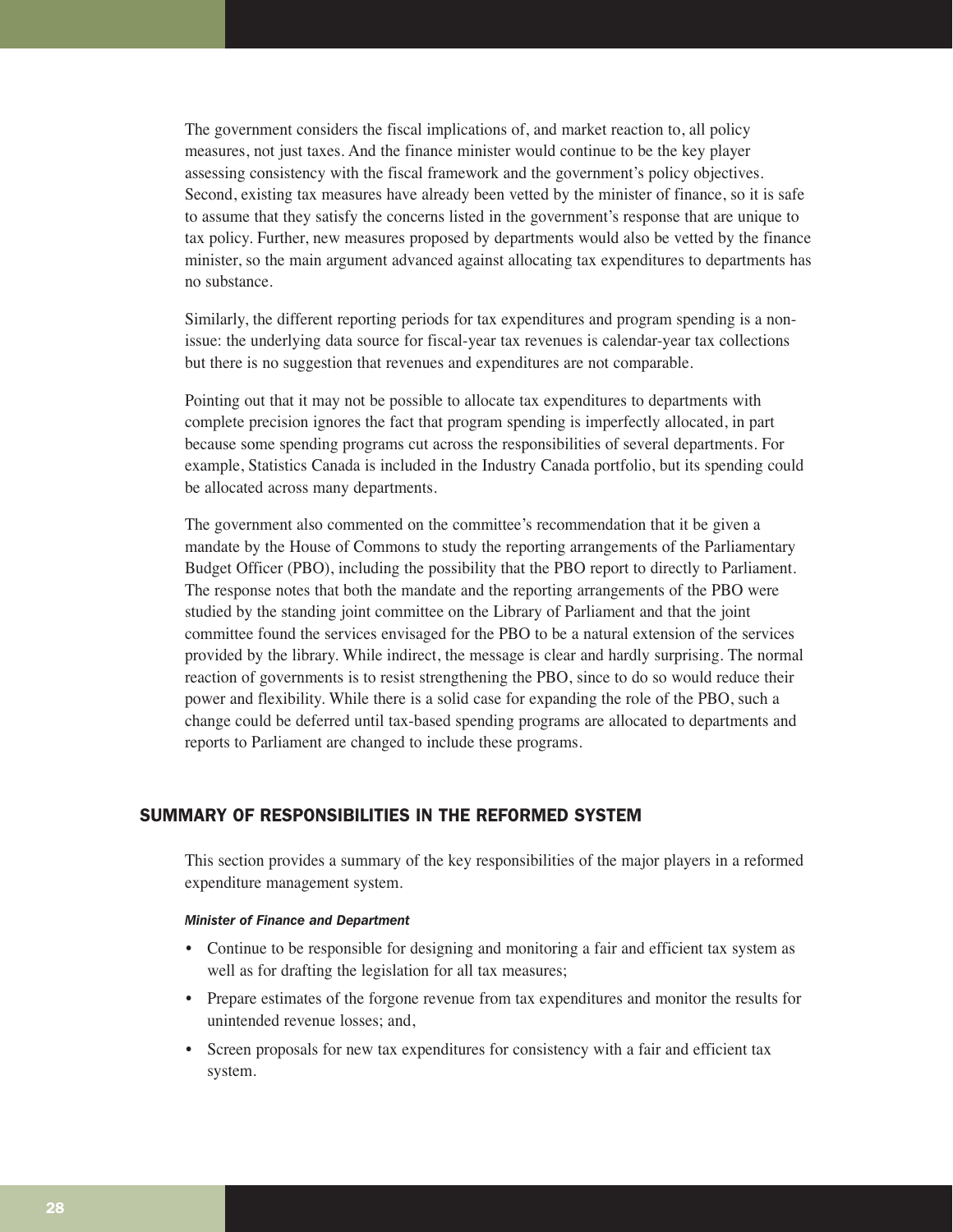#### *Program Departments*

- Include in their budgets the tax expenditures, as defined in this study, that are relevant to their mandates;
- Undertake efficiency evaluations of all direct program spending and relevant tax expenditures. These evaluations would cover both administration and compliance costs; in the case of tax expenditures, it may be appropriate to undertake these efficiency evaluations in collaboration with the Canada Revenue Agency;
- Ensure that the program performance data required to undertake effectiveness evaluations is available;
- Include tax expenditures in their strategic reviews;
- Initiate proposals for new tax expenditures and to modify the generosity of tax expenditures or eliminate them; and,
- Approve new tax expenditures proposed by the minister of finance that are relevant to their mandate.

#### *The Treasury Board and Secretariat*

- Allocate tax expenditures to program departments;
- Revise the presentation of program spending to include refundable tax credits and present budgetary revenues gross of refundable credits; and,
- Revise the presentation of the *Estimates* to include all other tax expenditures in both the government's expenditure plan and the *Main Estimates* as information on non-voted spending.

#### *The Parliamentary Budget Officer*

• Undertake evaluations of the relevance and effectiveness of selected direct program spending and tax expenditures as defined in this study, and report to the standing committee on government operations and estimates on the findings.

#### *House of Commons Standing Committee on Government Operations and Estimates*

• Review the relevance and effectiveness evaluations prepared by the Parliamentary Budget Officer and report to Parliament on the findings.

#### *Parliament*

- Change the enabling legislation for the Parliamentary Budget Officer so that the holder is an officer of Parliament reporting to the standing committee on government operations and estimates.
- Provide funding commensurate with the Parliamentary Budget Officer's expanded mandate.

# **CONCLUSION**

The federal government has set up an expenditure management system with great potential for improving the effectiveness of government spending. In order to maximize the new system's potential, two changes should be made: tax expenditures should be integrated into the expenditure management system and responsibility for effectiveness evaluations of tax and spending programs should be given to an independent agency such as the Parliamentary Budget Officer. Effectiveness evaluations should be carried out using a variant of the benefitcost framework that is now applied to government regulatory initiatives.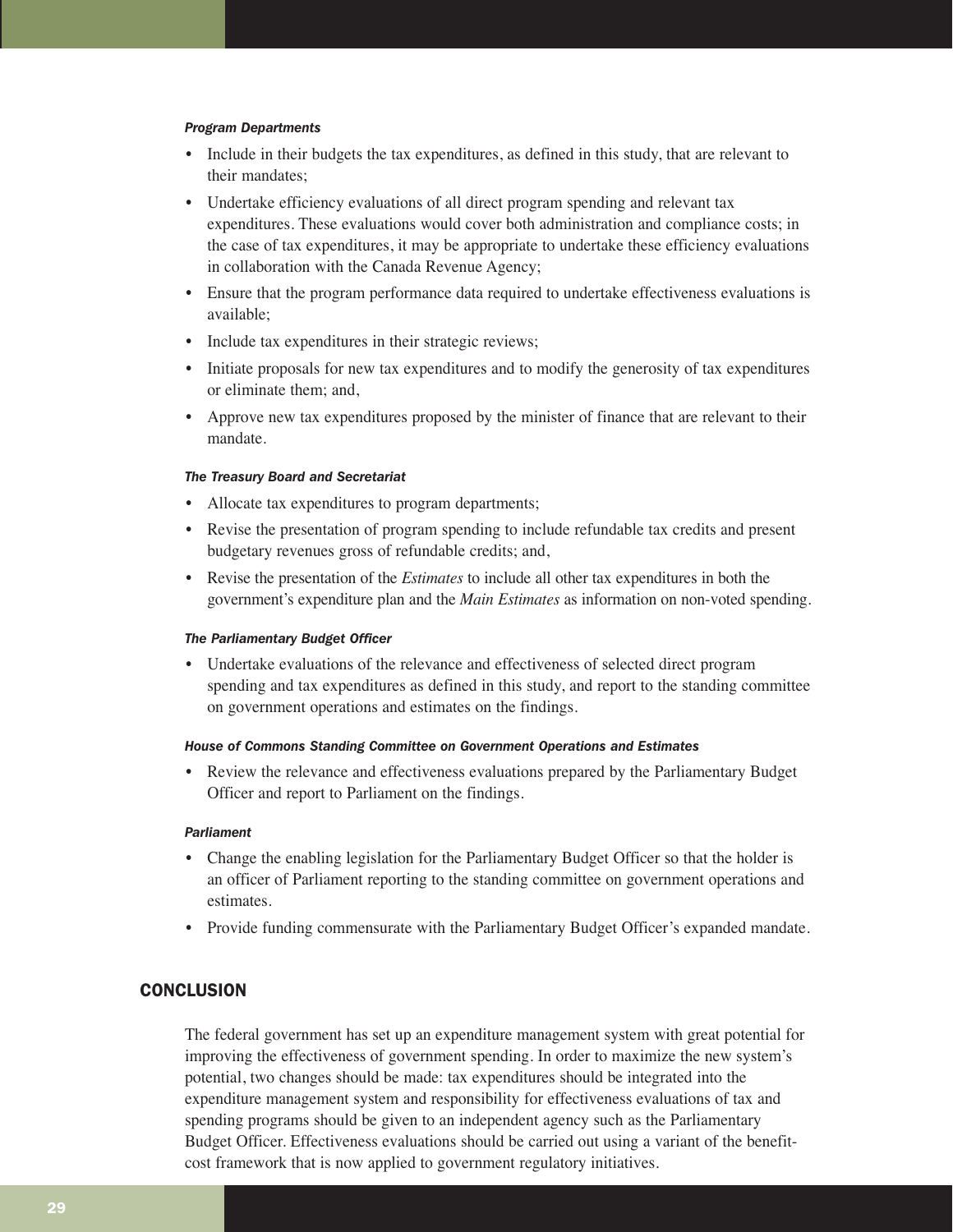# ANNEX A: FEDERAL BUDGETARY SPENDING IN 2010-11

In 2010-11, federal government budgetary spending was \$270 billion. The percentage distribution across major categories is shown in Chart A-1. Program spending, defined as total spending less public debt charges, was \$240 billion. Direct program spending is subject to the government's formal evaluation policy. It is obtained by deducting "major" (statutory) transfers to persons and other levels of government from program spending.



Direct program spending was \$118 billion in 2010-11. Operating expenses of departments, Crown corporations and agencies account for almost 70 per cent of direct program spending. (Chart A-2) "Other" transfers to persons and industry account for the remainder, or about \$37 billion. These transfer payments are split roughly 90 per cent / 10 per cent between transfers to persons and business subsidies.

**CHART A-2: FEDERAL GOVERNMENT DIRECT PROGRAM SPENDING 2010-11**

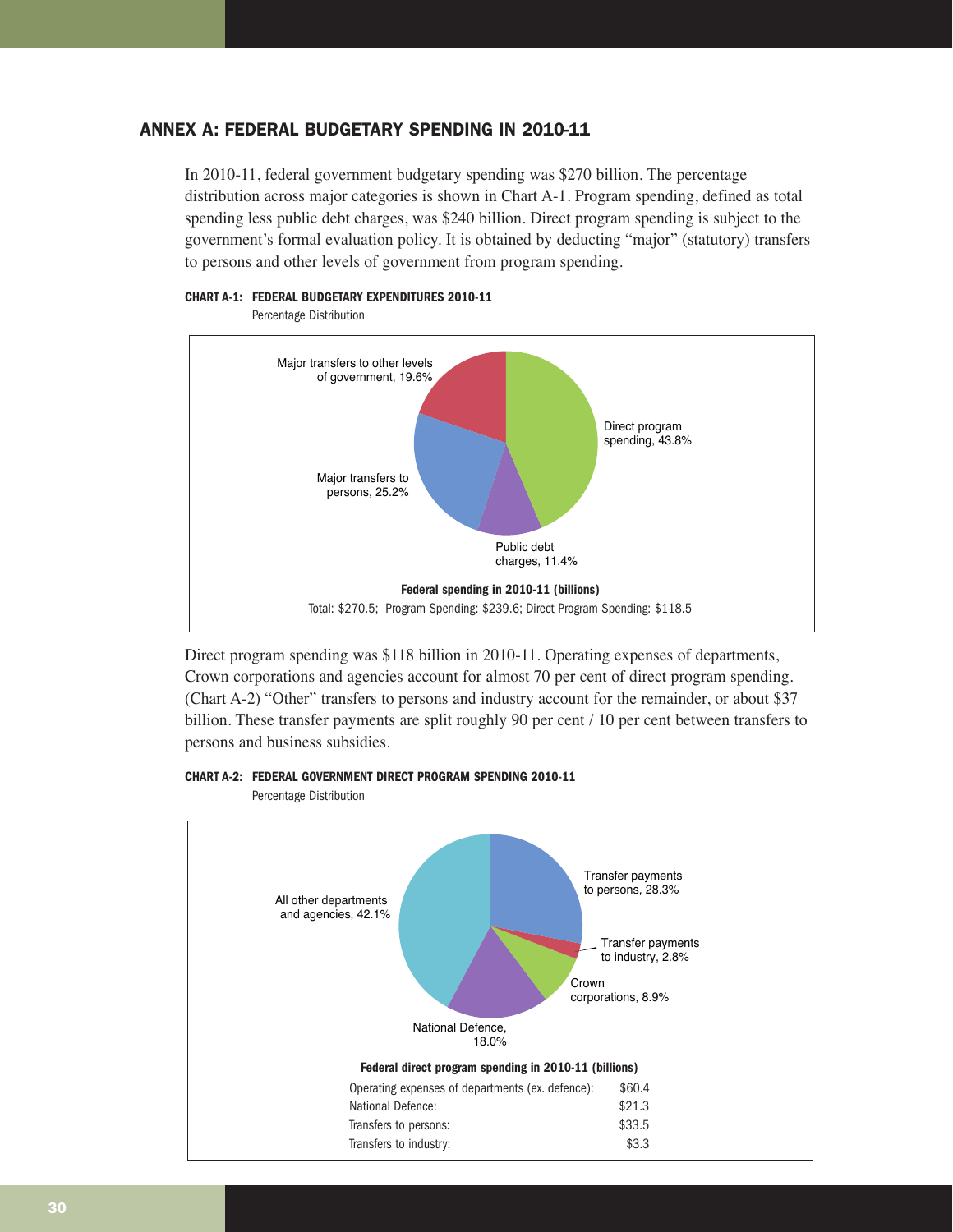The data on budgetary spending used in this section was taken from the Annual Financial Report of the Government of Canada published in 2011, which includes the Canada Child Tax Benefit in budgetary spending. As noted in the text, this \$10 billion program is not included in the *Estimates* tabled in Parliament.

Table A-1 shows federal government transfer payments to persons and industry along with the revenue forgone through the tax expenditures identified in this study. Note that personal income tax measures providing support for business (e.g. the labour-sponsored venture capital corporation tax credit) and business tax measures that have a social objective (e.g. deductions for charitable donations) have been reallocated according to their ultimate objective. Tax-based support programs amount to about 70 per cent of the value of government direct spending on support programs. Both tax and spending programs are highly-oriented to persons, although less so for tax-based programs.

# **TABLE A-1: FEDERAL GOVERNMENT TAX AND SPENDING SUPPORT PROGRAMS 2010-11**

(Billions of \$)

|              | <b>Program Spending</b> <sup>1</sup> | <b>Tax Measures</b> | <b>Combined Support</b> |
|--------------|--------------------------------------|---------------------|-------------------------|
| Support for: |                                      |                     |                         |
| Industry     | 3.3                                  | 9.9                 | 13.2                    |
| Persons      | 33.5                                 | 16.1                | 49.6                    |
| Total        | 36.8                                 | 26.0                | 62.8                    |
|              |                                      |                     |                         |

*<sup>1</sup>* Transfers to persons and industry.

*Sources: Annual Financial Report of the Government of Canada, the Public Accounts of Canada, Tax Expenditures and Evaluations, author's calculations.*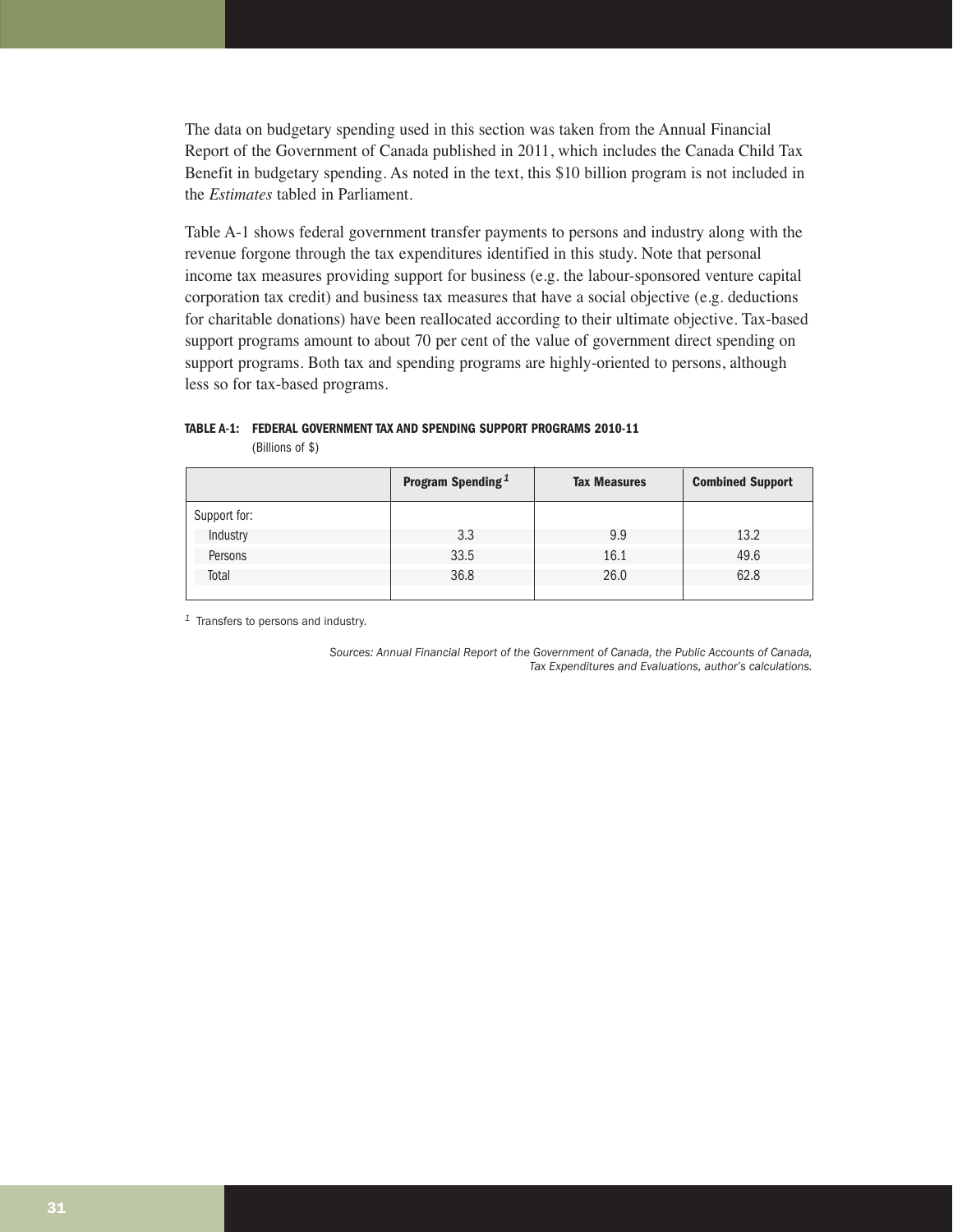# ANNEX B: EVOLUTION OF TAX EXPENDITURES 1999-2011

From 1999 to 2011, tax expenditures edged up from 13.8 per cent to 14.5 per cent of tax revenues (Chart B-1). Over this period, the share of personal income tax expenditures in total tax revenues rose about two percentage points while the share of corporate income tax expenditures fell slightly more than one percentage point and the share of GST tax expenditures was almost unchanged. The increase in the relative importance of personal income tax measures primarily reflects the introduction of 11 new measures starting in 2004 (Table B-1), which raised the share by 1.2 percentage points. The spike in the share of personal income tax expenditures in 2009 is the result of the temporary home renovation tax credit, which increased the share 1.4 percentage points. The decline in the relative importance of corporate income tax expenditures is largely the result of eliminating the low rate for manufacturing and processing, which was phased out over the 2001-04 period.



**CHART B-1 TAX EXPENDITURES AS A SHARE OF FEDERAL TAX REVENUES 1999 TO 2011**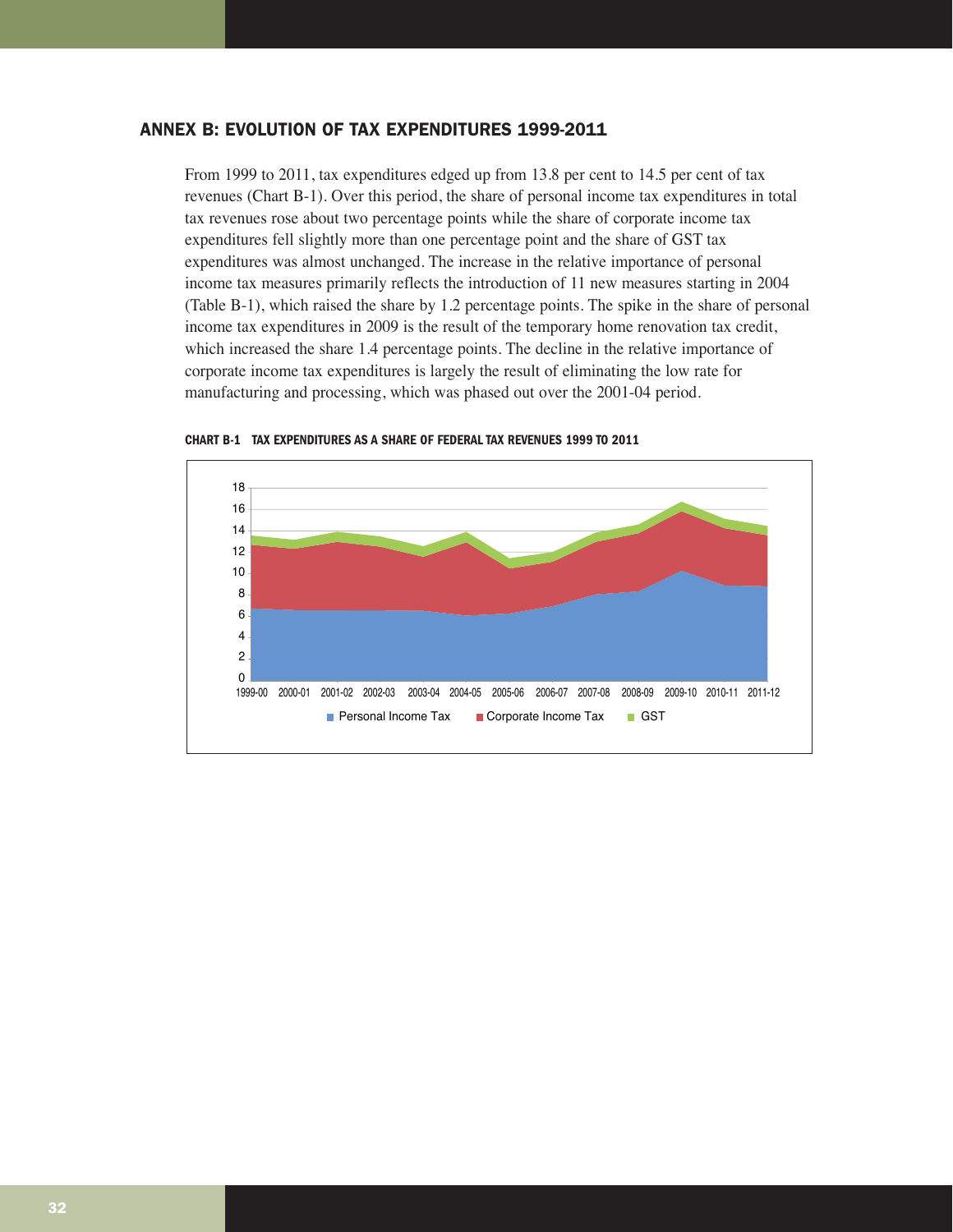# **TABLE B-1: NEW AND ELIMINATED TAX EXPENDITURES 1999 TO 2011**

(\$ millions)

| <b>New Measures</b>                                                                                | <b>Effective Date</b> | Value in 2011 |
|----------------------------------------------------------------------------------------------------|-----------------------|---------------|
| Personal Income Tax                                                                                |                       |               |
| Children's Arts Tax Credit                                                                         | 2011                  | 100           |
| Volunteer Firefighters' Tax Credit                                                                 | 2011                  | 15            |
| Agri-Québec (farm savings account)                                                                 | 2011                  | 5             |
| First-Time Home Buyers' Tax Credit                                                                 | 2009                  | 115           |
| Registered Disability Savings Plan                                                                 | 2008                  | 4             |
| Pension income splitting                                                                           | 2007                  | 925           |
| Working Income Tax Benefit                                                                         | 2007                  | 1,030         |
| Children's Fitness Tax Credit                                                                      | 2007                  | 115           |
| Agrilnvest (farm savings account)                                                                  | 2007                  | 15            |
| Tax credit for Public Transit Passes                                                               | 2006                  | 150           |
| Deduction for income earned by military and police deployed to<br>high-risk international missions | 2004                  | 38            |
| Subtotal (11 measures)                                                                             |                       | 2,512         |
| Corporate Income Tax                                                                               |                       |               |
| Agri-Québec (farm savings account)                                                                 | 2011                  | S             |
| Deductibility of gifts of medicine                                                                 | 2007                  | S             |
| Agrilnvest (farm savings account)                                                                  | 2007                  | 3             |
| Investment Tax Credit for Child Care Spaces                                                        | 2007                  | S             |
| Agricultural co-operatives - patronage dividends issued as shares                                  | 2006                  | 4             |
| Apprenticeship job creation tax credit                                                             | 2006                  | 81            |
| Corporate mineral exploration tax credit                                                           | 2003                  | 26            |
| Subtotal (7 measures)                                                                              |                       | 114           |
| Goods and Services Tax                                                                             |                       |               |
| Rebate for foreign conventions and tour packages                                                   | 2007                  | 10            |
| Rebates for new residential rental property                                                        | 2000                  | 60            |
| Subtotal (2 measures)                                                                              |                       | 70            |
| <b>New Measures Total</b>                                                                          |                       | 2,696         |
| <b>Eliminated Measures</b>                                                                         | <b>Effective Date</b> | Value in 1999 |
|                                                                                                    |                       |               |
| Corporate Income Tax                                                                               |                       |               |
| Political Contribution Tax Credit<br>Low Rate for Manufacturing & Processing                       | 2008<br>2001-04       | 10<br>1,900   |
| <b>GST</b>                                                                                         |                       |               |
| Rebate for foreign visitors                                                                        | 2007                  | 79            |
|                                                                                                    |                       |               |
| <b>Eliminated Measures Total</b>                                                                   |                       | 1,989         |

 $S =$  less than \$2.5 million

*Source: various issues of* Tax Expenditures and Evaluations*.*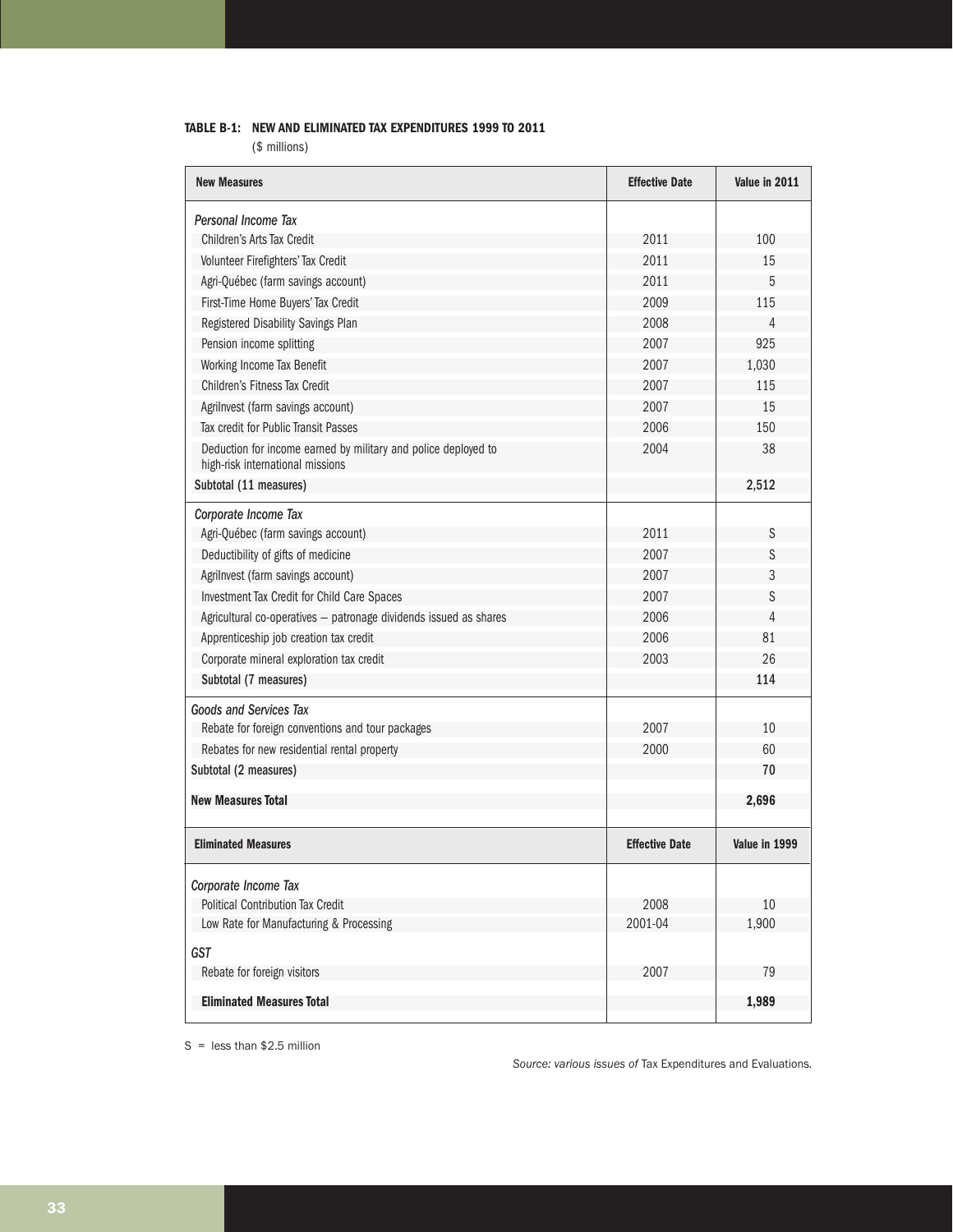# ANNEX C: RESPONSIBILITY CENTRES FOR TAX EXPENDITURES

Table C-1 presents a preliminary assignment of tax expenditures by department. All tax expenditures as defined in this study are included in the table even if no estimates of the tax revenue forgone are currently available, since revenue-loss estimates may become available for some measures in the future. In addition, it is useful for departments to be aware of all of the tax benefits provided for a particular activity or sector, even if the benefit cannot be quantified. The assignment of tax expenditures should be considered preliminary. As recommended by the standing committee on government operations and estimates,*<sup>64</sup>* a definitive allocation should be undertaken by the Treasury Board Secretariat.

*<sup>64</sup>* House of Commons Standing Committee on Government Operations and Estimates, *Strengthening Parliamentary Scrutiny of Estimates and Supply* (June 2012), Recommendation 12.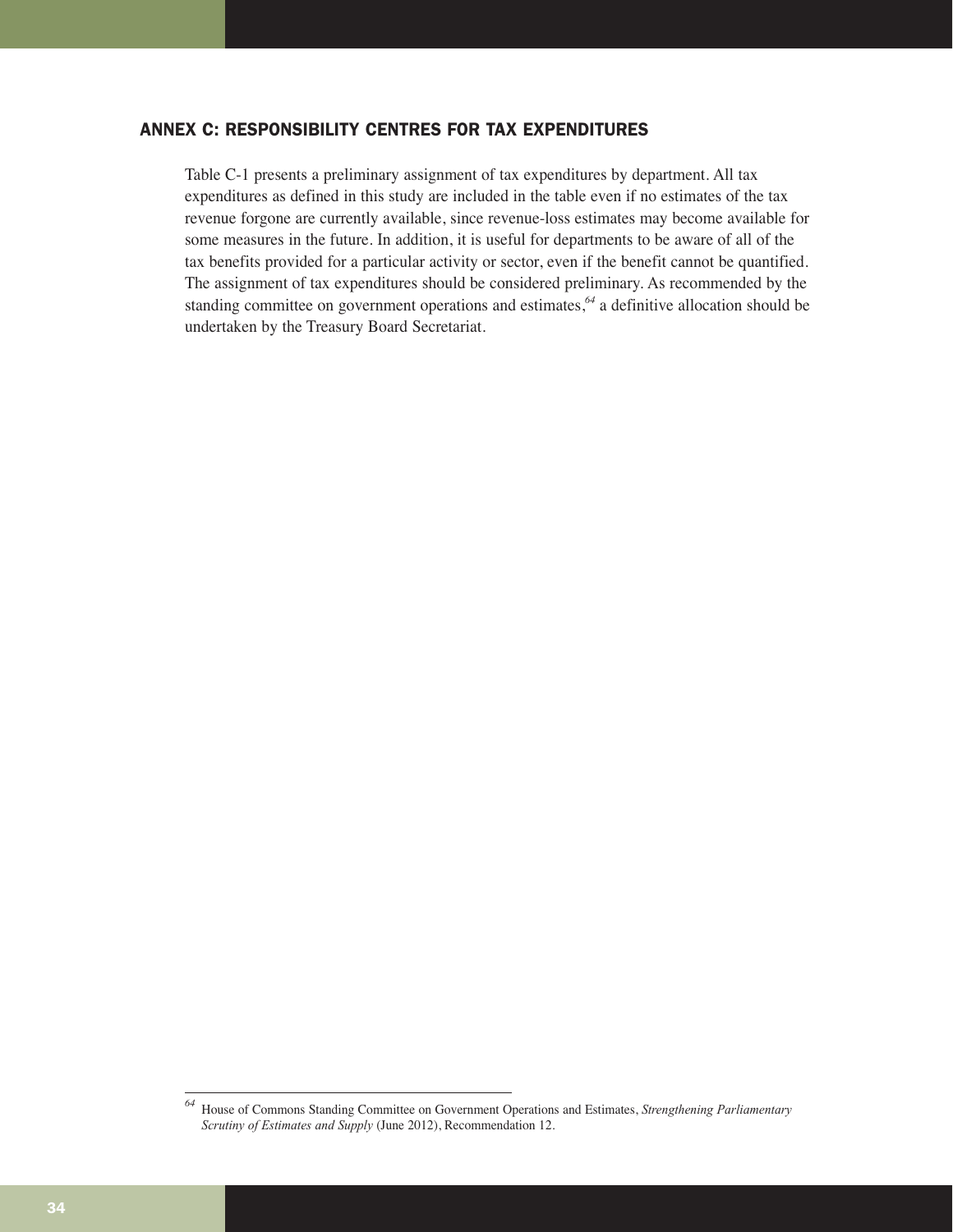# **TABLE C-1: ALLOCATION OF TAX EXPENDITURES BY DEPARTMENT AND PROGRAM ACTIVITY CATEGORY**

| <b>Tax Expenditure</b>                                                                                                                 | <b>Responsible Department -</b>                                  | Value in 2011 (\$ millions) |                               |            |       |
|----------------------------------------------------------------------------------------------------------------------------------------|------------------------------------------------------------------|-----------------------------|-------------------------------|------------|-------|
|                                                                                                                                        | <b>Program Activity</b>                                          | Personal<br>Income Tax      | <b>Business</b><br>Income Tax | <b>GST</b> | Total |
| <b>Aboriginals</b>                                                                                                                     |                                                                  |                             |                               |            |       |
| Non-taxation of income of status Indians<br>and Indian bands on reserve                                                                | Indian and Northern Affairs -<br>Aboriginal Economic Development | n.a.                        |                               |            | n.a.  |
| Non-taxation of personal property of status Indians<br>and Indian bands on reserve                                                     | Indian and Northern Affairs -<br>Aboriginal Economic Development |                             |                               | n.a.       | n.a.  |
| <b>Arts and Culture</b>                                                                                                                |                                                                  |                             |                               |            |       |
| Children's Arts Tax Credit                                                                                                             | Canadian Heritage - Arts                                         | 100                         |                               |            | 100   |
| Donations of cultural property                                                                                                         | Canadian Heritage - Culture                                      | 24                          | 10                            |            | 34    |
| Canadian Film or Video Production Tax Credit                                                                                           | Canadian Heritage - Culture                                      |                             | 255                           |            | 255   |
| Non-deductibility of advertising expenses in foreign<br>media                                                                          | Canadian Heritage - Culture                                      |                             | S                             |            | S     |
| <b>Charities and Community Service</b>                                                                                                 |                                                                  |                             |                               |            |       |
| Tax-free amount for emergency service volunteers                                                                                       | Canadian Heritage - Engagement<br>and Community Participation    | 12                          |                               |            |       |
| Volunteer Firefighters Tax Credit                                                                                                      | Canadian Heritage - Engagement<br>and Community Participation    | 15                          |                               |            |       |
| Deductibility of gifts to the Crown                                                                                                    | Canadian Heritage - Engagement<br>and Community Participation    |                             | S                             |            |       |
| Donations of ecologically sensitive land                                                                                               | Environment Canada - Sustainable<br>Ecosystems                   | 9                           | 10                            |            | 19    |
| Deductibility of gifts of medicine                                                                                                     | Foreign affairs and International Trade                          |                             | S                             |            |       |
| Charitable Donations Tax Credit (including securities)                                                                                 | HRSDC - social development                                       | 2,430                       | 457                           |            | 2,887 |
| Non-taxation of registered charities                                                                                                   | <b>HRSDC</b> - Social Development                                |                             |                               | n.a.       |       |
| Non-taxation of other non-profit organizations<br>(other than registered charities)                                                    | <b>HRSDC</b> - Social Development                                |                             | 85                            |            | 85    |
| Exemption for certain supplies made by charities<br>and non-profit organizations                                                       | <b>HRSDC</b> - Social Development                                |                             |                               | 810        | 810   |
| <b>Political Contribution Tax Credit</b>                                                                                               | Parliament                                                       | 32                          |                               |            | 32    |
| <b>Economic Development - Farming and Fishing</b>                                                                                      |                                                                  |                             |                               |            |       |
| Lifetime capital gains exemption for farm and<br>fishing property                                                                      | Agriculture -<br>Business Risk Management                        | 335                         |                               |            | 335   |
| Cash basis accounting                                                                                                                  | Agriculture -<br><b>Business Risk Management</b>                 | n.a.                        | n.a.                          |            |       |
| Deferral of capital gains through intergenerational<br>rollovers of family farms, family fishing businesses<br>and commercial woodlots | Agriculture -<br><b>Business Risk Management</b>                 | n.a.                        |                               |            |       |
| Deferral of income from destruction of livestock                                                                                       | Agriculture -<br><b>Business Risk Management</b>                 | S                           | S                             |            |       |
| Deferral of income from sale of livestock during<br>drought, flood or excessive moisture years                                         | Agriculture -<br><b>Business Risk Management</b>                 | n.a.                        | n.a.                          |            | n.a.  |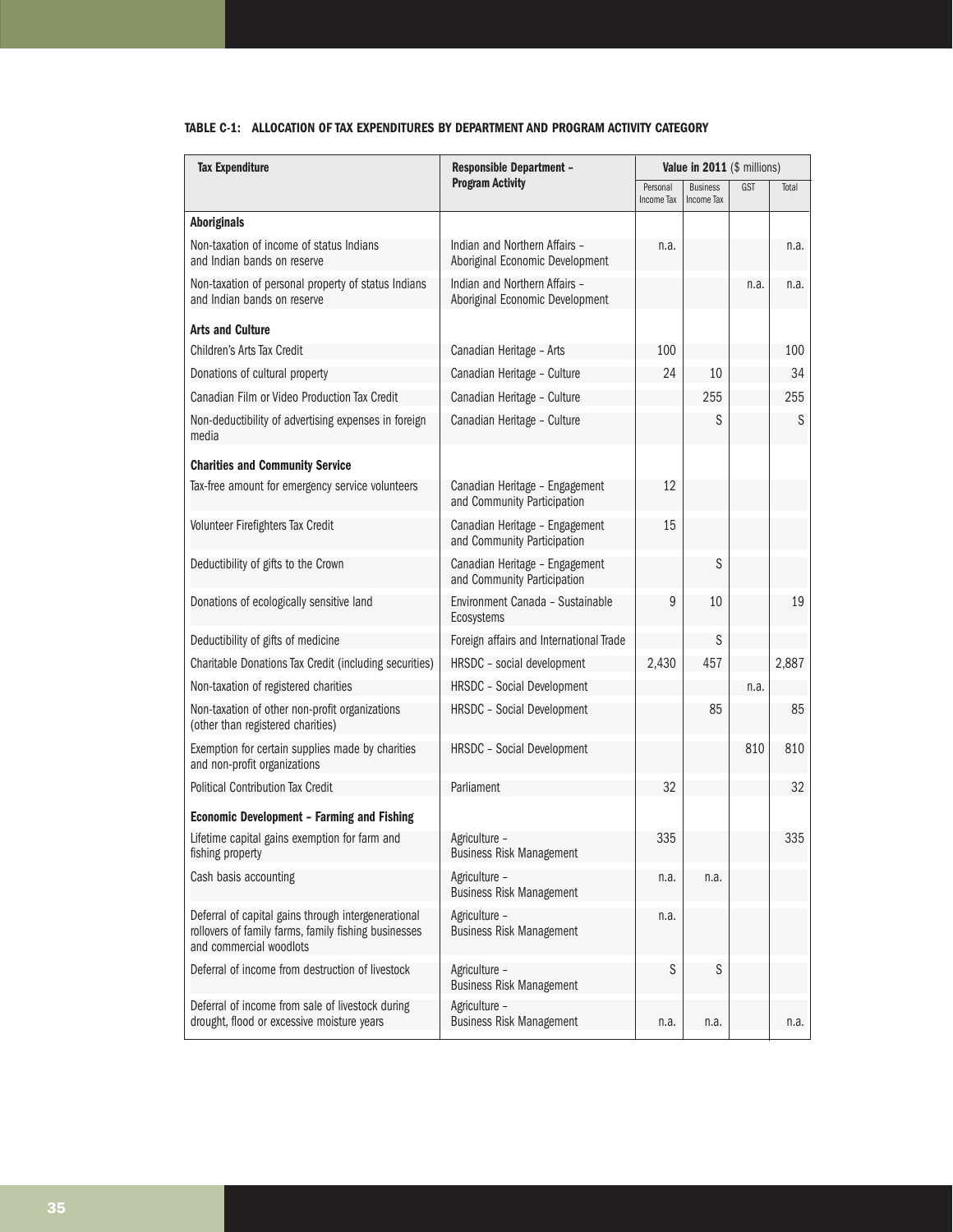| <b>Tax Expenditure</b>                                               | <b>Responsible Department -</b>                                     | Value in 2011 (\$ millions)   |                               |            |       |
|----------------------------------------------------------------------|---------------------------------------------------------------------|-------------------------------|-------------------------------|------------|-------|
|                                                                      | <b>Program Activity</b>                                             | Personal<br><b>Income Tax</b> | <b>Business</b><br>Income Tax | <b>GST</b> | Total |
| Deferral of income from grain sold through cash<br>purchase tickets  | Agriculture - Business Risk Management                              | 30                            | $-9$                          |            | 21    |
| Deferral through 10-year capital gain reserve                        | Agriculture - Business Risk Management                              | S                             |                               |            | S     |
| Exemption from making quarterly tax instalments                      | Agriculture - Business Risk Management                              | n.a.                          |                               |            | n.a.  |
| Agrilnvest (farm savings account)                                    | Agriculture - Business Risk Management                              | 15                            | 3                             |            | 18    |
| Agri-Québec (farm savings account)                                   | Agriculture - Business Risk Management                              | 5                             | S                             |            | 5     |
| Flexibility in inventory accounting                                  | Agriculture - Business Risk Management                              | n.a.                          | n.a.                          |            | n.a.  |
| Agricultural co-operatives - patronage dividends<br>issued as shares | Agriculture - Business Risk Management                              |                               | 4                             |            | 4     |
| Exemption for farmers' and fishers' insurers                         | Agriculture - Business Risk Management                              |                               | 6                             |            | 6     |
| Zero-rating of agricultural and fish products<br>and purchases       | Agriculture - Business Risk Management                              |                               |                               | S          | S     |
| <b>Economic Development - General</b>                                |                                                                     |                               |                               |            |       |
| <b>Overseas Employment Credit</b>                                    | Eliminated in Budget 2012                                           | 75                            |                               |            | 75    |
| Accelerated deduction of capital costs                               | Finance                                                             | n.a.                          | n.a.                          |            | n.a.  |
| Deferral through use of billed-basis accounting<br>by professionals  | Finance                                                             | n.a.                          |                               |            | n.a.  |
| Investment tax credits $I$                                           | Finance                                                             | 16                            |                               |            | 16    |
| Exemption from tax for international banking centres                 | Industry Canada - Industrial<br><b>Competitiveness and Capacity</b> |                               | n.a.                          |            | n.a.  |
| Surtax on the profits of tobacco manufacturers                       | Health - Health Promotion                                           |                               | n.a.                          |            | n.a.  |
| Apprenticeship Job Creation Tax Credit                               | HRSDC - Skills and Employment                                       |                               | 81                            |            | 81    |
| Investment Tax Credit for Child Care Spaces                          | HRSDC - Skills and Employment                                       |                               | S                             |            | S     |
| Employee stock option deduction                                      | HRSDC - Skills and Employment                                       | 725                           |                               |            | 725   |
| Film or Video Production Services Tax Credit                         | Industry Canada - Industrial<br><b>Competitiveness and Capacity</b> |                               | 110                           |            | 110   |
| Low tax rate for credit unions                                       | Industry Canada - Industrial<br><b>Competitiveness and Capacity</b> |                               | 60                            |            | 60    |
| Holdback on progress payments to contractors                         | Industry Canada - Industrial<br><b>Competitiveness and Capacity</b> |                               | 39                            |            | 39    |
| Rebate for foreign conventions and tour packages                     | Industry Canada - Industrial<br><b>Competitiveness and Capacity</b> |                               |                               | 10         | 10    |
| Zero-rating of certain purchases made by exporters                   | Industry Canada - Industrial<br><b>Competitiveness and Capacity</b> |                               |                               | S          | S     |
| <b>Economic Development - R&amp;D</b>                                |                                                                     |                               |                               |            |       |
| SR&ED Investment tax Credit                                          | Industry - Research and<br>Development Financing                    |                               | 3,655                         |            | 3,655 |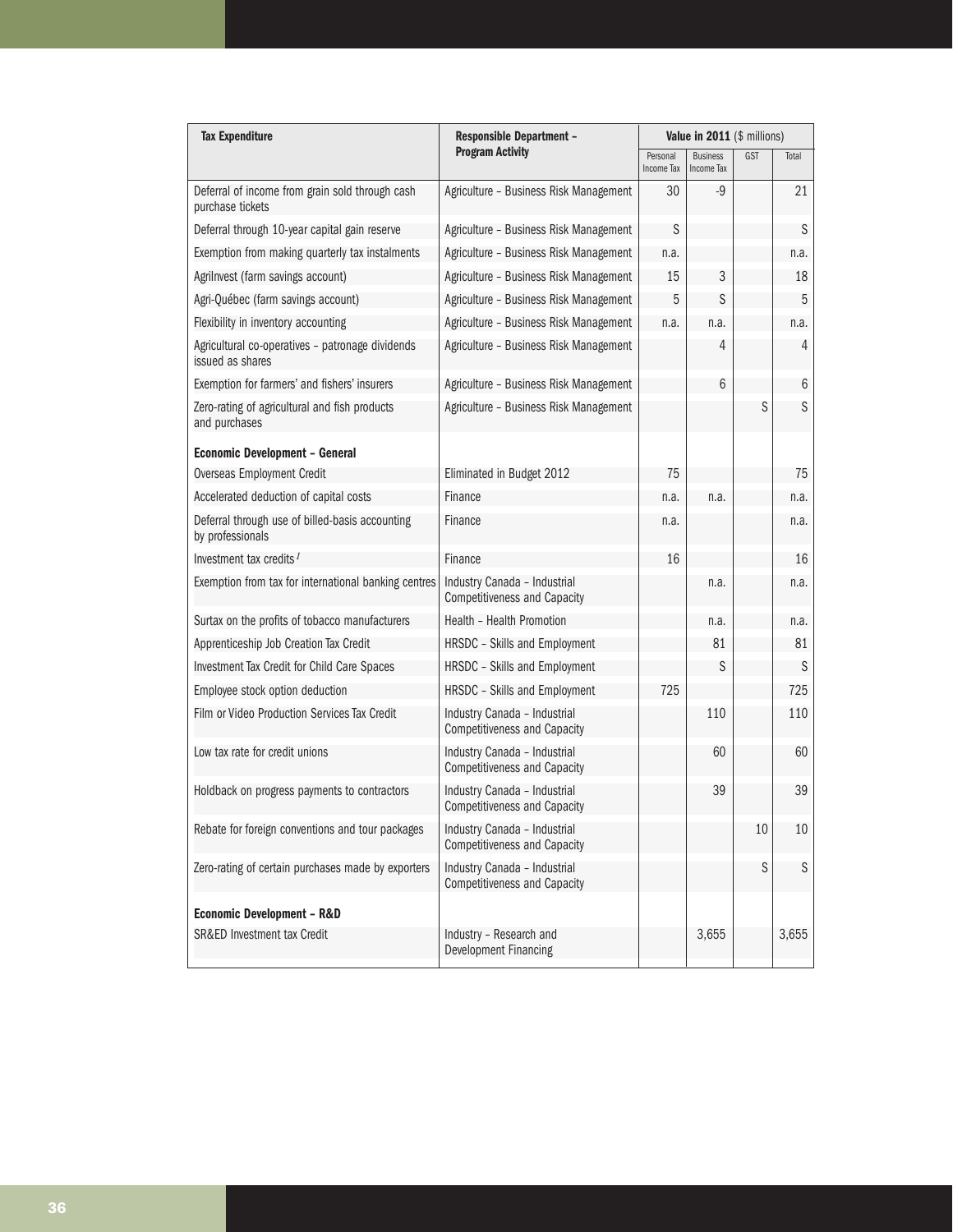| <b>Tax Expenditure</b>                                                               | <b>Responsible Department -</b><br><b>Program Activity</b>          | Value in 2011 (\$ millions) |                               |     |              |
|--------------------------------------------------------------------------------------|---------------------------------------------------------------------|-----------------------------|-------------------------------|-----|--------------|
|                                                                                      |                                                                     | Personal<br>Income Tax      | <b>Business</b><br>Income Tax | GST | Total        |
| <b>Economic Development - Natural Resources</b>                                      |                                                                     |                             |                               |     |              |
| Flow-through share deductions                                                        | Natural Resources - Economic<br>Opportunities for natural resources | 280                         | 60                            |     | 340          |
| Mineral Exploration Tax Credit for flow-through<br>share investors                   | Natural Resources - Economic<br>Opportunities for natural resources | 125                         |                               |     | 125          |
| Reclassification of expenses under flow-through<br>shares                            | Natural Resources - Economic<br>Opportunities for natural resources | $-3$                        |                               |     | $-3$         |
| Logging Tax Credit                                                                   | Natural Resources - Economic<br>Opportunities for natural resources | S                           | 8                             |     | 8            |
| Corporate Mineral Exploration and<br>Development Tax Credit                          | Eliminated in Budget 2012                                           |                             | 26                            |     | 26           |
| Deductibility of contributions to a qualifying<br>environmental trust                | Natural Resources - Economic<br>Opportunities for natural resources |                             | S                             |     | S            |
| Reclassification of expenses under flow-through<br>shares                            | Natural Resources - Economic<br>Opportunities for natural resources |                             | S                             |     | S            |
| Earned depletion <sup>2</sup>                                                        | Finance                                                             |                             | 11                            |     | 11           |
| <b>Economic Development - Regional</b>                                               |                                                                     |                             |                               |     |              |
| Atlantic Investment Tax Credit                                                       | Industry Canada - Community<br>Economic Development                 |                             | 273                           |     | 273          |
| Northern residents deductions                                                        | Industry Canada - Community<br>Economic Development                 | 165                         |                               |     | 165          |
| <b>Economic Development - Small business</b>                                         |                                                                     |                             |                               |     | $\mathbf{0}$ |
| Lifetime capital gains exemption for<br>small business shares                        | Industry Canada - Small Business                                    | 560                         |                               |     | 560          |
| Rollovers of investments in small businesses                                         | Industry Canada - Small Business                                    | 5                           |                               |     | 5            |
| Deferral through 10-year capital gain reserve                                        | Industry Canada - Small Business                                    | S                           |                               |     | S            |
| Low tax rate for small businesses                                                    | Industry Canada - Small Business                                    |                             | 3,555                         |     | 3,555        |
| <b>Entrepreneurship</b>                                                              |                                                                     |                             |                               |     |              |
| Deduction of allowable business investment losses                                    | Industry - Small Business Research,<br>Advocacy and Services        | 30                          | 13                            |     | 43           |
| Labour-Sponsored Venture Capital Corporations<br>Credit                              | Industry - Small Business Research,<br><b>Advocacy and Services</b> | 130                         |                               |     | 130          |
| Non-taxation of provincial assistance for venture<br>investments in small businesses | Industry - Small Business Research,<br><b>Advocacy and Services</b> | n.a.                        | n.a.                          |     | n.a.         |
| <b>Education</b>                                                                     |                                                                     |                             |                               |     |              |
| Registered Lifelong Learning Plan                                                    | <b>HRSDC</b> - Social Development                                   | n.a.                        |                               |     | n.a.         |
| Transfer of education, tuition and textbook<br>tax credits                           | HRSDC - Social Development                                          | 510                         |                               |     | 510          |
| Exemption of scholarship, fellowship and<br>bursary income                           | HRSDC - Social Development                                          | 43                          |                               |     | 43           |
| Registered Education Savings Plans                                                   | HRSDC - Social Development                                          | 185                         |                               |     | 185          |
| Student Loan Interest Credit                                                         | <b>HRSDC</b> - Social Development                                   | 68                          |                               |     | 68           |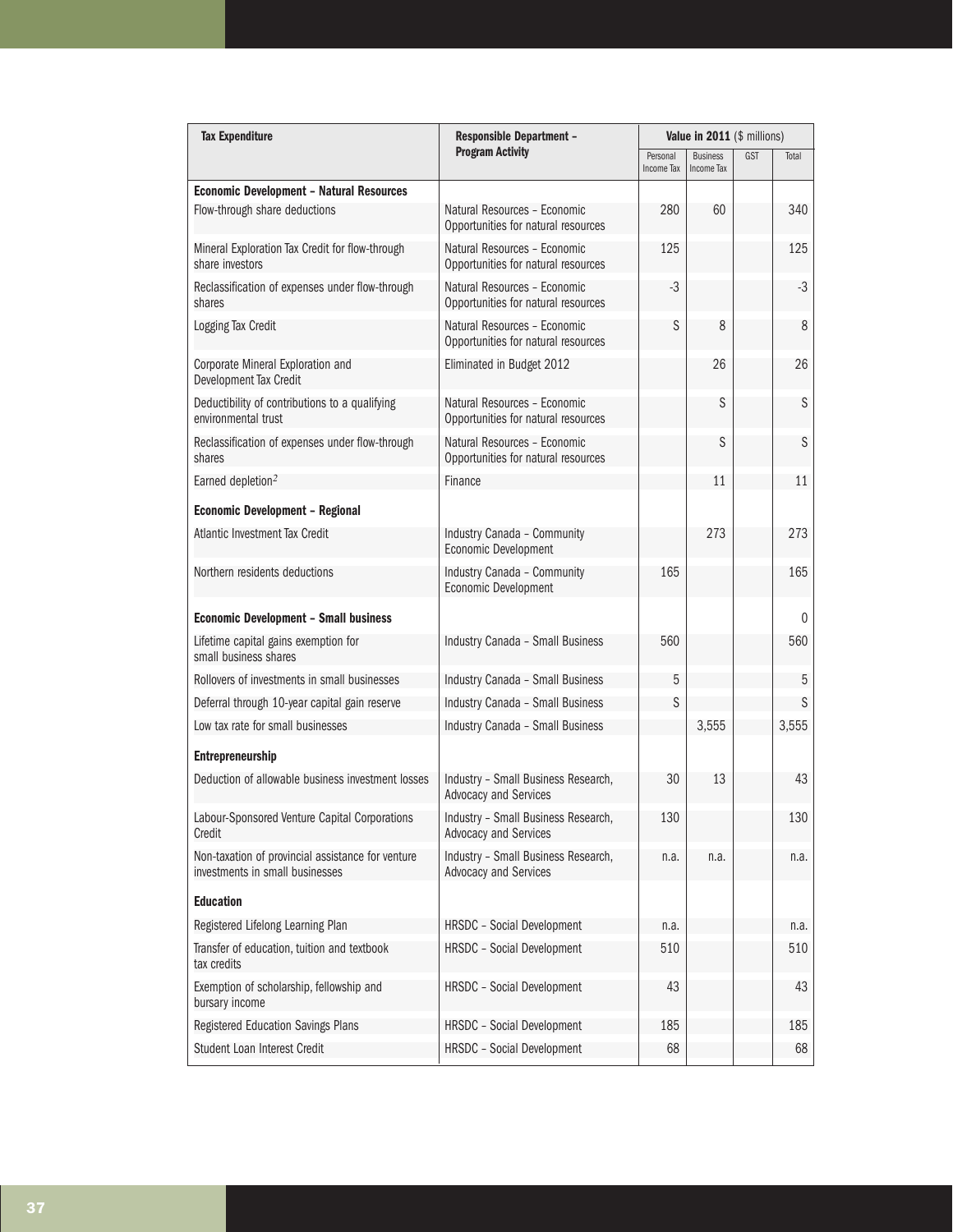| <b>Tax Expenditure</b>                                                                         | <b>Responsible Department -</b>                          | Value in 2011 (\$ millions)   |                               |     |       |  |
|------------------------------------------------------------------------------------------------|----------------------------------------------------------|-------------------------------|-------------------------------|-----|-------|--|
|                                                                                                | <b>Program Activity</b>                                  | Personal<br><b>Income Tax</b> | <b>Business</b><br>Income Tax | GST | Total |  |
| <b>Health</b>                                                                                  |                                                          |                               |                               |     |       |  |
| Children's Fitness Tax Credit                                                                  | Canadian Heritage - Sport                                | 115                           |                               |     | 115   |  |
| Non-taxation of business-paid health and<br>dental benefits                                    | Health - Health Promotion                                | 3,155                         |                               |     | 3,155 |  |
| Zero-rating of prescription drugs                                                              | Health - Health Promotion                                |                               |                               | 740 | 740   |  |
| <b>Housing</b>                                                                                 |                                                          |                               |                               |     |       |  |
| First-Time Home Buyers' Tax Credit                                                             | HRSDC - Housing                                          | 115                           |                               |     | 115   |  |
| Registered Homebuyers' Plan                                                                    | HRSDC - Housing                                          | n.a.                          |                               |     |       |  |
| Income support - Age-related                                                                   |                                                          |                               |                               |     |       |  |
| Age Credit                                                                                     | <b>HRSDC</b> - Income Security                           | 2,260                         |                               |     | 2,260 |  |
| Pension Income Credit                                                                          | <b>HRSDC - Income Security</b>                           | 975                           |                               |     | 975   |  |
| Pension income splitting                                                                       | <b>HRSDC - Income Security</b>                           | 925                           |                               |     | 925   |  |
| U.S. Social Security benefits                                                                  | <b>HRSDC</b> - Income Security                           | S                             |                               |     | S     |  |
| Non-taxation of Guaranteed Income Supplement<br>and Allowance benefits                         | <b>HRSDC</b> - Income Security                           | 105                           |                               |     | 105   |  |
| Income support - Veterans                                                                      |                                                          |                               |                               |     |       |  |
| Non-taxation of veterans' allowances, income<br>support benefits and other service pensions    | Veterans' Affairs - Financial<br>Support Program         | S                             |                               |     | S     |  |
| Non-taxation of veterans' disability pensions<br>and support for dependants                    | Veterans' Affairs - disability and<br>death compensation | 140                           |                               |     | 140   |  |
| Non-taxation of veterans' Disability Awards                                                    | Veterans' Affairs - disability and<br>death compensation | 35                            |                               |     | 35    |  |
| <b>Income Support - Other</b>                                                                  |                                                          |                               |                               |     |       |  |
| Non-taxation of strike pay $3$                                                                 | Finance                                                  | n.a.                          |                               |     | n.a.  |  |
| Non-taxation of social assistance benefits                                                     | <b>HRSDC - Income Security</b>                           | 145                           |                               |     | 145   |  |
| Non-taxation of certain amounts received as<br>damages in respect of personal injury or death  | <b>HRSDC</b> - Income Security                           | 22                            |                               |     | 22    |  |
| Non-taxation of workers' compensation benefits                                                 | <b>HRSDC</b> - Income Security                           | 645                           |                               |     | 645   |  |
| Non-taxation of up to \$10,000 of death benefits                                               | HRSDC - Income Security                                  | n.a.                          |                               |     | n.a.  |  |
| Treatment of alimony and maintenance payments                                                  | <b>HRSDC</b> - Income Security                           | 100                           |                               |     | 100   |  |
| Deduction for certain contributions by individuals<br>who have taken vows of perpetual poverty | HRSDC - Income Security                                  | S                             |                               |     | S     |  |
| Deduction for clergy residence                                                                 | HRSDC - Income Security                                  | 85                            |                               |     | 85    |  |
| Employee benefit plans                                                                         | <b>HRSDC</b> - Income Security                           | n.a.                          |                               |     | n.a.  |  |
| Working Income Tax Benefit                                                                     | HRSDC - Skills and Employment                            | 1,030                         |                               |     | 1,030 |  |
| Non-taxation of RCMP pensions/compensation<br>in respect of injury, disability or death        | Public Safety - RCMP                                     | n.a.                          |                               |     | n.a.  |  |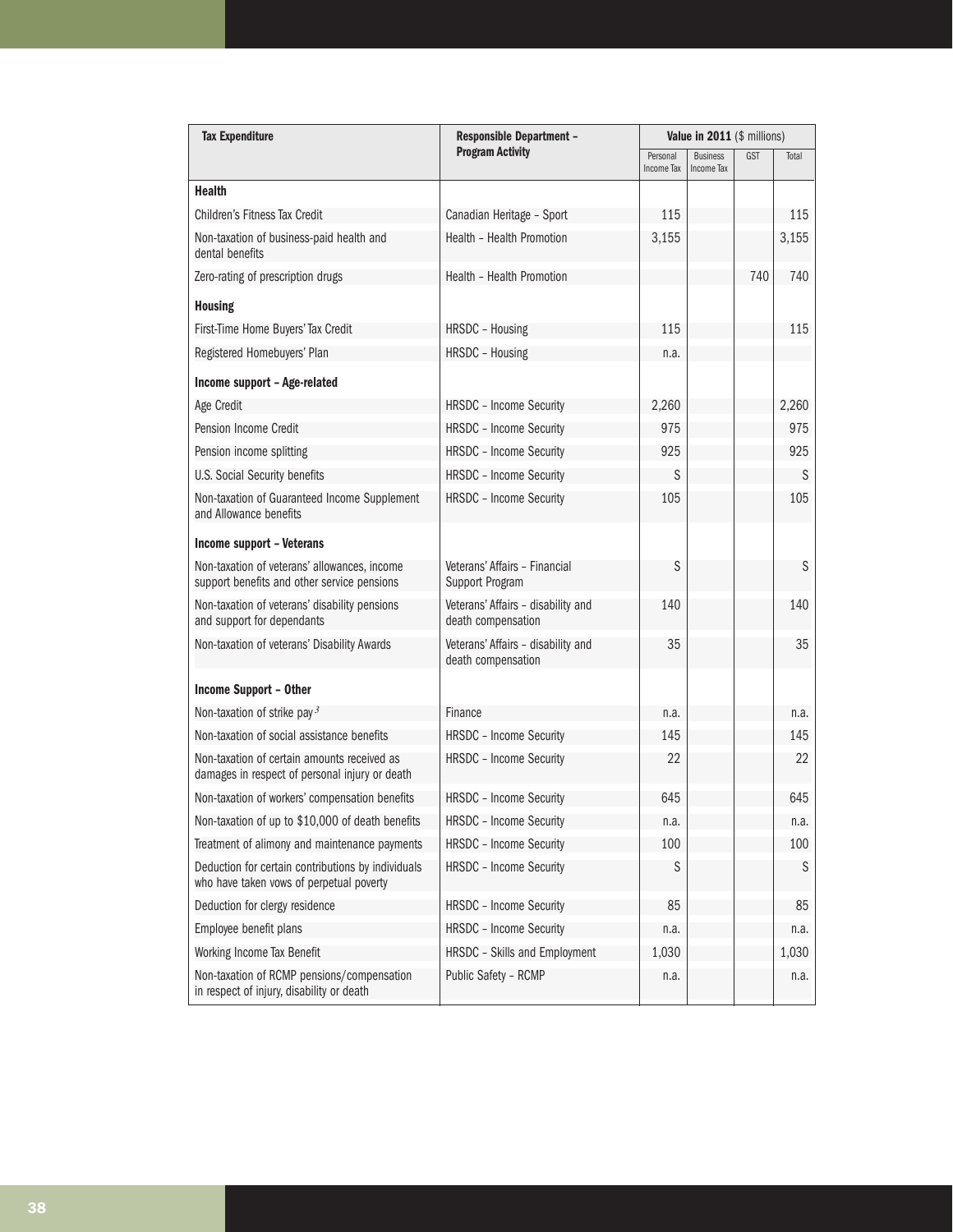| <b>Tax Expenditure</b><br><b>Responsible Department -</b>                                          |                                                                          | Value in 2011 (\$ millions) |                               |     |              |
|----------------------------------------------------------------------------------------------------|--------------------------------------------------------------------------|-----------------------------|-------------------------------|-----|--------------|
|                                                                                                    | <b>Program Activity</b>                                                  | Personal<br>Income Tax      | <b>Business</b><br>Income Tax | GST | Total        |
| <b>Persons with disabilities</b>                                                                   |                                                                          |                             |                               |     |              |
| Registered Disability Savings Plans                                                                | <b>HRSDC</b> - Income Security                                           | 4                           |                               |     | 4            |
| Refundable Medical Expense Supplement                                                              | <b>HRSDC - Income Security</b>                                           | 140                         |                               |     | 140          |
| <b>Other</b>                                                                                       |                                                                          |                             |                               |     |              |
| Deduction for income earned by military and<br>police deployed to high-risk international missions | National Defence - International Peace,<br><b>Stability and Security</b> | 38                          |                               |     | 38           |
| <b>Public Transit Tax Credit</b>                                                                   | Transport - Transportation Infrastructure                                | 150                         |                               |     | 150          |
| Deductibility of countervailing and<br>anti-dumping duties                                         | Foreign affairs and International Trade                                  |                             | n.a.                          |     | n.a.         |
| Deductibility of earthquake reserves                                                               | Industry Canada - Industrial<br><b>Competitiveness and Capacity</b>      |                             | S                             |     | S            |
| Deferral through use of billed-basis accounting<br>by professional corporations                    | Industry Canada - Industrial<br><b>Competitiveness and Capacity</b>      |                             | n.a.                          |     | n.a.         |
| Exemption and rebate for legal aid services                                                        | Justice - Stewardship of Canadian<br>Legal Framework                     |                             |                               | 25  | 25           |
| Total                                                                                              |                                                                          | 16,105                      | 8,712                         |     | 1,585 26,375 |

*<sup>1</sup> Investment tax credits, such as SR&ED, are available to unincorporated businesses, which are taxed through the personal income tax system.*

*<sup>2</sup> This measure was phased out in 1987, but existing earned depletion balances continue to be available to deduct from taxable income.*

*<sup>3</sup> Strike pay is non-taxable as a result of a Supreme Court determination so its status cannot be changed* 

n.a. = not available

 $S =$  less than \$2.5 million

# About the Author

John Lester is a Research Fellow with The School of Public Policy at the University of Calgary. He is a former federal government economist who writes on public policy issues. His last public service assignment was as Director of Research for the Expert Panel Review of Federal Support to Research and Development. Prior to that he managed the Tax Evaluations and Research Group at Finance Canada.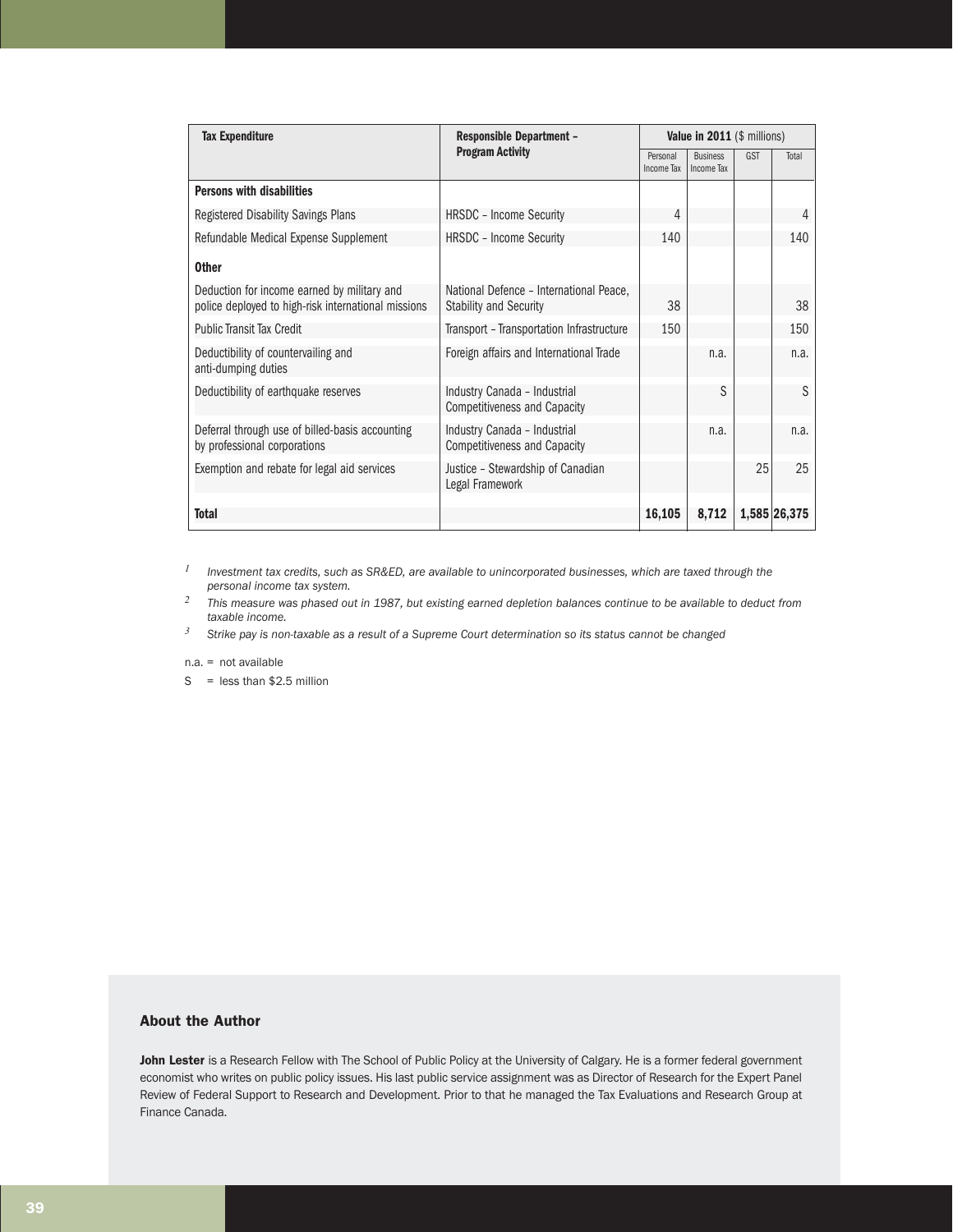# ABOUT THIS PUBLICATION

The School of Public Policy Research Papers provide in-depth, evidence-based assessments and recommendations on a range of public policy issues. Research Papers are put through a stringent peer review process prior to being made available to academics, policy makers, the media and the public at large. Views expressed in The School of Public Policy Research Papers are the opinions of the author(s) and do not necessarily represent the view of *The School of Public Policy*.

#### OUR MANDATE

The University of Calgary is home to scholars in 16 faculties (offering more than 80 academic programs) and 36 Research Institutes and Centres including The School of Public Policy. Under the direction of Jack Mintz, Palmer Chair in Public Policy, and supported by more than 100 academics and researchers, the work of The School of Public Policy and its students contributes to a more meaningful and informed public debate on fiscal, social, energy, environmental and international issues to improve Canada's and Alberta's economic and social performance.

The School of Public Policy achieves its objectives through fostering ongoing partnerships with federal, provincial, state and municipal governments, industry associations, NGOs, and leading academic institutions internationally. Foreign Investment Advisory Committee of the World Bank, International Monetary Fund, Finance Canada, Department of Foreign Affairs and International Trade Canada, and Government of Alberta, are just some of the partners already engaged with the School's activities.

For those in government, The School of Public Policy helps to build capacity and assists in the training of public servants through degree and non-degree programs that are critical for an effective public service in Canada. For those outside of the public sector, its programs enhance the effectiveness of public policy, providing a better understanding of the objectives and limitations faced by governments in the application of legislation.

#### **DISTRIBUTION**

Our publications are available online at www.policyschool.ca.

#### DISCLAIMER

The opinions expressed in these publications are the authors' alone and therefore do not necessarily reflect the opinions of the supporters, staff, or boards of The School of Public Policy.

#### COPYRIGHT

Copyright © 2012 by The School of Public Policy.

All rights reserved. No part of this publication may be reproduced in any manner whatsoever without written permission except in the case of brief passages quoted in critical articles and reviews.

#### ISSN

1919-112x SPP Research Papers (Print) 1919-1138 SPP Research Papers (Online)

#### DATE OF ISSUE

December 2012

#### MEDIA INQUIRIES AND INFORMATION

For media inquiries, please contact Morten Paulsen at 403-453-0062.

Our web site, www.policyschool.ca, contains more information about The School's events, publications, and staff.

#### DEVELOPMENT

For information about contributing to The School of Public Policy, please contact Courtney Murphy by telephone at 403-210-7201 or by e-mail at cmurphy@ucalgary.ca.